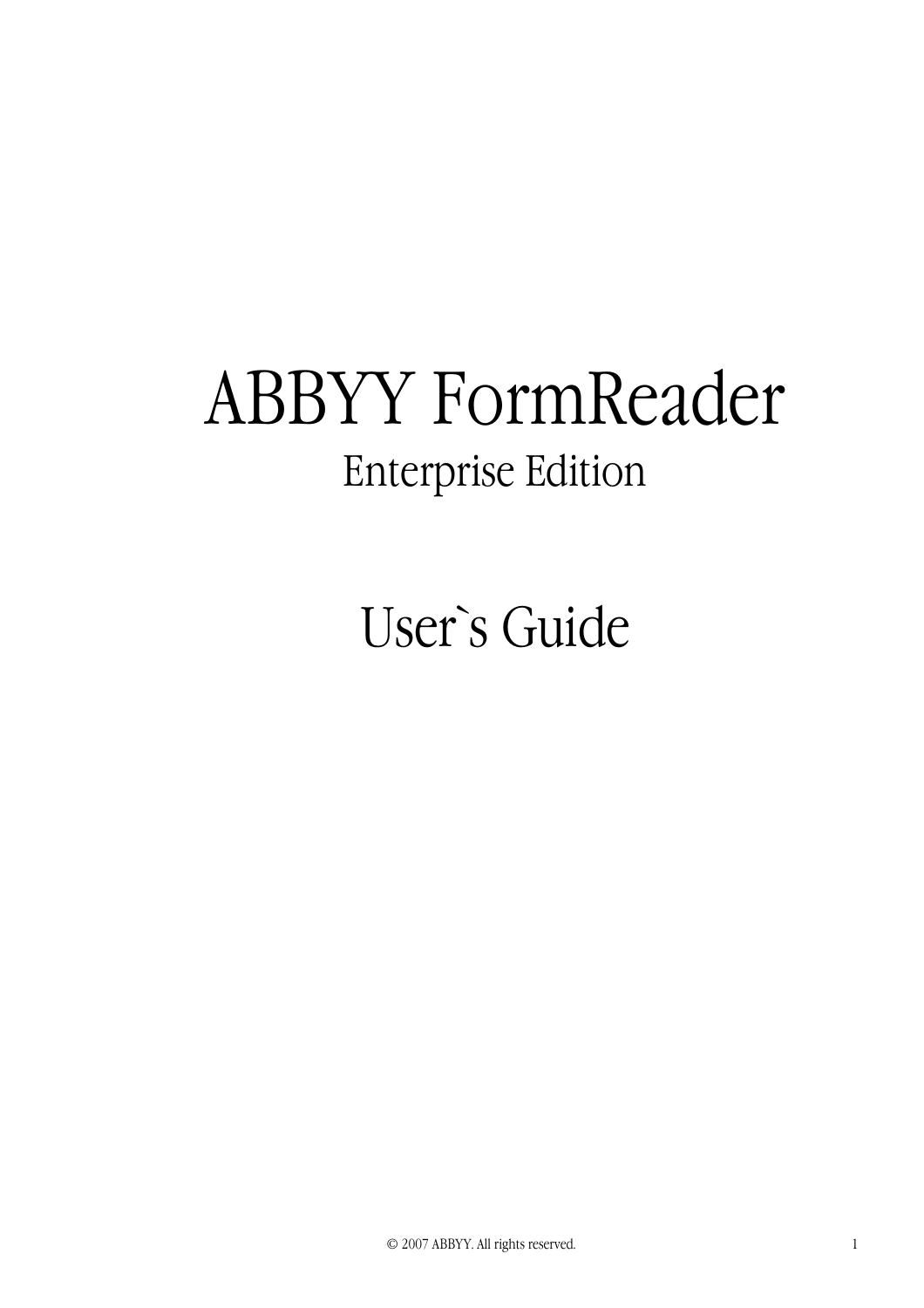# Contents

| 25 |
|----|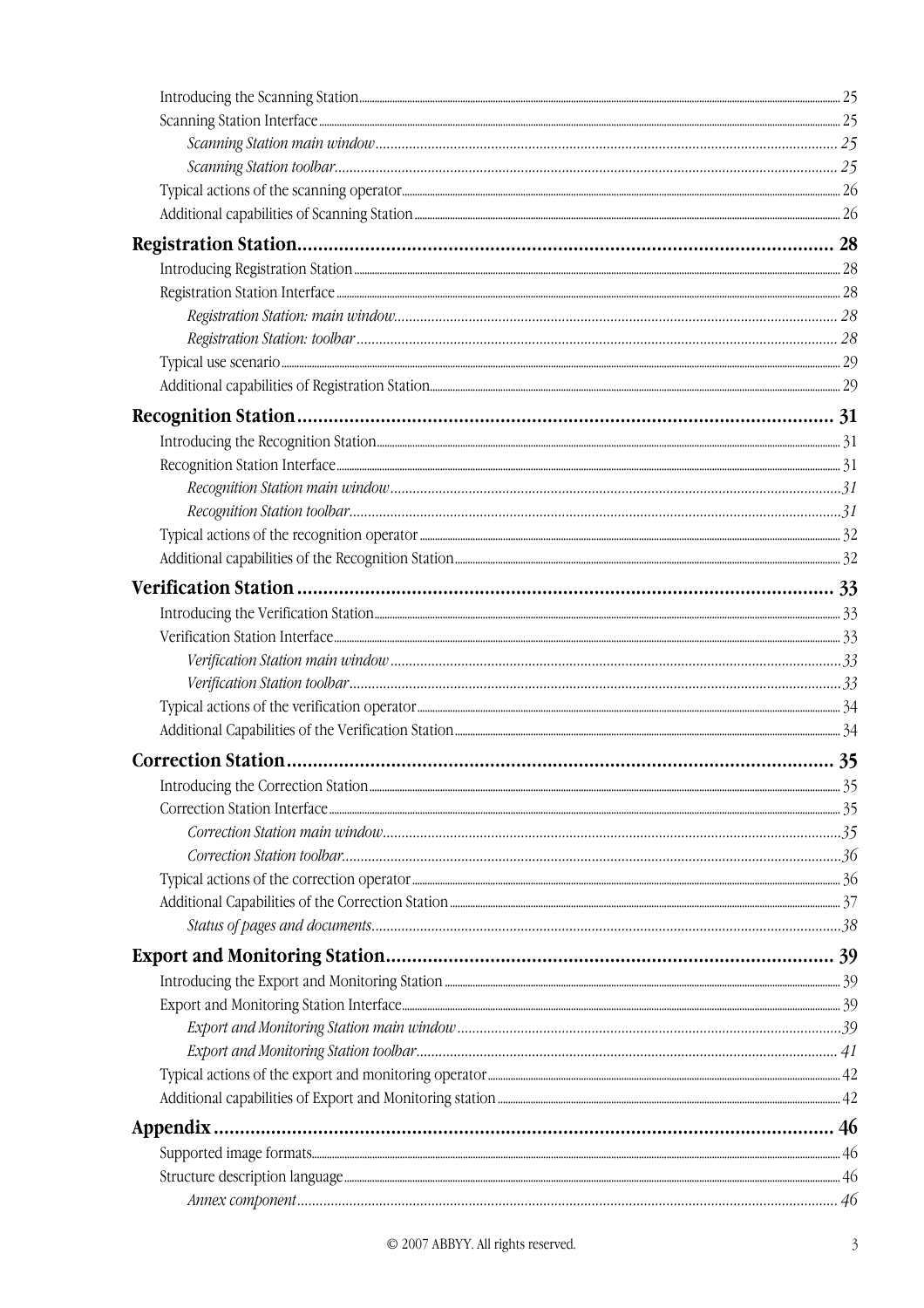| Binary operators: $+, -, /, *, *, \mathcal{B}, \mathcal{O}r, \mathcal{A}nd, =, <, <=, >, >=, <>, \mathcal{M}, \mathcal{L}ike, \mathcal{M}od$ |  |
|----------------------------------------------------------------------------------------------------------------------------------------------|--|
|                                                                                                                                              |  |
|                                                                                                                                              |  |
|                                                                                                                                              |  |
| Packing operators: Sum, Prod, Avg, Max, Min, Count, First, Last, NumMax, NumMin, Same, Unique 51                                             |  |
|                                                                                                                                              |  |
|                                                                                                                                              |  |
|                                                                                                                                              |  |
|                                                                                                                                              |  |
|                                                                                                                                              |  |
|                                                                                                                                              |  |
|                                                                                                                                              |  |
|                                                                                                                                              |  |
|                                                                                                                                              |  |
|                                                                                                                                              |  |
|                                                                                                                                              |  |
|                                                                                                                                              |  |
|                                                                                                                                              |  |
|                                                                                                                                              |  |
|                                                                                                                                              |  |
|                                                                                                                                              |  |
|                                                                                                                                              |  |
|                                                                                                                                              |  |
|                                                                                                                                              |  |
|                                                                                                                                              |  |
|                                                                                                                                              |  |
|                                                                                                                                              |  |
|                                                                                                                                              |  |
|                                                                                                                                              |  |
|                                                                                                                                              |  |
|                                                                                                                                              |  |
|                                                                                                                                              |  |
|                                                                                                                                              |  |
|                                                                                                                                              |  |
|                                                                                                                                              |  |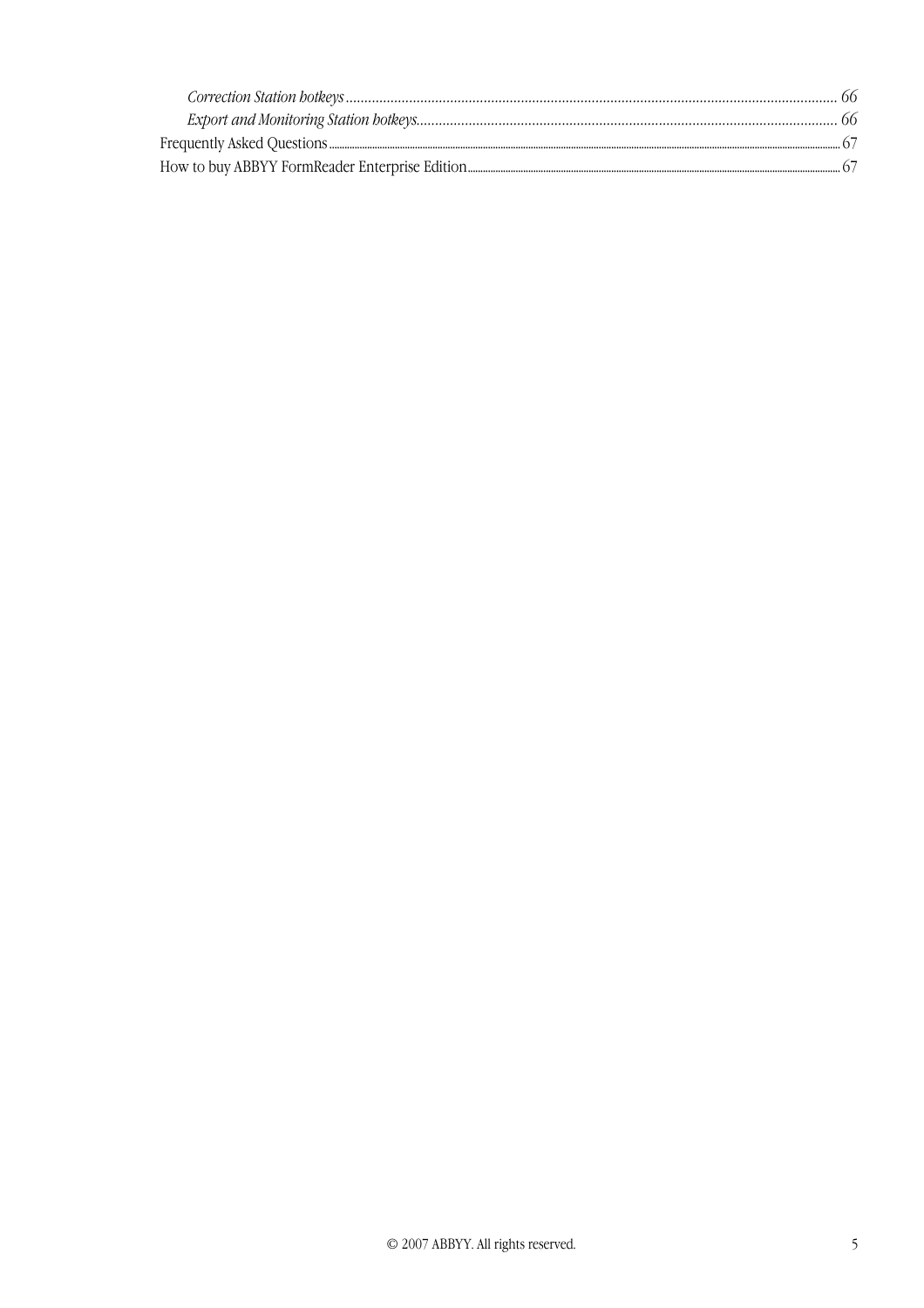# Introducing ABBYY FormReader Enterprise Edition

# **About ABBYY FormReader Enterprise Edition**

ABBYY FormReader Enterprise Edition is a form capture system that is a distributed client–server application built on ABBYY FormReader and Microsoft SQL Server/MSDE technologies.

ABBYY FormReader Enterprise Edition includes a Data and License Server and the following specialized stations:

- Administration Station
- Scanning Station
- Registration Station
- Recognition Station
- Verification Station
- Correction Station
- Export and Monitoring Station

All stations can be installed on different PCs.

ABBYY FormReader Enterprise Edition is highly scalable (i.e. the number of workstations can be easily changed to suit the user's needs) and can be used to process unlimited numbers of forms.

#### **Main features:**

- System setup precedes form capture
- Scanning paper documents and image cleanup
- Automated recognition of typographical and hand–printed text (OCR, ICR), barcodes and checkmarks (OMR)
- Validating data using validation rules
- Checking document integrity
- Exporting data into CSV or XML formats or into a database; exporting images into external information systems
- Controlling the form capture process

# **ABBYY FormReader Enterprise Edition process overview**

The scheme of the ABBYY FormReader Enterprise Edition form capture process...



ABBYY FormReader Enterprise Edition includes a set of stations and a Data and License Server. Each station performs single–type operations providing effective setup and continuous streaming of form capture. The Data Server is a connecting link between the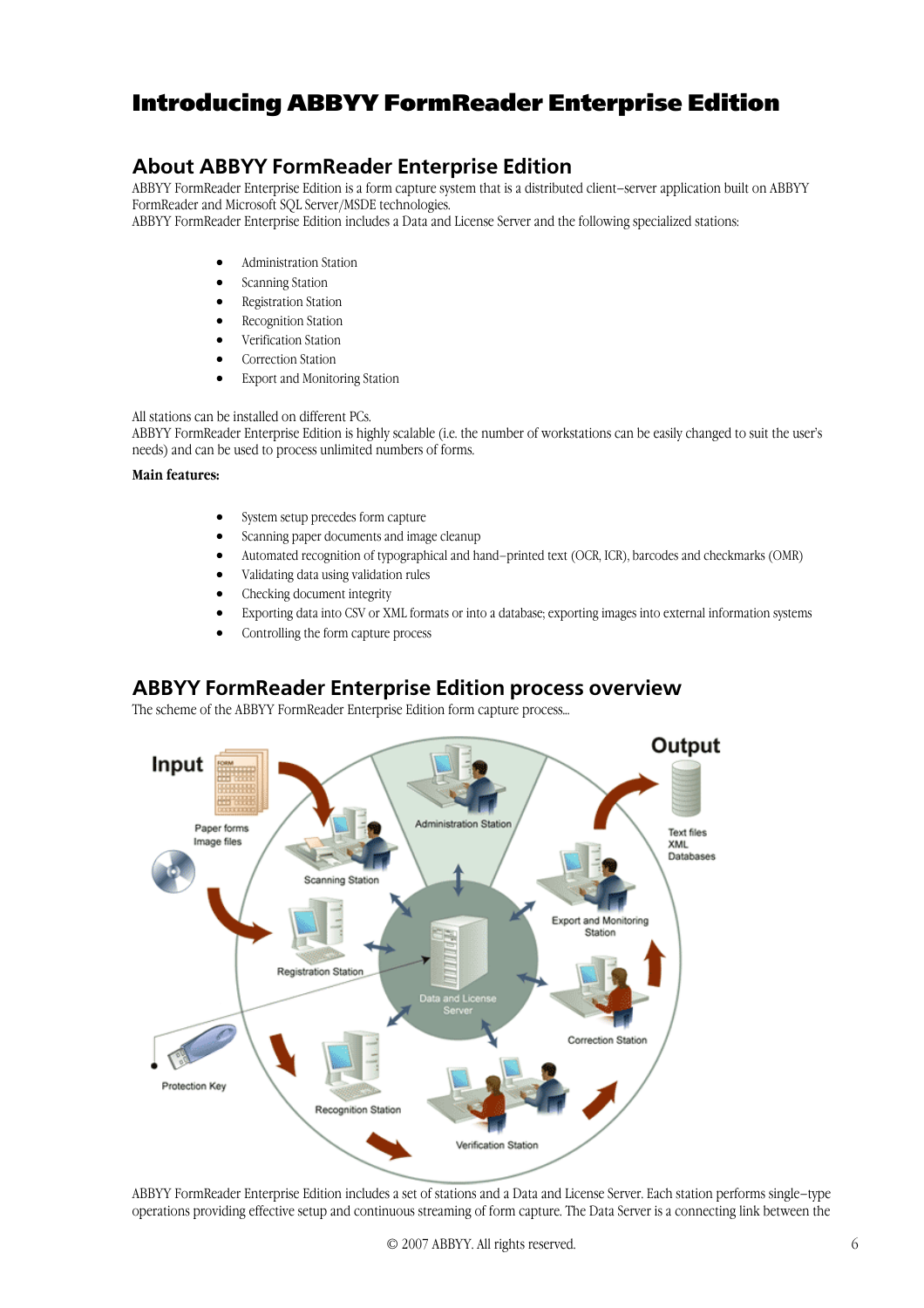stations. The stations transfer data via the Data Server, and the only protection key for the entire system is installed on the Data and License Server.

System setup is separated from the form capture process and is performed on a special station – the Administration Station. The form capture process, which converts paper forms (or image files) into editable data, is consecutively performed on the following stations: Scanning Station or the Registration Station, Recognition Station, Verification Station (optional), Correction Station and Export and Monitoring Station. The above processing order is determined by the architecture of ABBYY FormReader Enterprise Edition and cannot be changed.ABBYY FormReader Enterprise Edition is a scalable solution, i.e. the number of stations involved in form processing can be changed to suit the user's needs. The maximum number of stations of each type that can be run within the form capture system at one time is determined by the license that is written in the protection key.

The first station where the forms are sent for processing is either a Scanning Station or a Registration Station. Either station adds the incoming images to a batch, supplies the batch with certain user information about the batch, and sends it on to other stations for further processing. The choice between a Scanning Station and a Registration Station depends on the task to be solved:

- A Scanning Station provides greater control over the images that are being added to the batch: image defects can be repaired (images can be despeckled, their orientation can be corrected, etc.), images can be added to the batch in a particular order, and each batch can be manually supplied with user information. All these features will ensure high capture quality for complex forms which differ greatly from one another.
- A Registration Station performs all the above actions automatically in accordance with user presets. This ensures fast processing of large numbers of same-type forms (e.g. forms scanned by means of a batch scanner).

Both stations can be used simultaneously to process different sets of forms.

Below follows a brief overview of each station:

### **Administration Station**

The Administration Station is used to prepare the form capture system for operation.

The operator of the Administration Station plans the overall form capture process and sets up each station: adds batch types to the project and sets them up, allocates duties to the operators and gives them the necessary permissions.

Additionally, the operator of the Administration Station can view the license parameters of the form capture system and the list of network computers on which the system stations are installed and which are currently running.

Once the system has been set up, form processing can start.

# **Scanning Station**

The Scanning Station is the first station to process forms. A stack of paper forms or image files of previously scanned paper forms are fed into the Scanning Station.

The operator of the Scanning Station creates a new batch for storing and further processing the images of the paper forms, registers the batch, scans the paper forms and/or adds ready image files to the batch and then sends the batch to the Recognition Station. If required, processing of any batch can be suspended. The suspended batch is not sent for further processing. The operator of the Scanning Station can resume its processing later.

# **Registration Station**

A Registration Station automatically adds incoming images from a particular folder to a batch, registers the batch, and sends it to a Recognition Station. A Registration Station may be more preferable than a Scanning Station when there is no need to enter registration parameters manually and to control the order in which the images are added to the batch. The operator simply launches the registration process, and the program automatically extracts mages from a userdefined folder, adds them to a batch, and provides the batch with a name and registration parameters. The program will repeat this process every 60 seconds until the operator stops the registration process.

### **Recognition Station**

The Recognition Station automatically recognizes batches. All the operator of the Recognition Station needs to do is to start the recognition process, and the Recognition Station will recognize the batches. When batch recognition is completed, the batches are automatically sent to the Verification Station or, if the form capture system does not include the Verification Station, to the Correction Station.

### **Verification Station (optional)**

The Verification Station is used to edit recognition results and, optionally, to validate data. The operator of the Verification Station is guided by program prompts and consecutively verifies uncertainly recognized characters and validates data using one–page rules. Once a batch is verified and validated, it is sent to the Correction Station.

If a problem occurred when processing a batch, the operator of the Verification Station can provide the batch with a comment and send it to the Correction Station marked as a problem batch.

The Verification Station is optional. If the form capture system does not include the Verification Station, data are verified and validated using one–page rules on the Correction Station.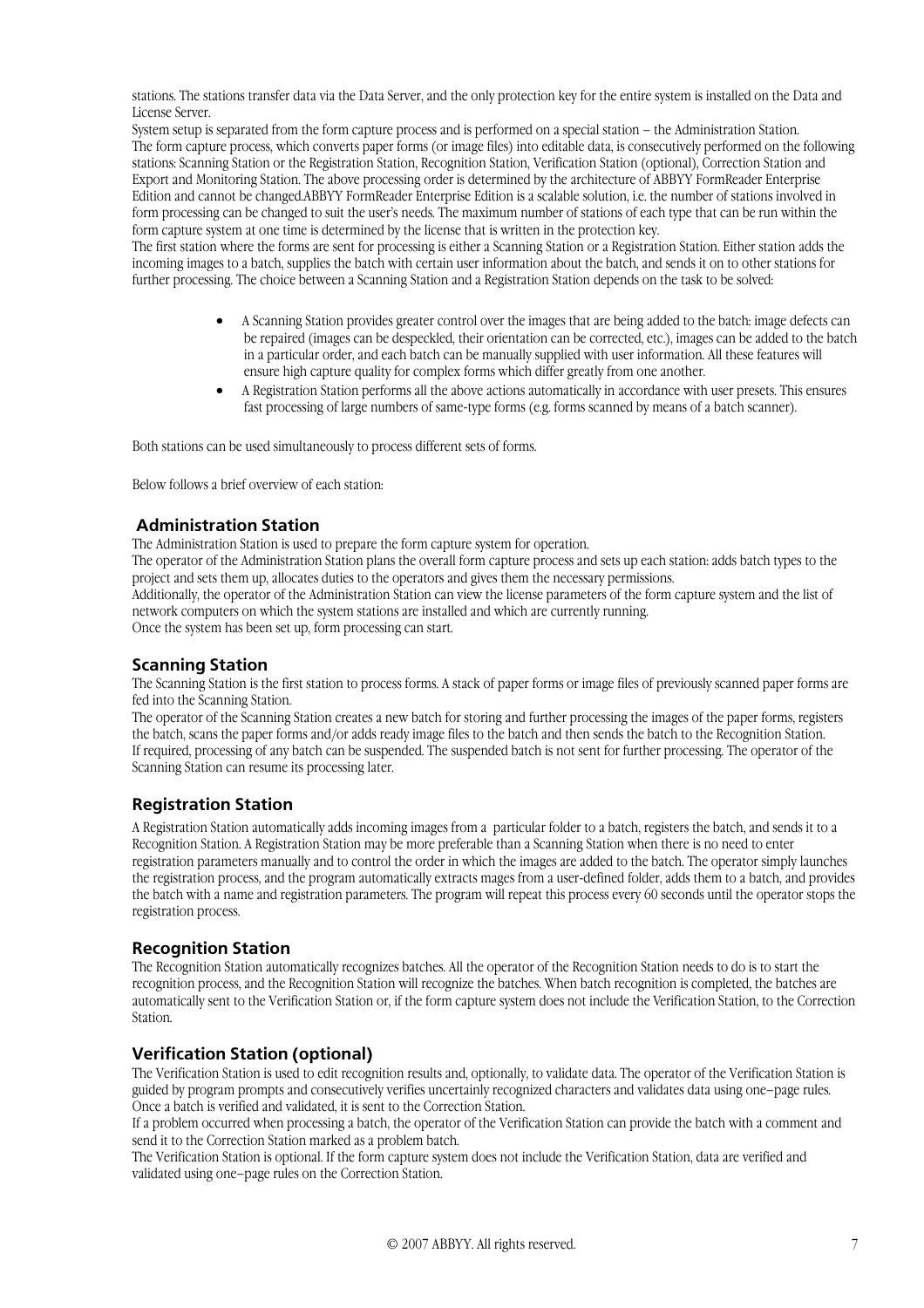# **Correction Station**

The Correction Station is used to assemble batch documents and edit the results of multipage rules. The operator of the Correction Station is guided by program prompts and consecutively assembles a batch and validates data using multipage rules. Once a batch is verified and validated, it is sent to the Export and Monitoring Station.

If required, the operator of the Correction Station may scan or recognize some pages in the batch anew (using the same or adjusted scanning or recognition settings), re–verify some pages in the batch, and correct errors detected by one–page rules.

**Note**. Changes made to the scanning or recognition settings are used to process only the current batch and are not applied to the current batch type.

If a problem occurs when processing a batch, the operator of the Correction Station can provide the batch with a comment and send it to the Export and Monitoring Station marked as a problem batch. If the form capture system does not include the Verification Station, all data are verified and validated using one–page rules on the Correction Station.

# **Export and Monitoring Station**

The Export and Monitoring Station is used to export batches, monitor the operation of the form capture system and process problem batches.

Data can be exported either automatically or manually. In the first case, once export has started, all batches put into the Export queue are exported automatically. In the latter case, the operator selects from the Export queue batches to be exported and then exports the selected batches.

While monitoring the operation of the form capture system, the operator can view:

- Batch processing statistics;
- Station sessions statistics;
- Event log.

While processing problem batches, the operator can:

- Assign a batch to a specific operator;
- Delete a batch form the database;
- Stop any station;
- Block/unblock processing of a batch;
- Return a batch to a previous processing stage or to an operator if required.

# **Technical Support**

Should you have any questions regarding the way in which ABBYY FormReader works, first of all consult the documentation supplied with the software (User's Guide and Help). You may also browse the technical support section on our Web site www.abbyy.com. Our technical support service experts will need the following information to answer your question competently:

- your first and last name
- your organization's name
- your telephone number (or fax, or e–mail)
- serial number of your ABBYY FormReader package
- build number (see **Help/About.../Build**)
- general description of your problem and the full error message text (if there was one)
- your computer and processor type
- the version of your Windows operating system
- you may supply us with any other information you consider important.

You can get some information automatically by clicking the **System Info** button in the **About ABBYY FormReader** dialog box (menu **Help**).

#### **Important!**

Only registered users are eligible for technical support. You can register your copy of the application at our Web site.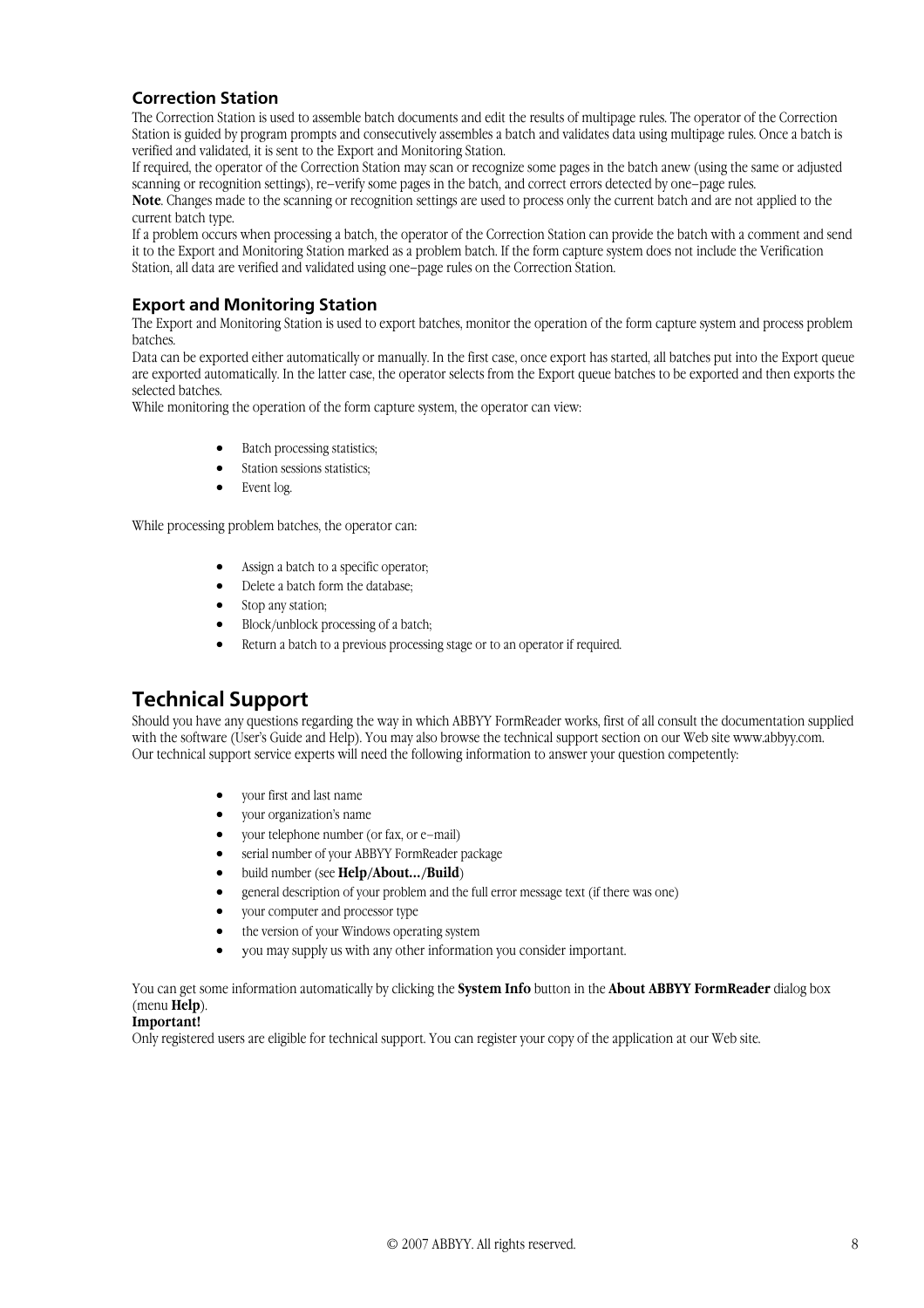# Installing, Uninstalling and Starting the Form Capture System

# **Software and hardware requirements**

Server requirements:

- PC with Pentium 300MHz processor (Windows Server 2003, XP); Pentium 200MHz processor (Windows 2000)
- Microsoft Windows Vista, Microsoft Windows Server 2003, 2000 Server (SP2 or higher), XP, 2000 Professional (SP2 or higher).
- 128 MB RAM (Windows Server 2003, XP); 64 MB RAM (Windows 2000)
- 15 MB of hard disk space for Server, 75 MB for MSDE, 375 MB if installation files are copied onto server for remote installation, additional disk space to store batches
- Microsoft Internet Explorer 5.0 or higher
- Mouse or other pointing device
- CD–ROM drive
- SVGA monitor (resolution 800x600 or higher)
- USB port for hardware protection key

Station requirements:

- PC with Pentium 350MHz processor (MS Windows Server 2003, XP); Pentium 200MHz processor (MS Windows 2000, Me, 98)
- Microsoft Windows Vista, Microsoft Windows Server 2003, XP, Server 2000 (SP2 or higher), 2000 Professional (SP2 or higher), Me, 98
- 128 MB RAM (Windows Server 2003, XP); 64 MB RAM (Windows 2000, Server 2000, Me, 98)
- 170 MB of hard disk space for minimal installation; 5 MB of hard disk space for minimal installation of each additional station; additional hard disk space to create local batch copies
- Microsoft Internet Explorer 5.0 or higher
- Mouse or other pointing device
- CD–ROM drive (in case of CD–ROM installation)
- SVGA monitor (resolution 800x600 or higher)
- 100% TWAIN compatible scanner (for Scanning Station)

# **Installing and uninstalling the form capture system**

The ABBYY FormReader Enterprise Edition form capture system consists of the following components:

- 1. Data and License Server
- 2. Administration station
- 3. Registration Station
- 4. Scanning Station
- 5. Recognition Station
- 6. Verification Station
- 7. Correction Station
- 8. Export and Monitoring Station

#### **Important**!

- We recommend closing all the running applications (MS Outlook, MS Word, etc.) before installing ABBYY FormReader Enterprise Edition.
- You must have the local administrator's permissions to install the program.

In order to install the program, you must have read and write permissions for the Server destination folder. If the Stations are installed from the CD–ROM, it is enough to have read and write permissions for the LicenseBase subfolder of the Server destination folder.

- Uninstall FormReader 6.5 Desktop/Developer Edition if this program is installed on your computer.
- If your computer is running under Microsoft Windows Server 2000 or Windows Server 2003, the computers on which the Server and the Stations will be installed must be in the same domain.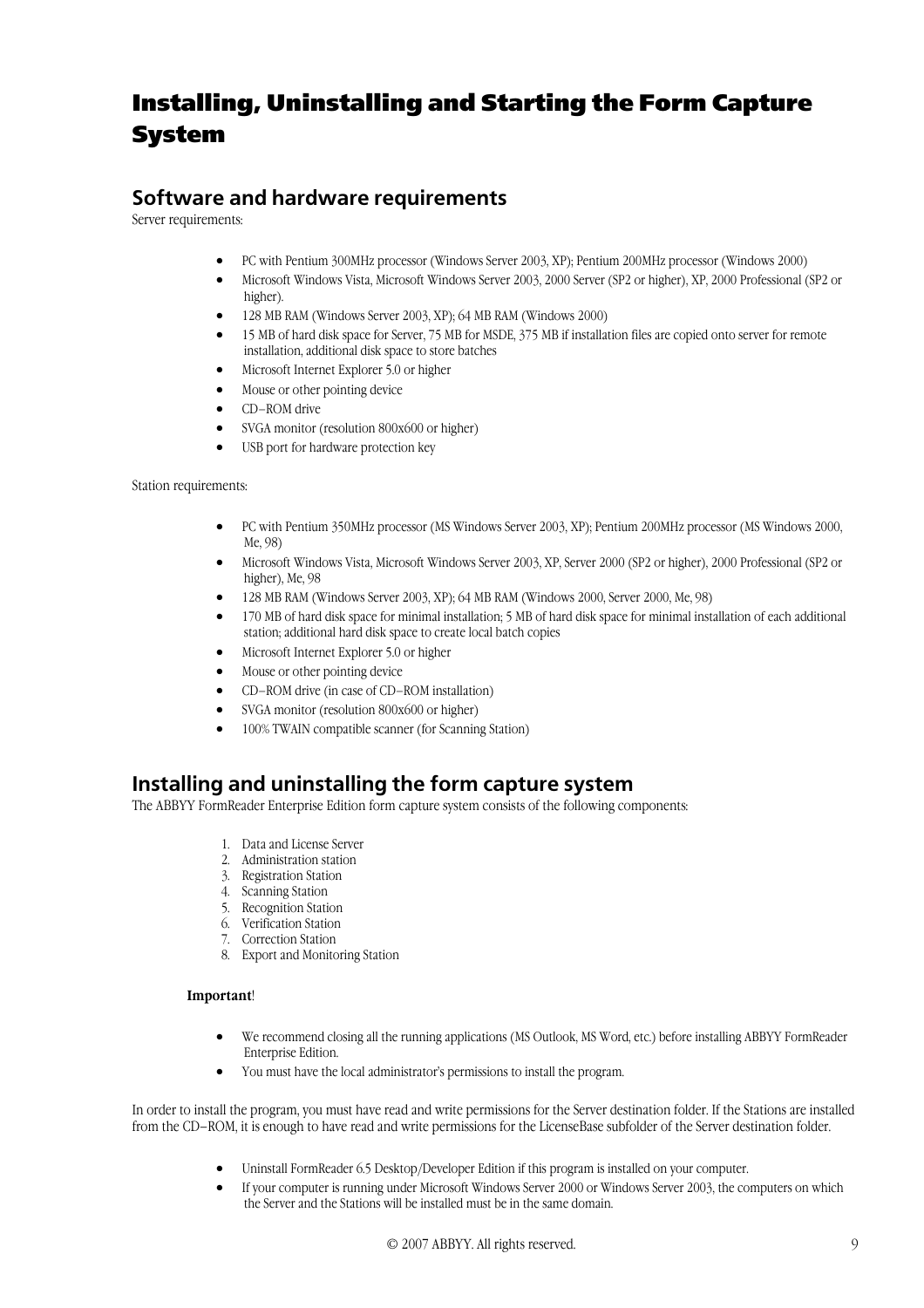#### **Installing the Server and Stations from the installation CD–ROM**

- 1. Insert the ABBYY FormReader Enterprise Edition installation CD–ROM into your CD–ROM drive.
- 2. Select the ABBYY FormReader Enterprise Edition item from the **Autorun** program's menu or run **setup.exe** from the root folder of the installation CD–ROM. Then follow the installation program's instructions.
- 3. In the **Select Network Components** dialog box:
	- If you wish to install the **Data and License Server** only, select the **Install Server** option.
	- If you wish to install the **Data and License Server** and one or several Stations, select both **Install Server** and **Install Stations** options
	- If you have already installed the **Data and License Server** and wish to install one or several Stations, select the **Install Stations** option and specify the path to the **LicenseBase** subfolder of the **Server installation** folder.

If the **Install Server** option is selected, the following options become available:

- Copy distribution files onto network server select this option if you wish to install the Stations from the **Data** and **License Server** over the local area network.
- **Interface Language**-Specifies the interface language for all the stations of the complex. **Note**: We recommend selecting the same language for the setup process and for the user interface.
- 4. In the **Server Installation (MSDE)** dialog box, specify the path to the folder where the MSDE (Microsoft SQL Server 2000 Desktop Engine) executable files will be installed and the path to the folder where data will be stored.

#### **Important**!

This dialog box is not displayed if:

- The Data and License Server is not installed
- An MSDE version required for operation of ABBYY FormReader Enterprise Edition has already been installed on your computer.
- 5. In the **Server Installation (Database)** dialog box, specify the database installation parameters.

#### **Important!**

- This dialog box will not be displayed if the Server is not installed.
- The network folder where new batches will be stored must be empty and accessible for reading and writing in the local area network. The path to the folder must be in UNC format.
- 6. In the **Select Stations** dialog box, select the Stations to be installed.

#### Important!

When you install the Administration Station for the first time, you will not be able to deselect the Administration Station option. If you install only the Stations, make sure that the protection key is installed on the computer where the Server is installed and that the Server operates properly.

This dialog box is not displayed if you have chosen not to install the Stations.

- 7. In the **Setup Type** dialog box, select a setup type:
	- Standard. The default components will be installed in this mode. The default components are determined by the Administration Station installation components if the Administration Station has already been installed.
	- Custom. The default components and the components selected from the Custom Setup dialog box will be installed.

This dialog box is not displayed if you have chosen not to install the Stations.

- 8. In the **Installation folder** dialog box, specify:
	- The path to the folder where the program files will be installed,
	- The path to the local folder where batch copies will be stored (if the Stations are being installed).

#### **Important!**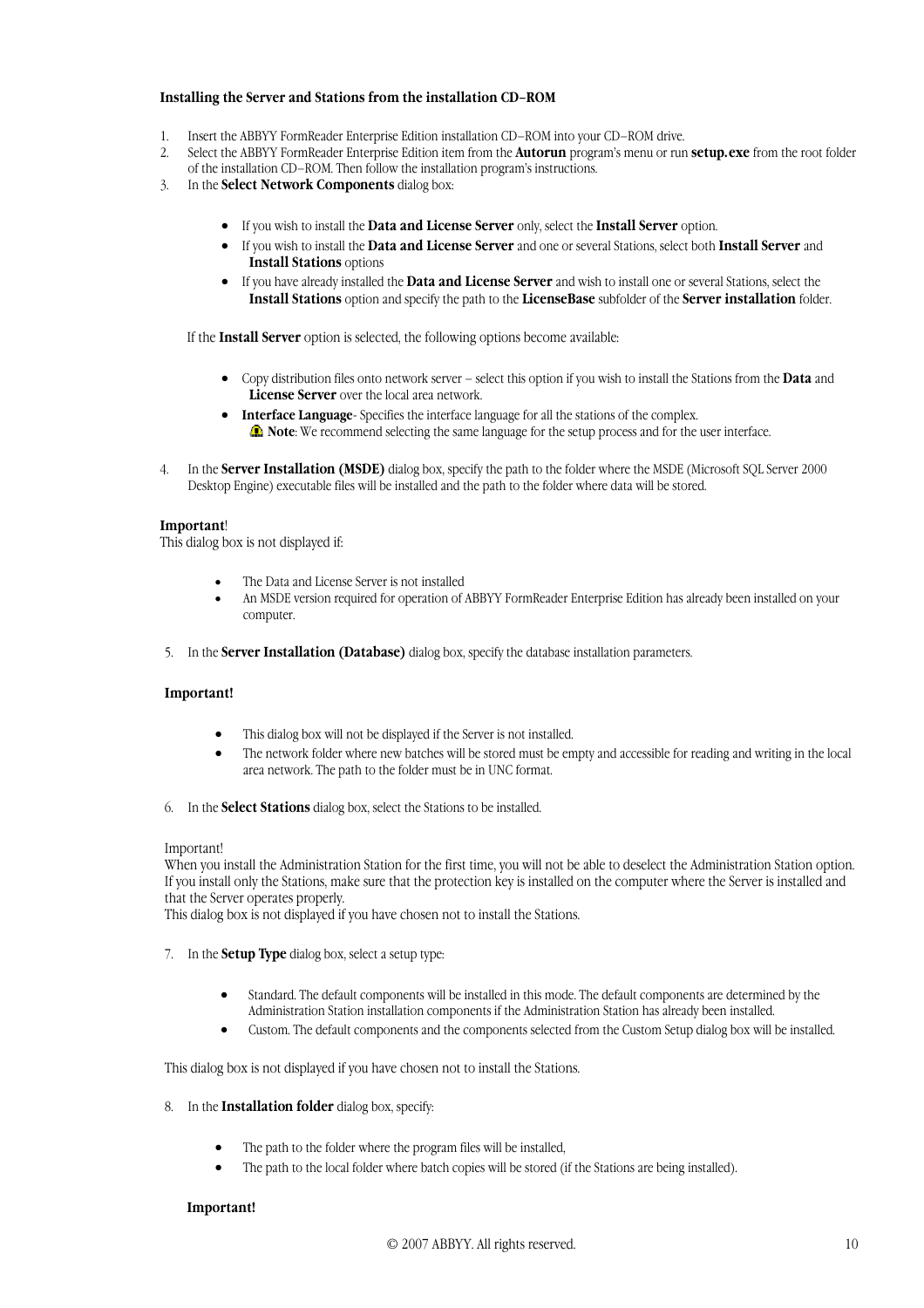The ABBYY FormReader Enterprise Edition destination folder must be located on the same computer where you are running the setup program.

9. Once the Server is installed, connect the hardware protection key to the USB port of your computer.

#### **Installing a Station remotely from the Server**

From the computer on which you wish to install the Station, run **setup.exe** located in the Server destination folder on the computer where the Server is installed. Then follow the installation program's instructions.

#### **Uninstalling the form capture system**

To uninstall the program, select **Start**>**Settings**>**Control Panel**>**Add or Remove Programs**>**ABBYY FormReader Enterprise Edition**.

#### **Important!**

 MSDE must be uninstalled separately. To uninstall MSDE, select **Start**>**Settings**>**Control Panel**>**Add or Remove Programs**  >**Microsoft SQL Server Desktop Engine (FRE6ENTERPRISE)**.

# **Type of protection**

To install ABBYY FormReader Enterprise Edition, you need a protection key. ABBYY FormReader Enterprise Edition may be supplied with one of the two types of protection key:

- hardware protection key
- software protection key

#### **Hardware protection key**

The hardware protection key is plugged into a USB port.

For the correct operation of the hardware protection key, you need to install the corresponding drivers. This can be done either from within the installation program or from within the License Manager utility.

#### **Software protection key**

A software protection key is a license file.

For the correct operation of ABBYY FormReader Enterprise Edition, you need to activate the software protection key via the ABBYY activation server. This can be done either from within the installation program or from within the License Manager utility. Your activated license file will be sent to you by email. Once you have received your activated license file, you will need to specify the path to this file in the License Manager utility.

**A** Warning!

- 1. To be able to run the program, place the license file on the same computer where the License Manager is installed (the License Manager is automatically installed on the same computer where the Data and License Server is installed).
- 2. A license file that has been activated for one computer will not work on another computer because it includes specific parameters of the computer for which it has been activated.

# **Starting the form capture system**

To start ABBYY FormReader Enterprise Edition, select **Start/Programs** and then select the desired Station in the **ABBYY FormReader Enterprise Edition** group.

Important!

• When you run the Administration Station for the first time, specify the following information in the Login dialog box:

Operator: FRE6Admin

**Password**: 555555

• Before running other Stations, set up the appropriate operator roles on the Administration Station.

#### **Important!**

You must have read/write permissions for:

- The Server destination folder. If the Stations are installed from the CD–ROM, it is enough to have read and write permissions for the LicenseBase subfolder of the Server destination folder.
- The folder where batches will be stored.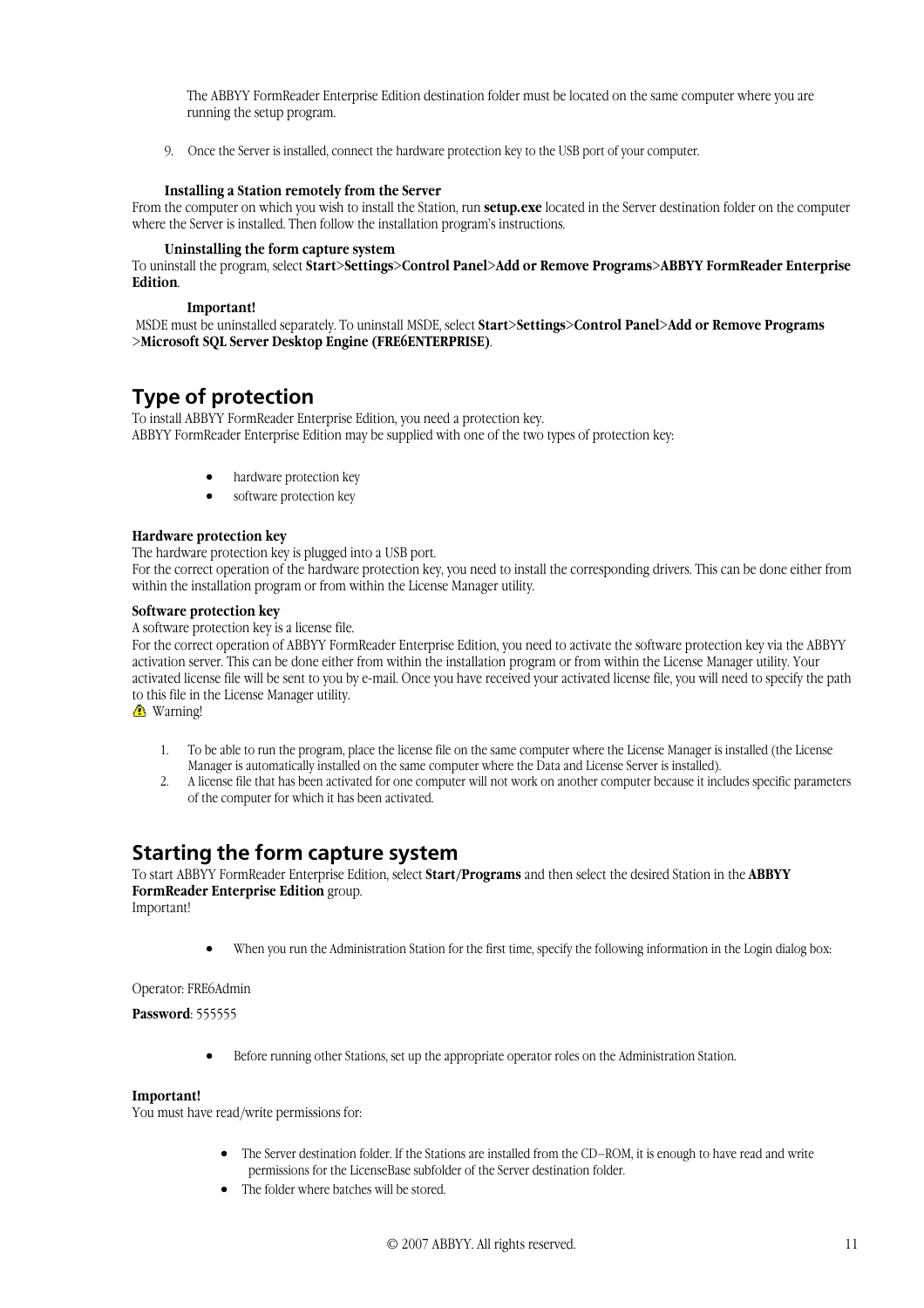# Administration Station

# **Administration Station Interface**

|                    | Administration Station main window                                                                                                |                                                                                                       |
|--------------------|-----------------------------------------------------------------------------------------------------------------------------------|-------------------------------------------------------------------------------------------------------|
| Title bar ——       |                                                                                                                                   |                                                                                                       |
| Menu bar ——        | Action<br>Tools<br>View<br>Help                                                                                                   |                                                                                                       |
| Toolbar            | Edit<br>Delete<br>Up<br>Back:<br>Forward                                                                                          |                                                                                                       |
|                    | ⊟⊹ <mark>⊜</mark> Project                                                                                                         | Name                                                                                                  |
| Project tree       | <b>Batch Types</b><br>Demo Sample<br>白 <mark>瘤</mark> Page Template Library<br>稨<br>-01<br>嗰 02                                   | Hage Template Library<br>a Document Templates<br>Batch Type Rules<br><b>图 Registration Parameters</b> |
|                    | -03<br>白 6 Document Templates<br>白 同 Form<br>└└─{ <mark>-</mark> Document Template Rules                                          |                                                                                                       |
|                    | - <b>A</b> Batch Type Rules<br>Registration Parameters                                                                            |                                                                                                       |
|                    | <b>B</b> Operators<br><sub></sub> ∎ Stations                                                                                      |                                                                                                       |
| Object "contents"= |                                                                                                                                   |                                                                                                       |
| Status bar -       |                                                                                                                                   |                                                                                                       |
|                    | The main window of the Administration Station is divided into two panes. The left-hand part contains the project itself – the set |                                                                                                       |

# **Administration Station main window**

The main window of the Administration Station is divided into two panes. The left–hand part contains the project itself – the settings for batch types, operators and stations. The settings are displayed in a tree–view format. When you select a tree object in the left– hand pane, its "contents" are displayed in the right–hand pane.

The project tree includes the following objects that are shown below together with their nested objects:

- Project
	- **Batch types** 
		- Page template library
		- Document templates
		- o Document template rules
		- Batch type rules
		- Registration parameters
	- Operators
	- **Stations**

The main window of the Administration Station provides all the available information about all the settings of ABBYY FormReader Enterprise Edition.

### **Administration Station toolbar**

The Administration Station toolbar contains the buttons which provide shortcuts to the standard menu commands, such as going to the previously selected object, editing or deleting an object, etc.

| Back:            | - Forward                                | Jn. | <b>Delete</b> |  |
|------------------|------------------------------------------|-----|---------------|--|
| Toolbar buttons: |                                          |     |               |  |
| <b>Button</b>    | Description                              |     |               |  |
| <b>Back</b>      | Allows you to go to the previous object. |     |               |  |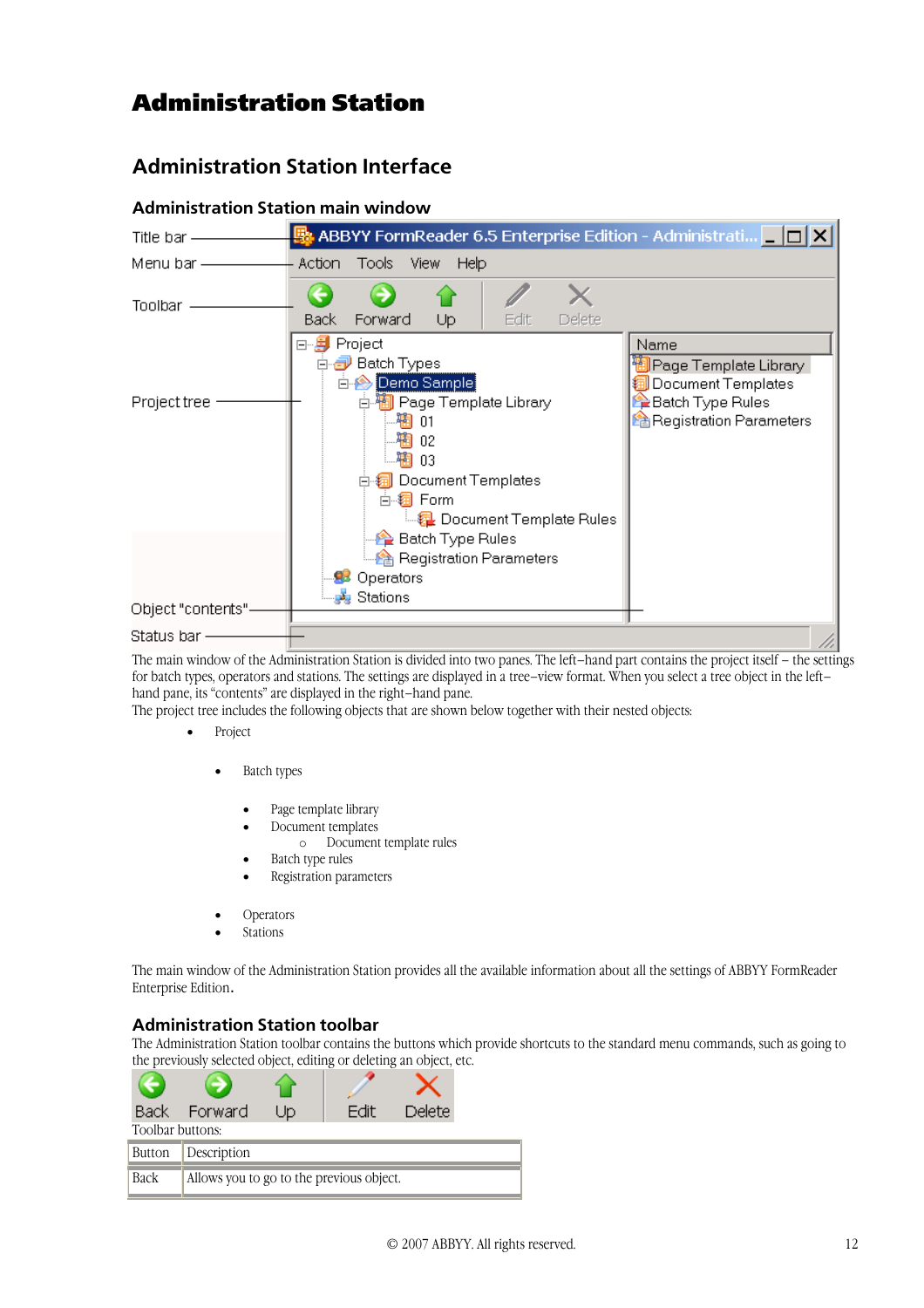|        | Forward   Allows you to go the next object.                        |
|--------|--------------------------------------------------------------------|
| Up     | Allows you to move up one level in the project tree.               |
| Edit   | Edits the selected object (if editing is enabled for this object). |
| Delete | Deletes the selected object.                                       |

# **Typical actions of the administrator**

The sequence of actions typically performed by the administrator of ABBYY FormReader Enterprise Edition to prepare the system for operation:

- 1. Creating a new batch type,
- 2. Setting up the created batch type,
- 3. Setting up the scanning and recognition processes,
- 4. Making operators' settings (specifying operators' roles and permissions).

Creating a new batch type

- 1. Create a new batch type using the Batch Type Creation Wizard. To start the Batch Type Creation Wizard, select the **Batch Types** object in the project tree, then in the Action menu, select the appropriate item:
	- o If you wish to create a batch type by using the ABBYY FormReader Enterprise Edition features, select **New/Blank**....
	- o If you wish to create a new batch type on the base of an existing batch type definition, select **New/Based on Definition...**
	- o select the **Новый/из MXFD...** command to create a batch type based on an \*.mxfd file, which contains information about a document, the templates in the document, their number, and order
- 2. If required, edit the batch type structure, add a new document template or edit the structure of the existing document templates, add a new page template to the page template library or edit the existing page templates.
- 3. Specify rules for the batch type and document templates.
- 4. Specify registration parameters.

Setting up a new batch type

• In the Batch Type Settings dialog box, make the required batch type settings.

Setting up scanning and recognition

• Use the page template library to make scanning and recognition settings.

Create operators that will work with the new batch type, assign roles and permissions to the operators.

# **ABBYY FormReader Enterprise Edition Settings**

Before you run ABBYY FormReader Enterprise Edition, you must set up the system. The **Administration Station** is controlled by the operator of the Administration Station who sets up the other stations, allocates tasks to them, gives permissions to station operators, sets up the project, batch types, etc.

### **Project settings**

A project in ABBYY FormReader Enterprise Edition is a collection of all the batches to be processed by the system together with all the settings required for their processing.

The project settings are as follows: the project name, the SQL server name, and the path to the network folder where new batches will be stored. All project settings are located in the Project Settings dialog box, and almost all of them are specified when installing ABBYY FormReader Enterprise Edition. Once the system has been installed, only the **Path to network folder for storing new batches** option is available for editing.

### **Document template**

A document template is a description of a sequence of page templates and rules required for data validation.

#### **Creating, editing and deleting a document template**

To create a document template: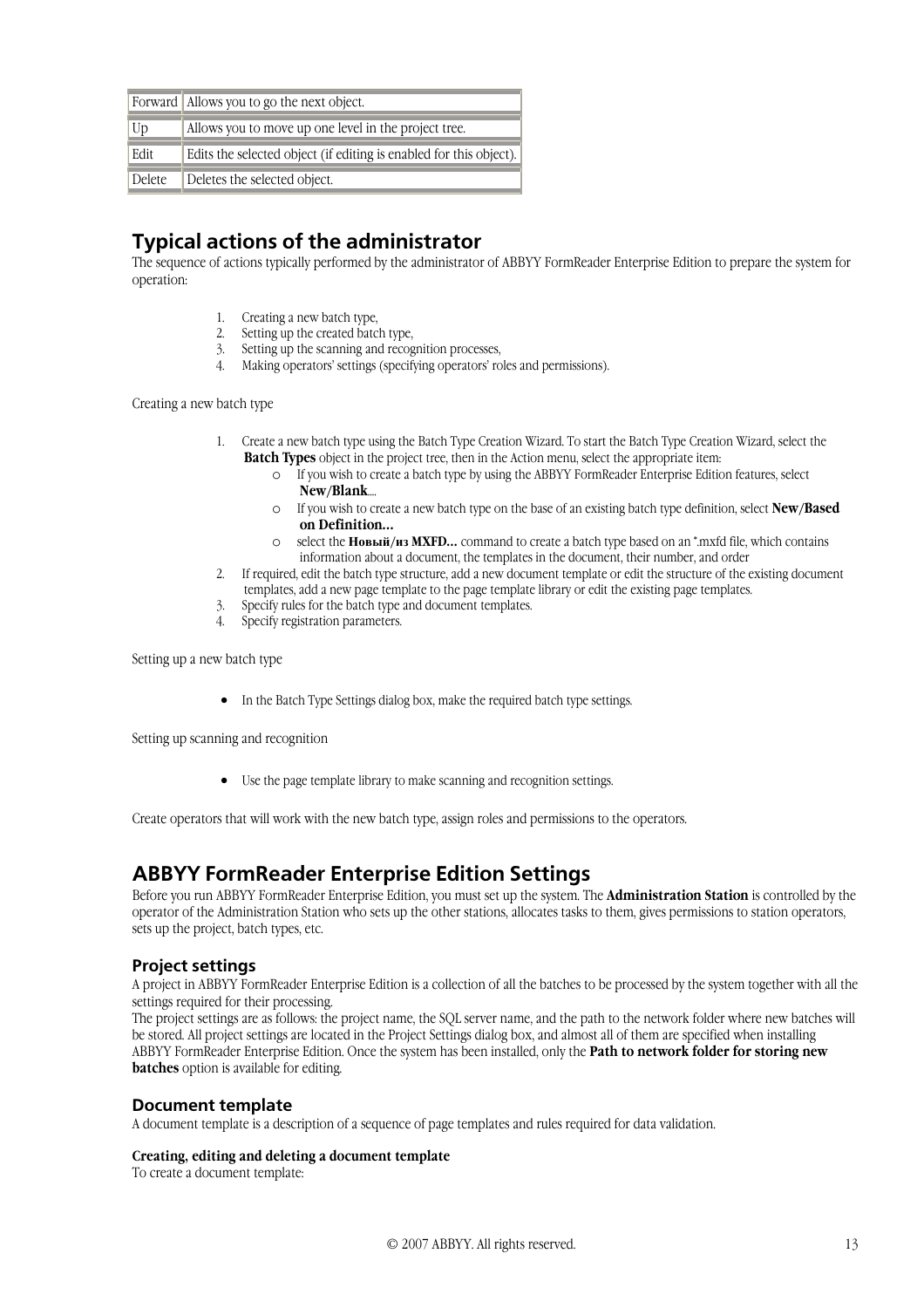- 1. Select the **Document Templates** object in the required batch type.
- 2. In the **Action** menu, select the **New...** item.
- 3. The **Document Template Creation Wizard** will be launched. Follow the instructions of the wizard.
- 4. If required, edit the structure of the document template.
- 5. Specify document template rules.

You can edit the name, structure and rules of the template.

To edit the name of a document template:

- 1. Select the required document template.
- 2. In the **Action** menu, select **Edit Name...**
- 3. In the dialog box that appears, edit the template name.

To edit the structure of a document template:

- 1. Select the required document template.
- 2. In the **Action** menu, select **Edit Structure...**
- 3. In the **Edit Document Template Structure** dialog box, edit the structure of the document template.

To delete a document template:

- 1. Select the required document template.
- 2. In the **Action** menu, select **Delete**.

#### **The structure of a document template**

The structure of a document template is a description of a sequence of page templates written in a special language. There are four types of document template structure:

- One–page document,
- Two–page document,
- Document with a predefined page order,
- Custom structure.

A **one–page document** is the structure of a document consisting of one page.

A **two–page document** is the structure of a document consisting of two pages. The order of pages can be either arbitrary or predefined.

A document with a predefined page order is the structure of a document consisting of several pages that go in a predefined order. The structure types mentioned above are standard and do not require a special description. All you need to do is enter the information requested by the program.

A **custom structure** is used to describe the structure of a document template in the structure description language.

#### **Specifying and editing the structure of a document template**

The structure of a document template is specified when creating the document template in the Document Template Creation Wizard. After the structure has been created, you can edit it or change its type. Use the **Edit Document Template Structure** dialog box to edit the structure.

#### **Document template rules**

When creating a new document template, you can specify multipage rules for the template. Multipage rules of a document template establish relations between data and are used to validate the data in the document.

#### **Creating, editing and deleting document template rules**

To create a rule for a document template:

- 1. Select the **Rules** object in the required document template.
- 2. In the **Action** menu, select **New...**
- 3. In the **Create New Rule** dialog box that appears, enter the required information and write the rule in the descriptive rule language.

To edit a rule of a document template:

- 1. Select the required rule.
- 2. In the **Action** menu, select **Edit...**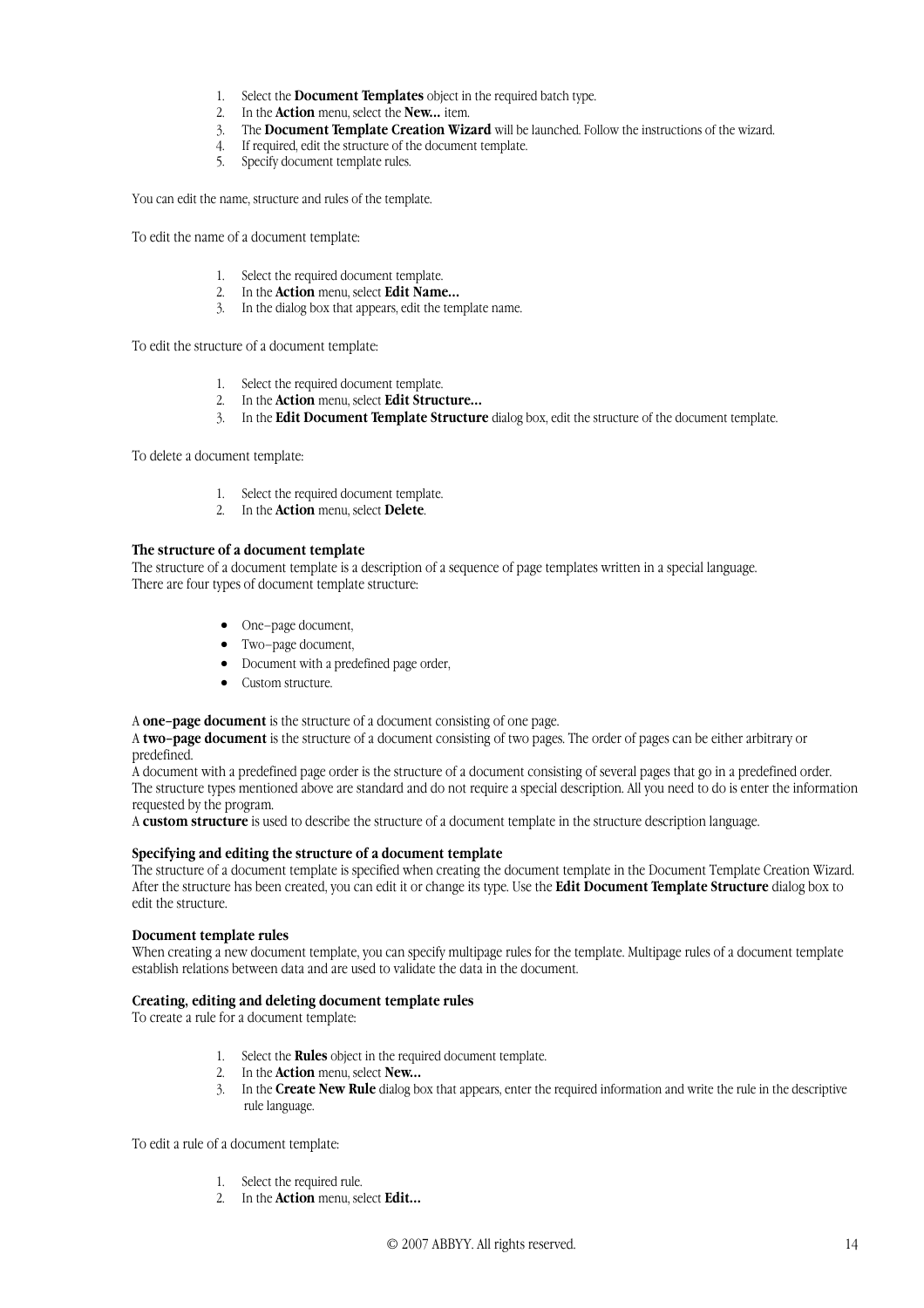3. In the **Edit Rule** dialog box, edit the rule.

To delete a rule from a document template:

- 1. Select the required rule.
- 2. In the **Action** menu, select **Delete**.

#### **Document template export settings**

Document template export settings are specified in the **Batch Type Setting** dialog box when you specify export settings for the batch containing the selected template (see Batch Type Setting for more details).

You can see or edit some of the document template export settings in the **Docxument template export setting** dialog box. To open this dialog box, select the necessary template in the project tree and click **Export Settings...** in the local menu.

#### **Batch type**

A batch type is a description of page templates, document templates and their sequence, registration parameters, and settings and rules required for batch recognition and data validation. Each batch to be processed is associated with a certain batch type. The batch will be processed in accordance with the settings of its batch type.

#### **Creating, editing and deleting a batch type**

You can create a batch type, set up the created batch type, set validation rules and specify registration parameters. **To create a batch type:** 

1. Select the **Batch Types** object in the project tree;

Then, in the **Action** menu, select the appropriate item:

- If you wish to create a batch type by using the ABBYY FormReader Enterprise Edition features, select **New/Blank...**
- If you wish to create a new batch type on the base of an existing batch type definition, select **New/Based on Definition...**

### **Importatnt!**

You cannot create a new batch type on the base of any batch type existing in your form capture system. In order to do this you have to rename or delete the batch type.

- 2. The **Batch Type Creation Wizard** will be displayed. Follow the instructions of the wizard.
- 3. If required, edit the structure of the batch type, add a new document template or edit the structure of the existing templates, add a new page template to the page template library or edit the existing templates.
- 4. Specify batch type rules and document template rules.
- 5. Specify registration parameters.
- 6. Set up the batch type.

You can edit the name, structure, registration parameters, settings and rules of your batch type. **To edit the name of a batch type**:

- 1. Select the required batch type.
- 2. In the **Action** menu, select **Edit Name...**
- 3. In the dialog box that appears, edit the name of the batch type.

#### **To edit the structure of a batch type:**

- 1. Select the required batch type.
- 2. In the **Action** menu, select **Edit Structure...**
- 3. In the **Batch Type Structure** dialog box, edit the structure of the batch type.

#### **To delete a batch type:**

- 1. Select the required batch type.
- 2. In the **Action** menu, select **Delete**.

### **Page template library**

A page template library is a set of page templates used in a certain batch type.

A page template library is a ABBYY FormReader (\*.frm) batch, and it is created in the **Batch Type Creation Wizard**. **Note**. When creating a new batch type, you can create a new library or use an existing one.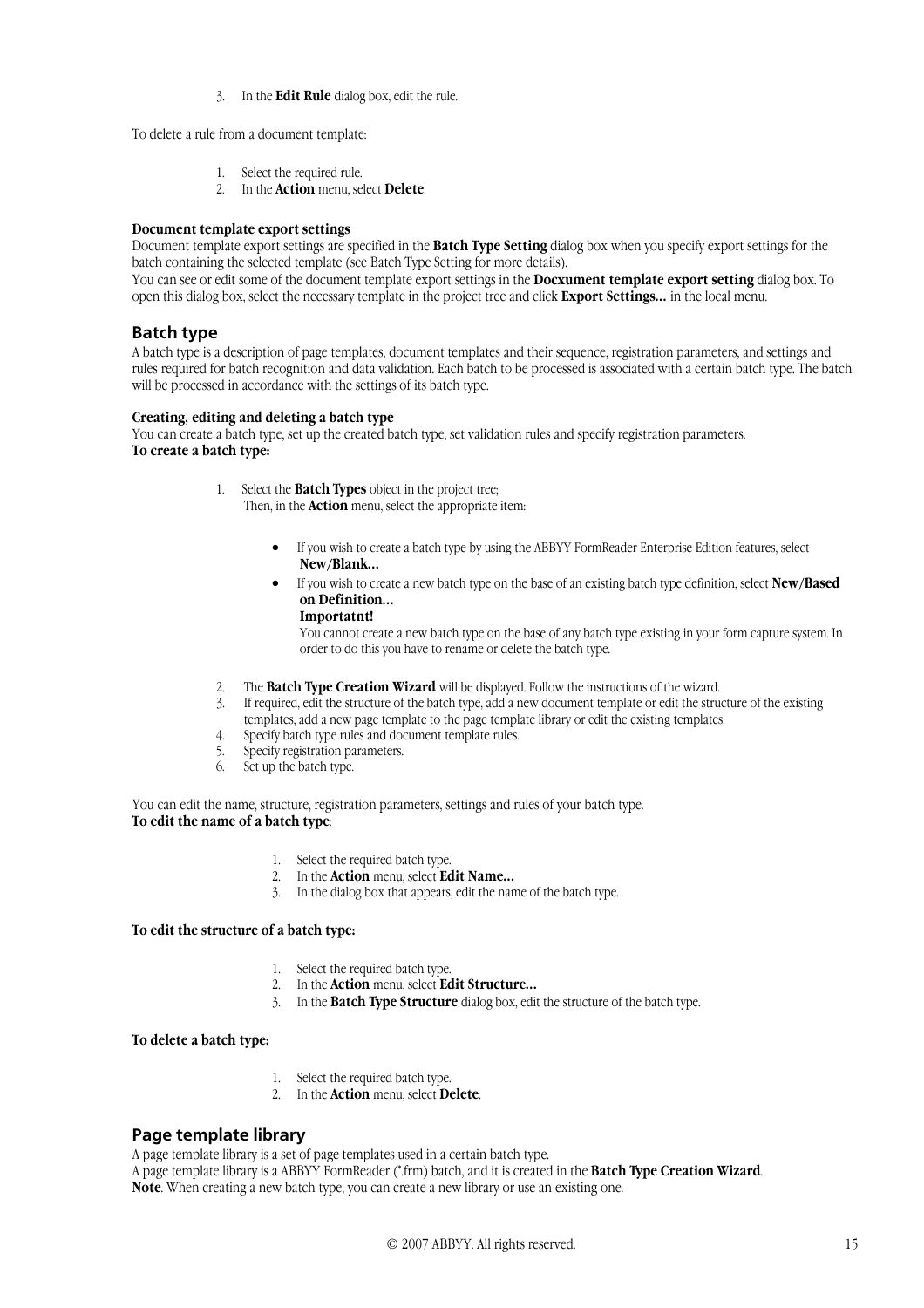You can edit (i.e. add, edit or delete page templates), replace or set up a page template library. You can view the list of blocks and one–page rules specified for a given page template library. To do this, select a page template in the project tree, and then select **Action**>**Properties...** The **Page Template Properties** dialog box will appear.

### **Batch type structure**

A batch type structure is a description of document templates in a special structure description language. There are two types of document template structure:

- 1. Set of documents,
- 2. Custom structure.

A **set of documents** is the standard type of structure. A batch type of this structure can include all the documents specified for the batch type in any number or order. If you use the standard structure, you do not have to create rules manually. A **custom structure** is used to describe the structure of a batch type in the structure description language.

#### **Creating and editing a batch type structure**

The structure of a batch type is created when creating a batch type in the **Batch Type Creation Wizard**. Once the structure has been created, you can edit it or change its type. To edit the structure, use the **Batch Type Structure** dialog box.

### **Registration parameters**

Registration parameters are specified for a batch type and are used to enter user information when registering a batch of this type on the Scanning Station.

For example, suppose that stacks of questionnaires have been sorted by city from which they came and you need to enter this information into your database. When setting up the batch type, you can specify "City" as the registration parameter. In this case the scanning operator will be prompted to fill out the field corresponding to this registration parameter, and the entered information will be saved in the database.

# **Creating, editing and deleting registration parameters**

#### **To create a registration parameter:**

- 1. Select the **Registration Parameters** object in the required batch type.
- 2. In the **Action** menu, select **New...**
- 3. In the **Registration Parameters** dialog box that appears, specify the code and name of the registration parameter.

#### **To edit a registration parameter:**

- 1. Select the required parameter.
- 2. In the **Action** menu, select **Edit...**
- 3. In the **Registration Parameters** dialog box that appears, edit the registration parameter.

#### **To delete a registration parameter:**

- 1. Select the required parameter.
- 2. In the **Action** menu, select **Delete**.

### **Batch type rules**

When creating a new batch type, you can create multipage rules for it. Multipage rules of a batch type establish relations between various data in a batch and are used to validate these data. In contrast to multipage rules of a document, batch type rules can establish relations between data located in different documents of the batch.

#### **Creating, editing and deleting batch type rules To create a batch type rule:**

- 1. Select the **Rules** object in the required batch type.
- 2. In the **Action** menu, select **New...**
- 3. In the **Create New Rule** dialog box that appears, enter the required information and write the rule in the descriptive rule language.

#### **To edit a batch type rule:**

- 1. Select the required rule.
- 2. In the **Action** menu, select **Edit...**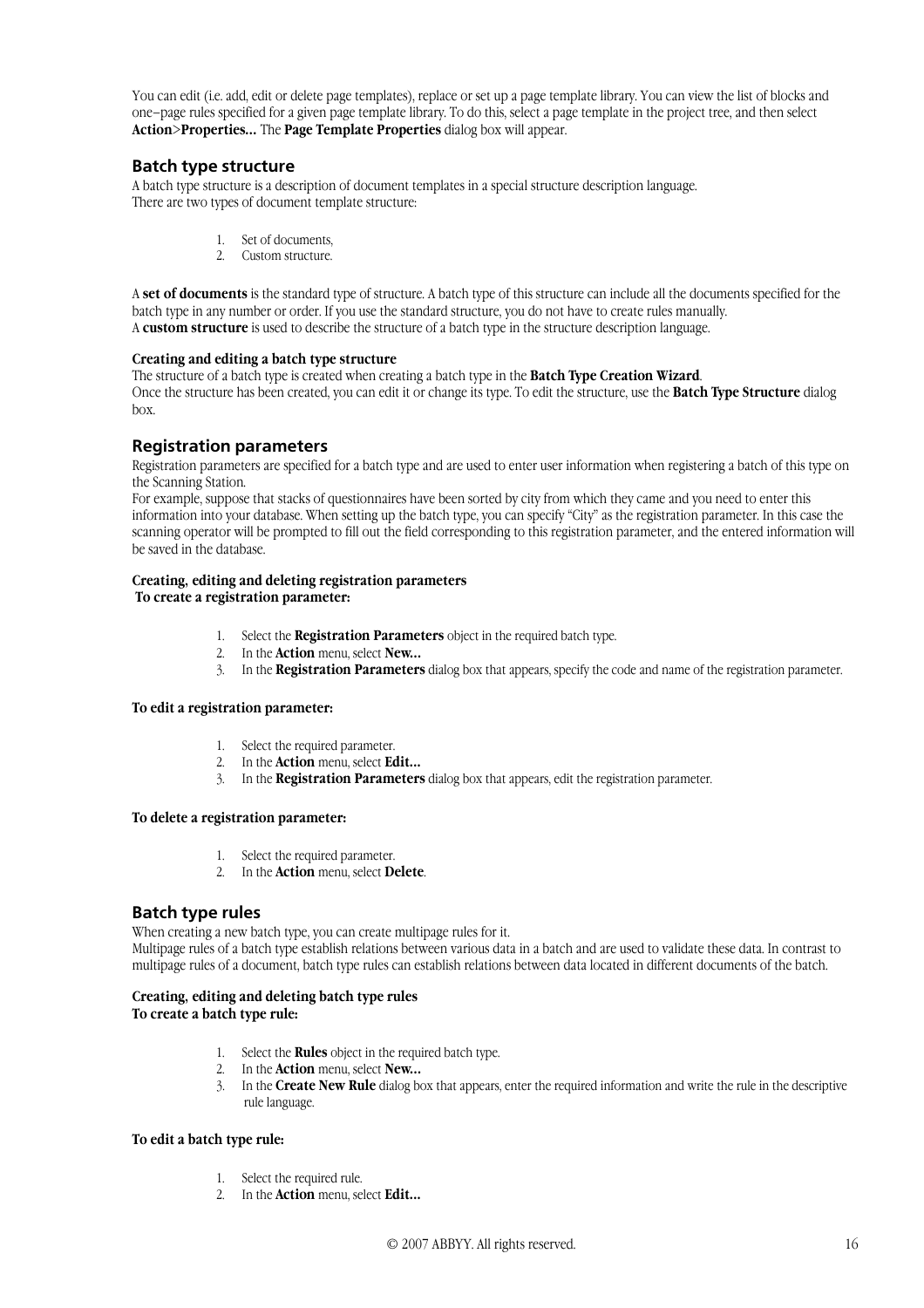3. In the **Edit Rule** dialog box that appears, edit the rule.

#### **To delete a batch type rule:**

- 1. Select the required rule.
- 2. In the **Action** menu, select **Delete**.

### **Setting up a Batch Type**

When creating or editing a batch type you should set up the options for processing and exporting all batches belonging to the batch type. In order to set up or edit the batch type settings, open the **Batch Type Settings** (select the batch type in the project tree, and then go to **Action**>**Settings...**).

In the dialog box that appears you can specify the following:

- General batch type settings;
- Batch processing settings;
- Export settings.

#### **General batch type settings**

The general batch type settings include: the batch type name, the path to the page template library, and the path to a network folder where new batches will be stored. In order to set up or edit these settings, go to the **General** tab of the **Batch Type Settings** dialog box.

#### **Batch processing settings**

The batch processing settings allows the user to select the way for processing batches on the input system stations. In order to set up or edit these settings, go to the **Processing** tab of the **Batch Type Settings** dialog box.

**Scanning Station**. The following options are available for this station:

- **Name batches automatically**. If this option is selected the input system will automatically name all new batches. The batch ID assigned to the batch when registering is used for naming the batch.
- **Get local copy for scanning**. This option will help to speed up batch processing due to creating local copies of the processed batches and processing them on the station rather over your LAN.

#### **Registration Station**

The settings of this station determine the automated creation of batches of a specific type from images arriving into a user-defined folder. The batches are registered and sent on to the Recognition Station.

- **Include Registration Station**. A Registration Station need not be included for a particular batch type. In this case, each batch is created and registered manually on the Scanning Station. In some cases this method proves inefficient (for example, if batches of this type include only one-page documents and their registration parameters need not be entered manually). Besides, you may need to add batches acquired from other sources as soon as they arrive into a certain folder. The work of the scanning operator can be considerable simplified by means of a Registration Station. The Registration Station will automatically from batches from images arriving into the specified folder, register the batches and queue them for scanning.
- **Select the method of the Hot Folder processing**. The Hot Folder can be processed with the help of the standard method (at the Registration Station) or with the help of a custom module. Regardless of the selected Hot Folder processing method, such operation as creation and registration of batches, adding images from the Hot Folder to a batch, and sending batches to the recognition queue, are always performed at the Registration Station. If you want to process the Hot Folder at the Registration Station, select **Standard** from the drop-down list. If you want to use a custom module, select the name of the necessary module.

**Note**. If no custom import modules have been registered in the system, the drop-down list will have only one item, **Standard**. Custom import modules must be installed on the computer where the Registration Station is installed, and the modules must be registered in the system. To register an import module, click Add... and in the dialog box that opens, specify the module name and identifier (**ProgID**). Alternatively, you can register a module by selecting the **Import Modules**... item in the **Tools** menu. Then specify the registration parameters.

• **Registration Settings...** Opens a dialog box where you can set up the registration process for batches of a specific type. You can specify a folder where images to be processed will arrive and select a method of creating batches and assigning registration parameters. For details about setting up the Registration Station, please refer to Automated registration settings.

**Recognition Station.** The settings of this station provide additional processing functionality: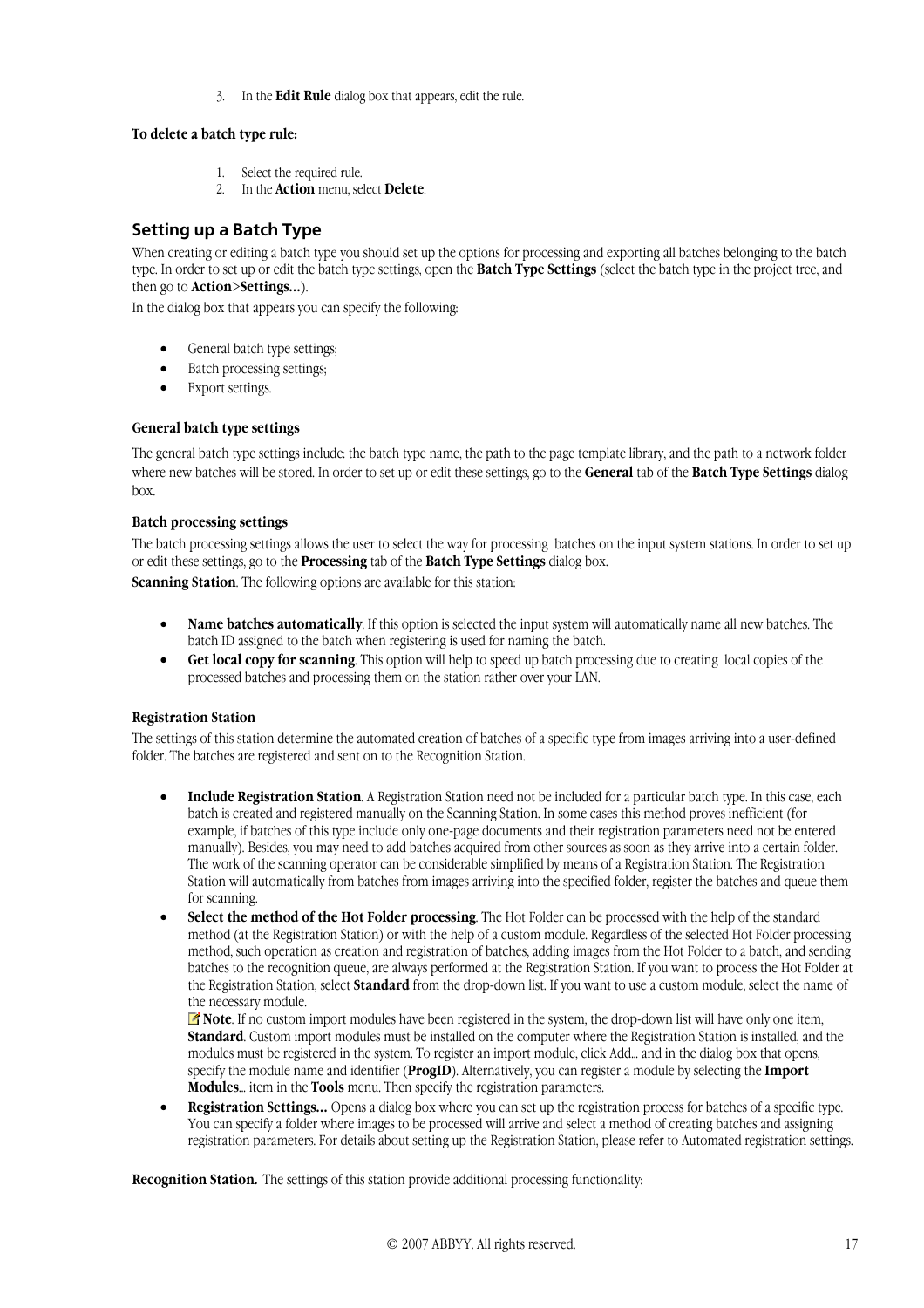- **Delete blank pages**. This option allows you to reduce the size of your batches due to removing blank pages included into the batch by mistake.
- **Get local copy for recognition**. This option will help to speed up batch processing due to creating local copies of the processed batches and processing them on the station rather over your LAN.

**Verification and Correction Stations.** The settings of these two stations determines how recognized data will be verified and validated, how documents will be assembled, and how errors detected at recognition and verification will be corrected.

• **Use the Verification Station**. The Verification Station can be excluded from the form capturing system, because the Correction Station allows the user not only to correct various errors which might hinder batch processing but also to check the data with the help of one-page and multi-page rules. However, the Verification Station is often necessary when you need to process large volumes of information.

If you wish to process batches of a certain batch type at the Verification Station (i.e. the Use the Verification Station option is selected), you must specify the operations that will be performed at the Verification Station. Select one of the following options:

- **For verification**, if you would like to use the verification Station for verification only.
- For verification and one-page rule check, if you would like to run both the types of data check at the Verification Station: verification (recognized data check by an operator) and one-page rules check (automatic recognized data check with the help of rules).

Verification is a complicated procedure which might be rather time-consuming. If the recognized data do not have many errors and absolute accuracy of recognition is not required, the Verification station can be excluded from the processing sequence for batches of this batch type.

- **Do not verify batches if the number of uncertain characters is less than**. This option allows you to skip the verification stage and send a batch directly to the Export and Monitoring Station if the percentage of uncertainly recognized characters in the batch data does not exceed the threshold which is specified in the corresponding filed of this option.
- **The number of pages sent simultaneously to verification**. Group verification is a convenient way to check recognition results. This option allows you to specify the number of pages which will be sent simultaneously to group verification. This number must not exceed 50.
- **Skip Correction Station for batches without errors**. This option allows you start the process of batch assembly and multi-page rules check (if any) automatically when one-page rules check is complete. If this process is successful, the batch is sent directly to the export queue and skips the Correction Station. If an error occurred during the assembly or multi-page rules check, the batch is sent to the Correction Station.
- **Use local batch copies**. These options allow you to speed up batch processing with the help of a copy of the batch which is created and processed at the station. If you want to use a batch copy during batch processing at the Verification or Correction Station, select the corresponding option.

# **Export settings**

To specify data export settings, you must select the batch export folder and the export type on the **Batch Export** tab in the **Batch Type Settings** dialog box, and to select the necessary options on the **Images & Documents Export** tab. The following export types are available:

**Export to XML** 

This option allows you to export recognized data to XML format. You can also export the blocks coordinates.

**Export to CSV** 

This option allows you to export recognized data to CSV format. You can select the column separator that will be used when exporting the recognized data. The **Save tables to a separate file** option allows you to export tables to a separate file retaining the table structure.

• **Export to OLE DB**

This option allows you to export recognized data to a database. In order to set up this type of export, click the **Settings** button and, in the **OLE DB Export Setup** dialog box that appears, specify the database source and associate batch documents with the database tables.

- **Automation export** This option allows you to export recognized data by using Automation. Specify the Automation export procedure (prog ID) that will be used for exporting the batches of this batch type.
- **Export to Content Management System** The recognition results will be exported to a Content Management System (CMS). Export settings must be specified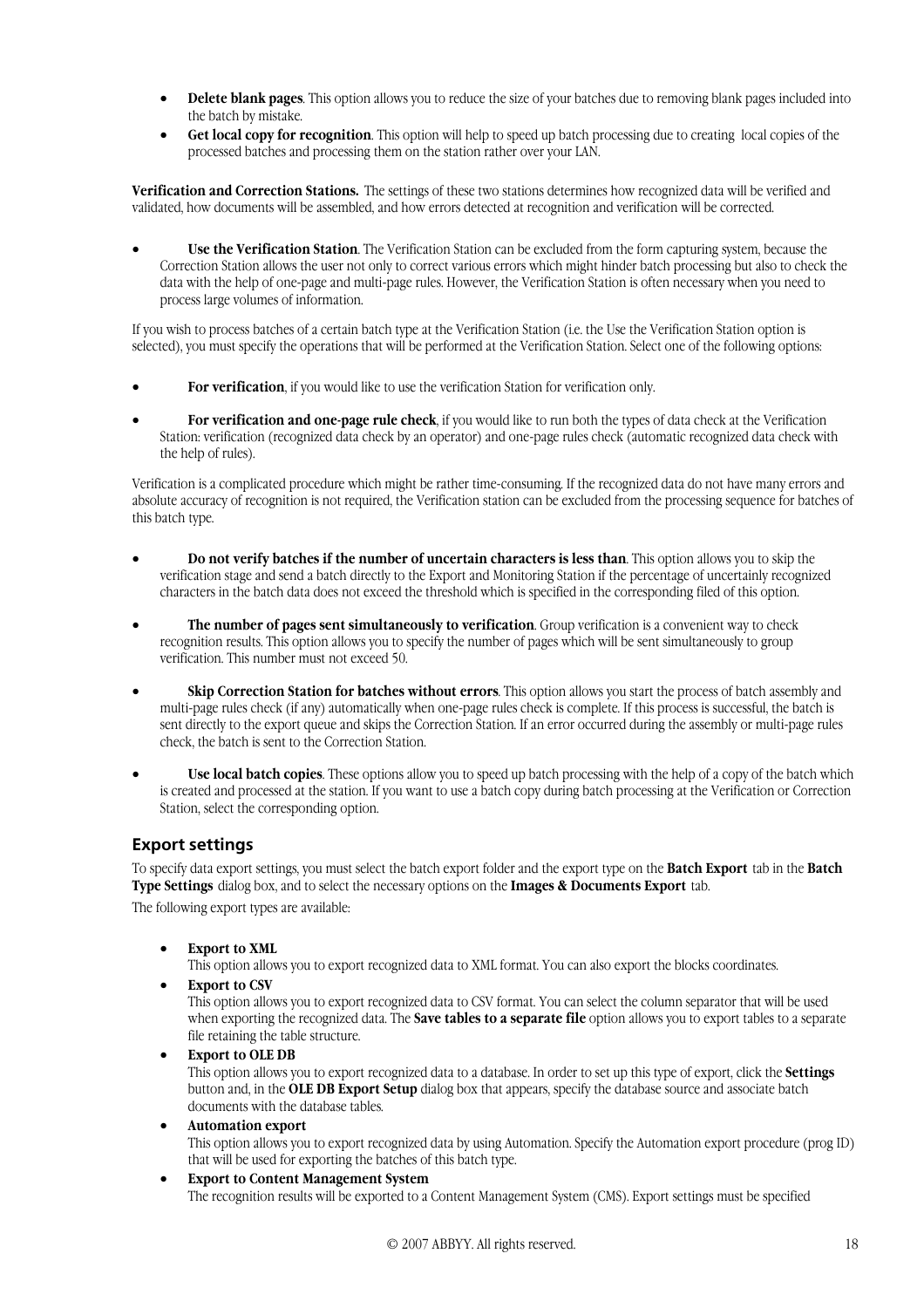separately for each of the document templates of the selected batch type. To do this, select the necessary template in the list and click **Settings...** 

**Note.** You can use custom export modules during export to content management systems (CMS). Custom export modules must be installed on the computer where the Export and Monitoring Station is installed, and the modules must be registered in the system. If you want to use a custom export module, select the necessary module in the Select an export module drop-down list.

If the necessary module has not been registered, its name will be missing from the drop-down list. To register a custom export module, click **Add...** and in the dialog box that opens, specify the module name and identifier (**ProgID**). Alternatively, you can register a module by selecting the **Export Modules**… item in the Tools menu. Then specify the export parameters.

### **Image Export**

To export the document as its scanned image or editable copy (for example, in the text format), click on the **Images & Documents Export** tab in the **Batch Type Settings** dialog box. Select the documents to be exported as images and/or editable copies and specify the necessary export settings: document format and language, export file name format.

Export file name format is specified in the **File Names** dialog box. The following prefixes can be added to the standard export file name:

- **Export file name prefix**. Enter a prefix of your choice;
- **Batch level prefix**. Select this option to add one of the batch parameters to file names: the batch name, batch ID or registration number;
- **Block name** one of the document template blocks is selected. Its recognized data will be added to the filename at the image export.

### **Batch type status**

A batch type always has a certain status. When you create a batch type, it is automatically assigned Editable status. The status of a batch type can be changed in the **Batch Type Status** dialog box.

In this dialog box, select one of the available batch type statuses:

#### • **Editable**

**Editable** status is assigned to a batch type that has to be set up (a new batch type is assigned **Editable** status automatically). A batch type with **Editable** status has the icon in the batch types list. To be able to change the settings of any batch type, change its status to **Editable**.

#### • **Published**

**Published** status is assigned to a batch type once the batch type has been set up. Batches associated with this batch type will

be processed by the system. A batch type with **Published** status has the icon **in** the batch types list. If the status of a batch type is changed to **Published**, the program checks all the required settings and the accuracy of the batch and document structures and validation rules.

#### • **Reserved**

**Reserved** status is assigned to a batch type whose batches will not be processed by the system unless you change the status

of the batch to **Published**. A batch type with **Reserved** status has the icon in the batch types list, and the name of the type is color–marked. A batch type can be assigned **Reserved** status only if no batches associated with the batch type are being processed at the moment.

### **List of Form Identifiers**

**Form <b>identifier** is a unique number that is assigned to a form when you publish it in ABBYY FormFiller Template Designer. If you edit and re-publish a form, its identifier will be changed (see ABBYY FormFiller Template Designer Help for details). Form identifiers are stored in \*.mxfd files.

One form may be compatible with several \*.mxfd files, each storing its own identifier. ABBYY FormReader Enterprise Edition can process very similar forms (i.e. several \*.mxfd files which are compatible with one and the same form) in one batch, but you need to specify the list of their identifiers first. In particular, ffdata of compatible forms will be checked by using one and the same batch type. The administrator must ensure the correct processing of the differences between the forms by making the necessary batch type settings.

K Note: If you use an \*.mxfd file to create a batch type, the list of form identifiers will consist of the form identifier stored in this file.

To create a list of form identifiers: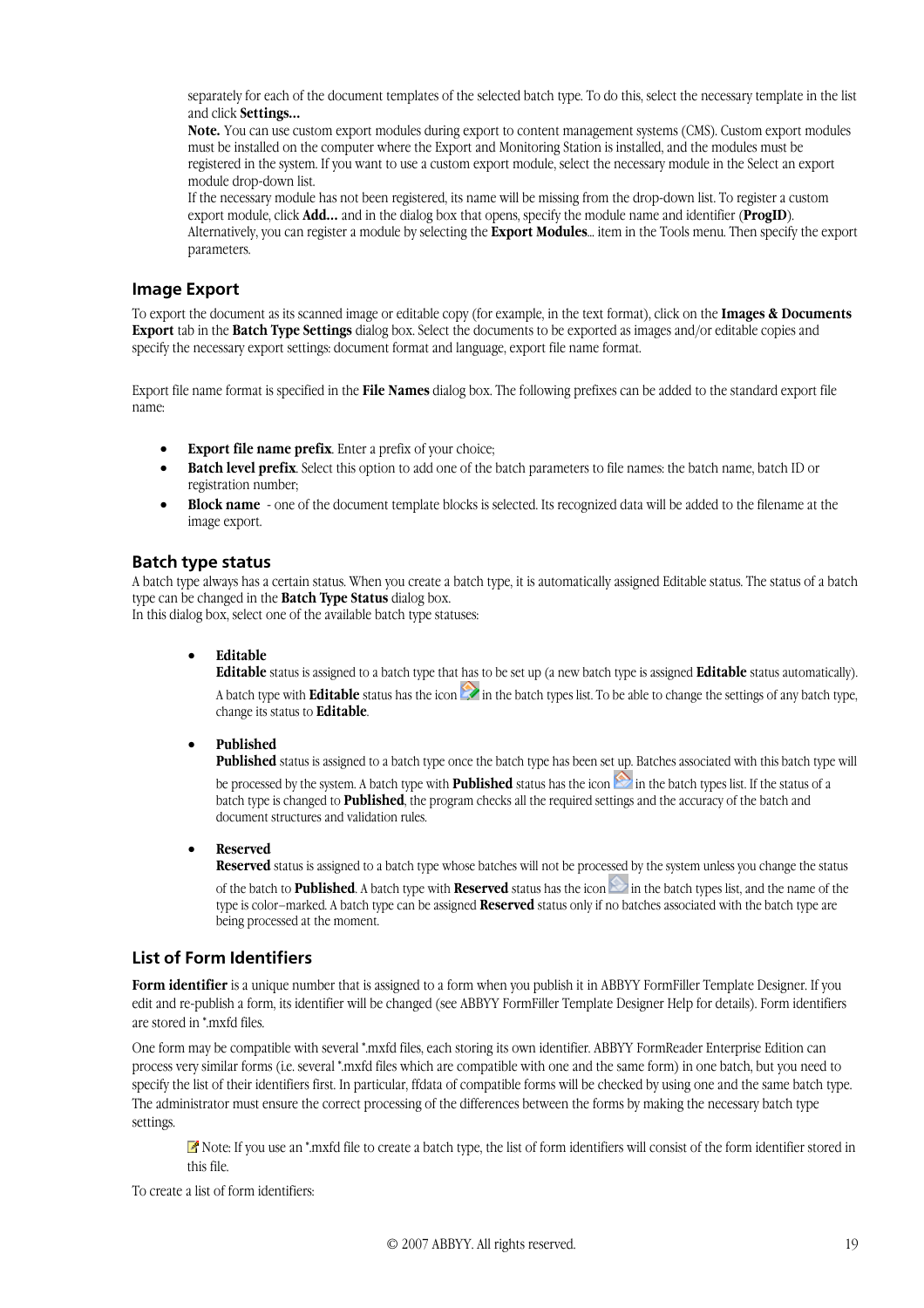- 1. Run the Administration Station.<br>2. Select the required document ty
- 2. Select the required document type in the project tree.<br>
3. Then in the Action menu, select Edit Form Identifiers.
- Then in the Action menu, select Edit Form Identifiers...
- 4. In the dialog box that opens, add or remove the required form identifiers.

Important! If you use an \*.mxfd file to create a batch type, its list of identifiers must contain at least one identifier.

#### **Rules**

A **rule** is a formalized description that applies certain restrictions to data as well as establishing relations between data in a batch. Rules are divided into:

- **One–page rules** that establish relations between data in the same document page. For more information about one– page rules, refer to the ABBYY FormReader User's Guide, Creating a Batch/Using Validation Rules.
- **Multipage rules** establish relations between data located on different pages. They are used to validate the data in a batch. A multipage rule for a document template establishes relations between data in the same document, while a rule for a batch type establishes relations between data in different documents included in a batch.

#### **Important!**

Multipage rules should refer to exportable blocks only. When creating a multipage rule, make sure that the **Export block** option on the **Block** tab in the **Properties** dialog box is selected for all blocks mentioned in the rule.

There are the following types of multipage rules:

• **Assembly rules validated during assembly** are rules stating restrictions on the structure of a document or a batch. If errors are detected by such rules, the batch cannot be assembled. When you add a page during assembly, the program checks all the rules of this type. If one of the rules reports an error, the batch will not be assembled.

#### **Important!**

Use rules of this type only if absolutely necessary, as they greatly slow down batch assembly. It is recommended to describe all the restrictions on the structure of a document or a batch either in the structure or in assembly rules checked after batch assembly.

- **Assembly rules validated after assembly** are rules stating restrictions on the structure of a document or batch. These rules are checked after batch assembly. The values returned by these rules are either TRUE or FALSE. If the program detects errors by using required multipage rules, and these errors cannot be corrected for some reason, in order to finish processing of the document it must be assigned 'Multipage rule error' status.
- **Required rules** are rules associating the values of fields in document (batch) pages. The values returned by these rules are either TRUE or FALSE.

If the program detects errors by using required multipage rules, and these errors cannot be corrected for some reason, in order to finish processing of the document it must be assigned 'Multipage rule error' status.

- **Value rules** are rules connecting the values of page fields in a document or in a batch. In contrast to all the above rules, the value returned by these rules should be a number. Example: Suppose the first page of a document is a questionnaire with the personal data about a respondent, and the other pages are the respondent's bank accounts. In this case you can create a multipage rule that will count the balance of all the respondent's accounts and use this value in other rules.
- **Warning** is a rule connecting the values of page fields in a document or in a batch. The value returned by these rules should be a number. If the program detects errors by using Warning multipage rules, and these errors cannot be corrected, in order to finish processing of the document it must be assigned **'Multipage rule** warning' status.

There are two ways of creating rules:

- By using descriptive rule language.
- By using VB Script.

Rules are created and edited in the **Create/Edit Rule** dialog box. In this dialog box, besides the name and the expression of the rule, you can specify the order in which the rules will be run and enable/disable rules.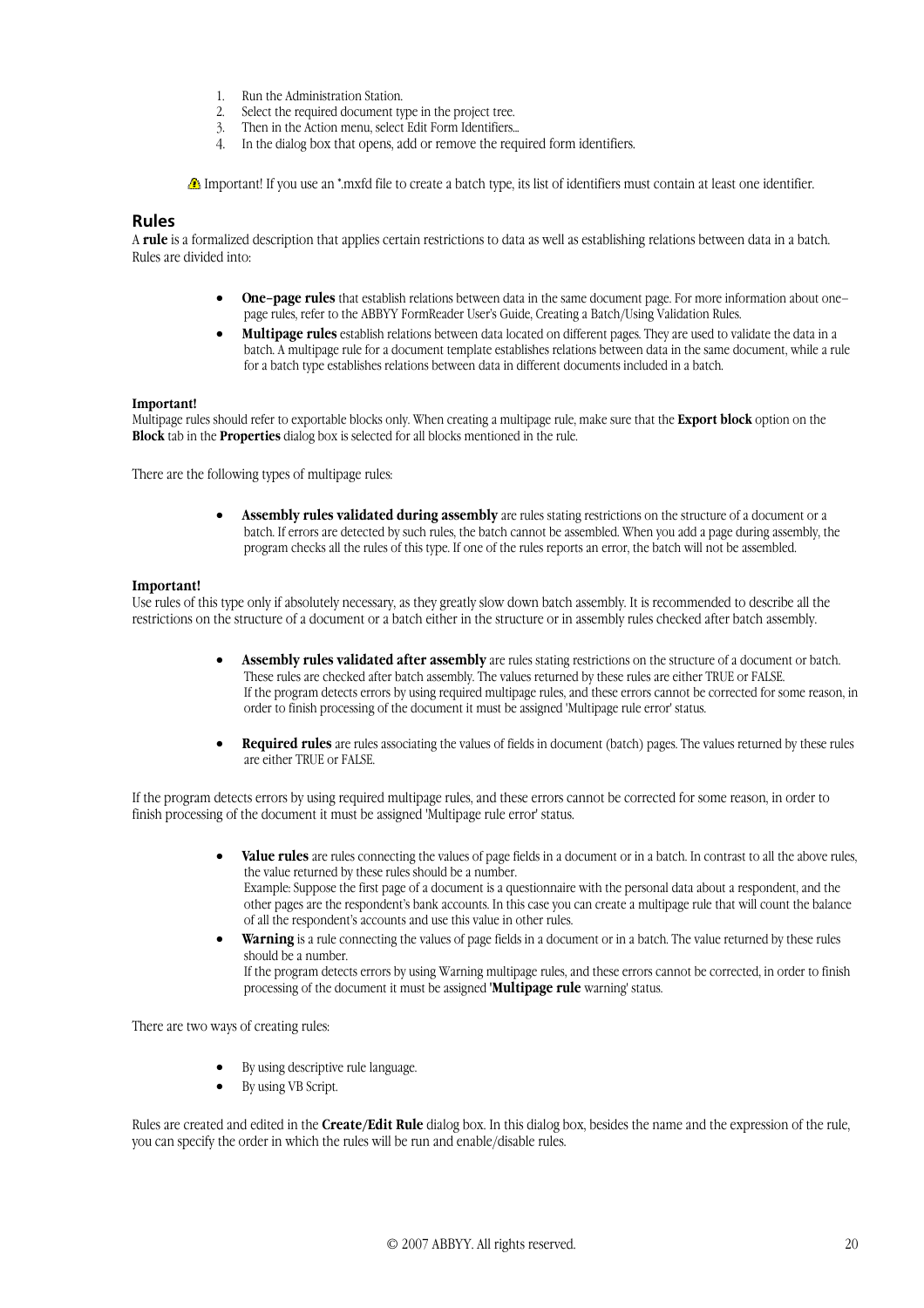# **Automated registration settings**

Batch registration is the first step in forms processing and consists in creating a new batch, entering its registration parameters, and adding images to the batch. Batch registration can be performed manually by the operator of the Scanning Station or automatically by the Registration Station.

In the case of automated registration, the program will check the user-defined "Hot Folder" for new images every 60 seconds. Any images detected in this folder are formed into a batch. A name and registration parameters are then assigned to the batch. Automated registration is convenient when you need to process a large number of sametype forms, or when batches must be created as images are added to a particular folder.

Automated registration of batches of a certain type becomes available after the **Include Registration Station** option is selected (**Batch Type Settings** dialog box) and the required settings have been made. The main settings to be made are the path to the Hot Folder and the method of batch creation.

**Important!** If you set up automated registration for several batch types, you need to specify a separate Hot Folder for each batch type.

#### **Batch creation methods**

When selecting a batch creation method, you need to take into account how images will be acquired and i what format. Below follows a description of the possible batch creation methods:

#### **1. One batch for every file**

Creates a batch from images grouped into one multi-page image file in PDF or TIFF format. Each such file arriving into the Hot Folder is formed into a batch by the Registration Station. Depending on the settings, the name and the registration parameters of the batch may be set based on the name and/or date and time of creation of the multipage file. This batch creation method can be used for batch types consisting both of one-page and multi-page documents.

#### **2. One batch for several file**

Creates a batch from individual batches continuously arriving into the Hot Folder (e.g. as a result of scanning). This method can be used when the batch consists of one-page documents or of documents with a fixed number of pages. In this case you need to specify the total number of pages in the batch (or provide a range of pages). The batch will be formed from the stated number of images (or from all the available images if their number is within the range). If images arrive to the Hot Folder not quickly enough, you can specify how long the program must wait until the required number of images has accumulated in the Hot Folder. Once this time period has elapsed, the program will create a batch from the available number of images (even of this number is smaller than the required number).

#### **3. According to description file**

Creates a batch from images (either one-page or multi-page files) obtains from a batch scanner. Programs used in conjunction with such scanners can automatically divide images into groups and create an index file (so-called description file) for each group. The description file contains information about the images in the group. The Registration Station will form a separate batch from each group of images. The name and registration parameters of the batch can be assigned based on the values of the index fields and the properties of the corresponding description file. The format of the description file depends on which scanning program is used. You can select from among the following formats:

• **Kodak Capture Software Batch Index File** if you scan with Kodak Capture Software. In this case you need to set up the scanning program so that a separate folder is created for each description file (i.e. for each batch). We recommend using the first-level subfolder of the Hot Folder. When creating a batch, the program will add to it all the images from the folder specified in the corresponding description file in alphabetical order;

- **Captiva QuickScan Batch File** if you scan with Captiva QuickScan. We recommend setting up the scanning program so that scanned images are placed into the Hot Folder itself or into its first-level subfolders. When creating a batch, the program will add to it all the images listed in the corresponding description file. The images will be added in the order in which they are arranged in the description file;
- **ABBYY FormReader Index File (\*.xml)** if your scanning program creates XML files of the following structure: **ABBYY FormReader Index File (\*.xml)**

A **ABBYY FormReader Index File (\*.xml)** must contain a root element **Batch** with child elements **Images** and **IndexFields** (the **IndexFields** element is optional).

The **Images** element, in turn, must include **Image** elements, whose number corresponds to the number of pages in the batch that is being created. Each Image element must contain a UNC path to the corresponding image file. The path to the folder containing the image must be the same for all Image elements.

The **IndexFields** element may include one or more child **Field** elements corresponding to the index fields of the batch. Each **Field** element must have a required attribute **Name**, which defines the name of the index field and the value corresponding to the value of this field.

**– <Batch>** 

 **...** 

 **– <Images>** 

 **<Image>\\HotFolder\Page1.tif</Image>**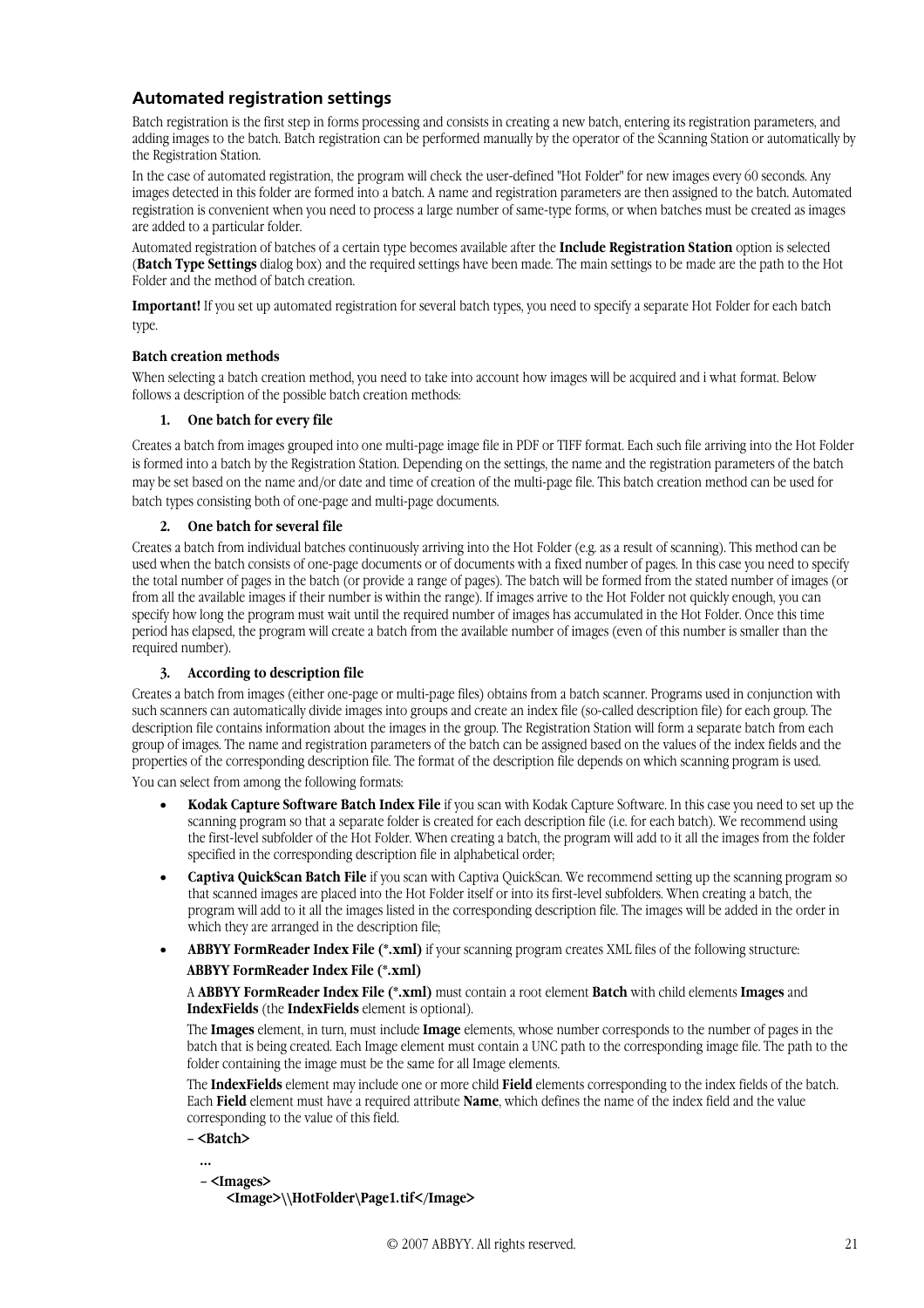```
 <Image>\\HotFolder\Page2.tif</Image> 
 <Image>\\HotFolder\Page3.tif</Image>
```

```
 </Images>
```

```
 – <IndexFields> 
     <Field Name="Field1">Field1_Value</Field> 
     <Field Name="Field2">Field2_Value</Field> 
 </IndexFields>
```
#### **</Batch>**

In the case, we recommend setting up the scanning program so that scanned images are placed into the Hot Folder itself or into its first-level subfolders. When creating a batch, the program will add to it all the images listed in the Image elements of the corresponding description file. The images will be added in the order in which they are arranged in the description file;

• **Empty Index File** if your scanning program creates files of a format other than any of the above. In this case, all the images and the description file must be placed in the Hot Folder itself. The information contained in the **Empty Index File** cannot be taken into account during automated registration. When creating a batch, the program sorts the files in the Hot Folder by name and then adds to the batch those files located above the description file.

**Important!** When setting up your scanning program, remember that:

- The program starts creating a batch as soon as it detects a description file of the specified format. Therefore you need to make sure that a description file is created only after all the images of the corresponding batch have been scanned;
- Description files must be created either in the Hot Folder or in its first-level subfolders, i.e. description files from the folder **\\HotFolder\Batch\Batch1** will not be detected.

# **Saving a batch type definition**

ABBYY FormReader Enterprise Edition allows the user to save a batch type definition.

A batch type definition is a set of batch type settings that can be used when creating a new batch type.

The saved batch type definition can be used for creating a new batch type with the same settings at another form capture system. To create a batch type with the same settings at another form capture system:

- 1. Select the required batch type in the first form capture system;
- 2. In the **Action** menu, select **Save Batch type Definition...;**
- 3. In the dialog box that appears, specify an empty folder where your batch type definition will be saved;
- 4. In the second form capture system, create a new batch type on the base of the existing definition.

### **Saving documents and their images**

The final stage of batch processing in FormReader 6.5 Enterprise Edition is exporting the recognized data to file, database or a Content Management System. But sometimes you might need to save the document as the image and to create an editable copy of the document (for example, in the text format). In such cases FormReader 6.5 Enterprise Edition allows you to:

- save the image of the scanned form in the selected graphical format;
- create an editable document copy of the selected format (PDF, TXT, RTF, HTML).

#### **Image Saving**

To save the processed document as image, you have to select the Image option for the template of the corresponding document on the Images & Documents Export tab in the Batch Type Settings dialog box and specify the necessary settings there:

- select the format for the saved image (TIFF, JPEG etc.);
- specify resolution for the saved object;
- select filename format for the saved image;
- if necessary, specify advanced processing settings.

#### **Document Copy Creation**

To create an editable document copy, you have to select the Document option for the template of the corresponding document on the Images & Documents Export tab in the Batch Type Settings dialog box and specify the necessary settings there:

- select the language $(s)$  for the electronic document;
- select the format of the electronic document (PDF, TXT, RTF or HTML) and specify format properties;
- select filename format for the electronic document to be created;
- if necessary, specify advanced settings of the electronic document to be created.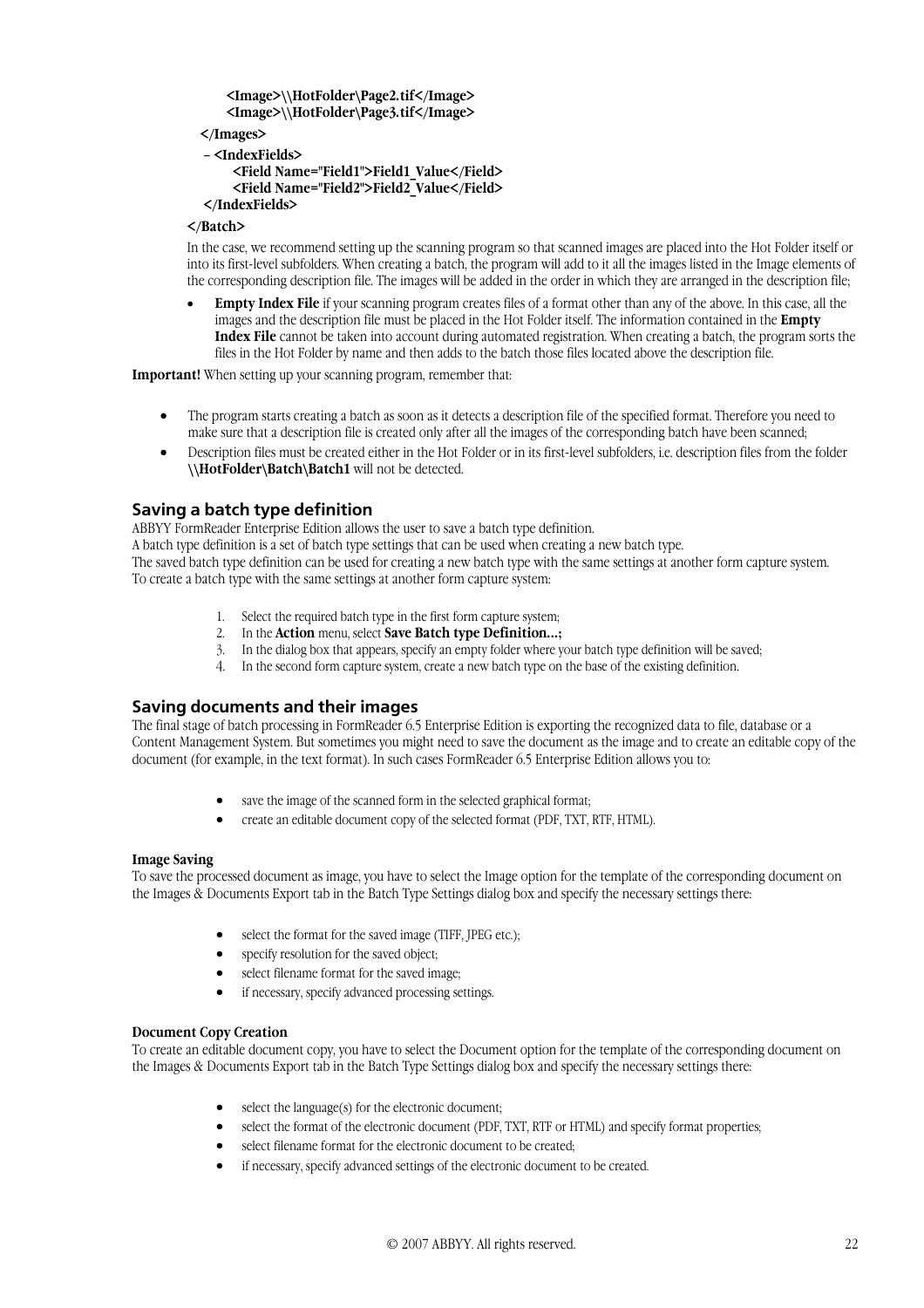# **Operator management**

An **operator** is a user of the system who has been assigned roles and permissions to process certain batch types.

#### **Creating, editing and deleting operators**

To create a new operator:

- 1. In the project tree, select the **Operators** object.
- 2. In the **Action** menu, select **New...**
- 3. In the **Operator** dialog box that appears, specify the operator's login, password, roles and batch types (separately for each role) that the operator will be allowed to process. **Important!** Operators' names are not case-sensitive.

To change the login of an operator:

- 1. In the project tree, select the **Operators** object.
- 2. Select the required operator from the list.
- 3. In the **Action** menu, select **Change Name...**
- 4. In the dialog box that appears, specify the login.

To change the password of an operator:

- 1. In the project tree, select the **Operators** object.
- 2. Select the required operator from the list.
- 3. In the **Action** menu, select **Change Password...**
- 4. In the **Change Password** dialog box that appears, specify the new password and confirm it.

To change operator roles and batch type permissions:

- 1. In the project tree, select the **Operators** object.
- 2. Select the required operator from the list.
- 3. In the **Action** menu, select **Properties...**
- 4. In the **Operator** dialog box that appears, make the necessary changes.

To delete an operator:

- 1. In the project tree, select the **Operators** object.
- 2. Select the required operator from the list.
- 3. In the **Action** menu, select **Delete**.

#### **Important!**

Only an operator who did not perform any action in the form capture system (including login on any station) can be deleted. **Tip:** 

If you wish that an operator could not work in the form capture system, cancel all the roles and permissions specified to the operator.

#### **Operator roles**

There are the following operator roles in the form capture system:

- "Scanning operator" is the role of an operator working on the Scanning Station and on the Registration Station;
- "Recognition operator" is the role of an operator working on the Recognition Station;
- "Export and Monitoring operator" is the role of an operator working on the Export and Monitoring Station;
- "Verification operator" is the role of an operator working on the Verification Station;
- "Correction operator" is the role of an operator working on the Correction Station;
- "Administrator" is the role of an operator working on the Administration Station.

Each operator should be assigned a role. If a role is not assigned to an operator, the operator will not be able to work on the station corresponding to the role.

For example, if an operator is not assigned the role of Recognition operator, he will not be able to work on any of the Recognition Stations of the system.

#### **Important!**

To be able to assign a role to an operator, you must have at least one batch type in the project.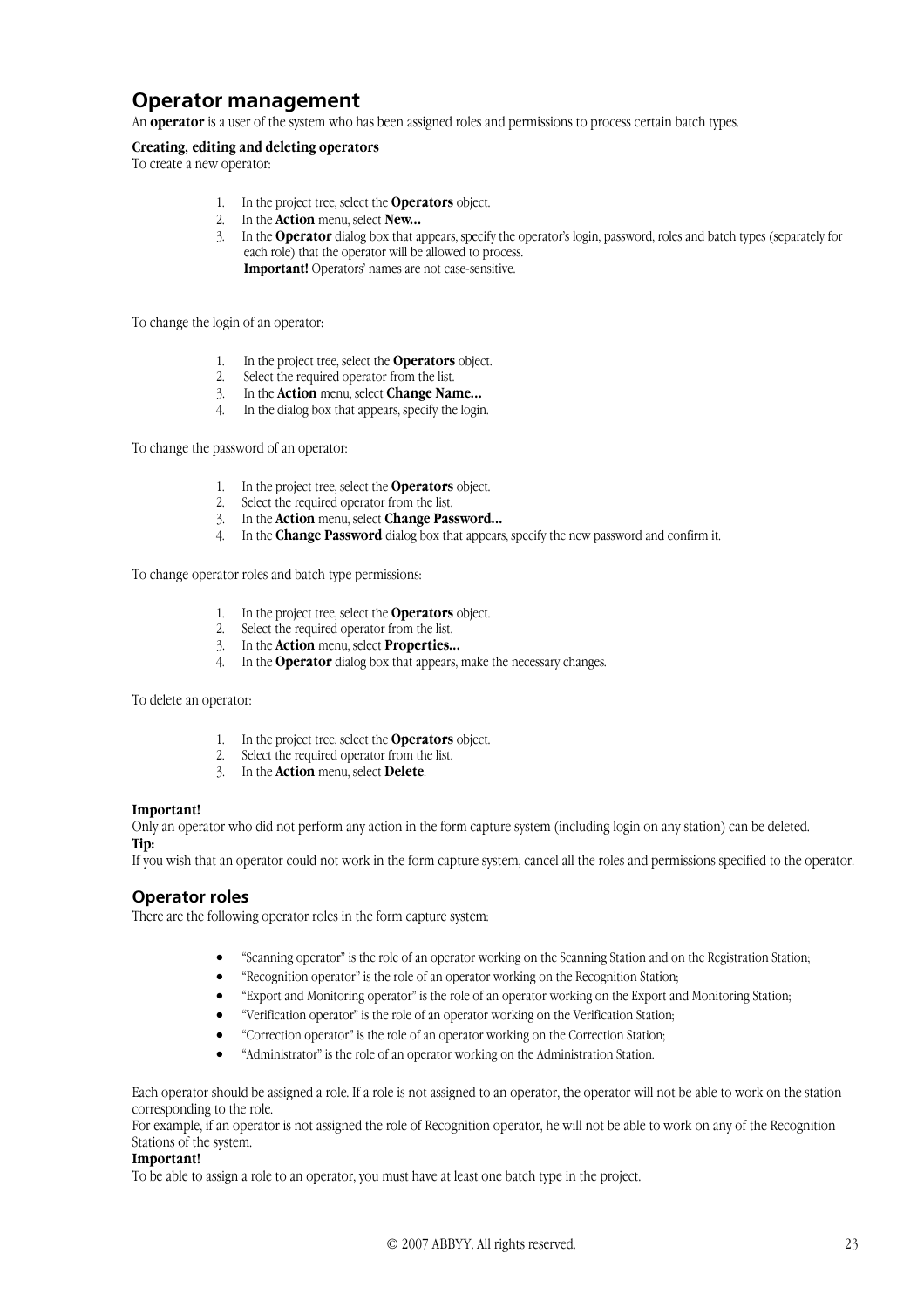### **Operator permissions**

You must specify batch type processing permissions for each operator. If an operator has no permissions for processing a batch type, the batches associated with this type will not be sent to this operator.

Use the **Operator** dialog box, to specify and edit operator permissions. To open this dialog box, select Operators in the project tree, select the required operator, and then select **Action>Properties...**

# **Workstations**

The operator of the Administration Station can view the list of the workstations (computers) on which the form capture system stations are installed as well as the settings of the stations.

To view the list of the computers, select the Stations objects in the project tree.

To view the settings of a workstation:

- 1. From the project tree, select **Stations**.
- 2. From the workstations list, select the desired workstation.
- 3. From the **Action** menu, select **Settings...**
- 4. In the **Workstation** dialog box that appears, view and/or specify the required settings.

# **License**

The operator of the **Administration Station** can view information about the ABBYY FormReader Enterprise Edition license:

- The **license parameters** and their current status,
- The **workstations** which are working at the moment.

To view the information about your license, select **Tools>License...** The license parameters will be displayed in the **License** dialog box that appears.

# **Working with problem batches**

If by some reason the processing of a batch cannot be completed (for example, the operator cannot determine why the batch has not been assembled or there are some rule errors that he cannot correct, etc.), the operator of the Correction Station can mark the batch as a "problem batch". Such batches are routed to the Problem Batches queue.

Use the **Problem Batches** dialog box to view problem batches on the Administration Station. In this dialog box, you can view batch comments, open a problem batch and edit it. The administrator can perform any operations with problem batches that are allowed by ABBYY FormReader with the exception of export.

To open the **Problem Batches** dialog box:

- 1. Select the **Project** object in the project tree;
- 2. In the **Action** menu, select **Problem Batches...**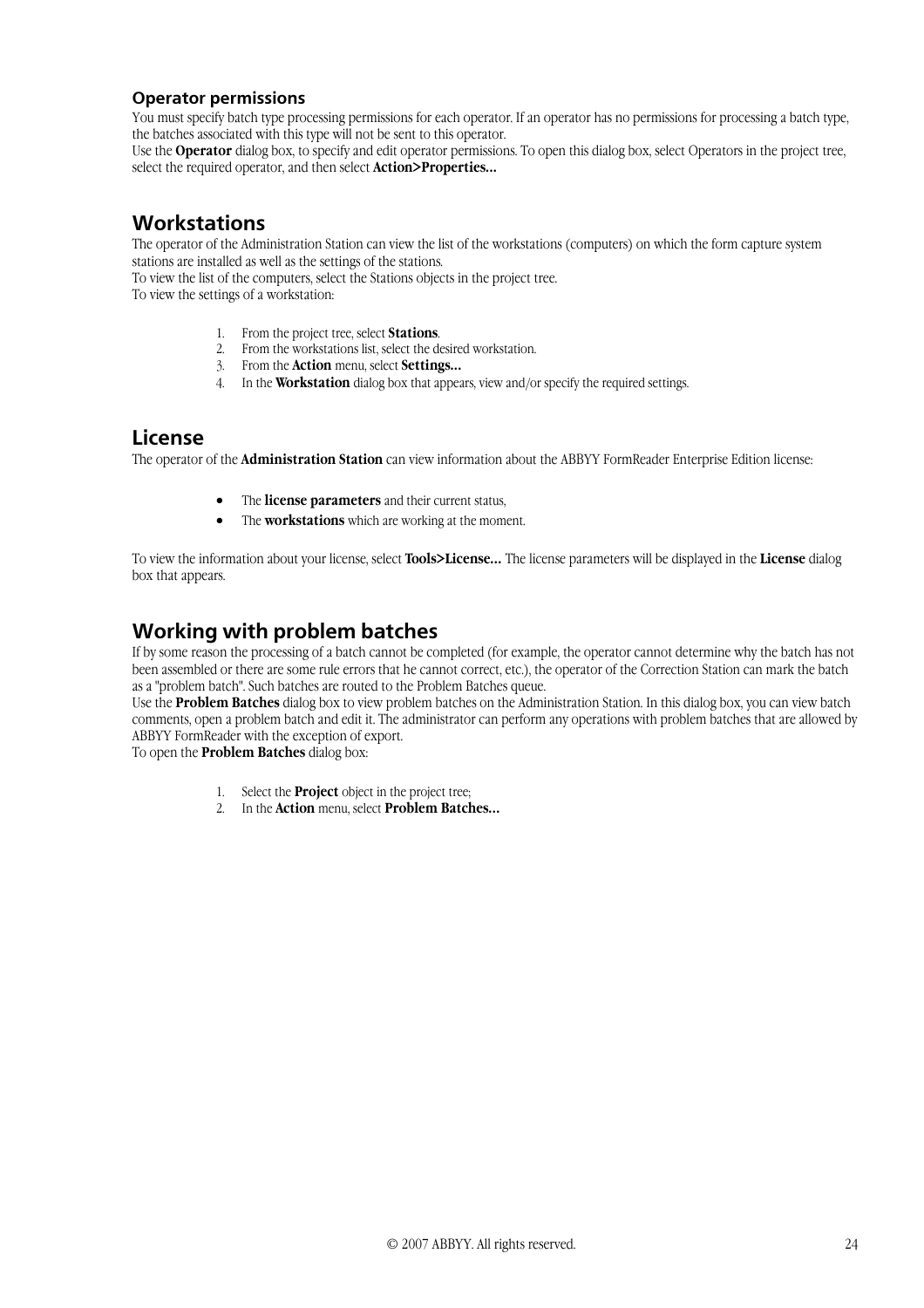# Scanning Station

# **Introducing the Scanning Station**

The Scanning Station is the first station to process forms in the form capture system. The Scanning Station is controlled by a scanning operator whose tasks include:

- **Batch registration**: The operator creates a new batch, enters its registration parameters, and scans paper forms (the images will be added to the batch automatically) or adds to the batch form images obtained from other sources.
- **Editing images**: the operator despeckles images, adjusts image orientation, renumbers pages and deletes pages (if required).

Once the forms have been scanned and edited, the operator sends the batch into the Recognition queue. If the processing of a batch cannot be completed, the batch can be suspended (the batch will be assigned "Suspended" status). The operator can resume the processing of the suspended batch by selecting it in the **Select Next Batch** dialog box.

# **Scanning Station Interface**

### **Scanning Station main window**

| Title bar-   | ABBYY FormReader 6.5 Enterprise Editi <b>THE</b> |
|--------------|--------------------------------------------------|
| Menu bar-    | Scan Image Batch Help                            |
| Toolbar      | Send<br>Scan                                     |
| Batch window | EF                                               |
|              | $H.$ $\vec{z}$<br>#                              |
|              | 瀶<br>2                                           |
|              | 3                                                |
|              | 4<br><b>₩5</b>                                   |
|              | 龜 6<br>劃 7                                       |
|              |                                                  |
|              |                                                  |
| Status bar-  | M                                                |

**Title bar**. Displays the names of the form capture system, the station and the currently processed batch. **Menu bar**. Contains the station menus: **Scan**, **Image**, **Batch** and **Help**.

**Toolbar**. Contains the most frequently used station commands.

**Batch window**. Contains the list of batch pages. For each page, its number and the login of the operator who opened the page are displayed. The main window displays only one batch at a time.

**Status bar**. Provides information on the current status of the station.

### **Scanning Station toolbar**

The Scanning Station toolbar contains the buttons which provide shortcuts to the standard menu commands, such as scanning pages, adding images to the batch, etc.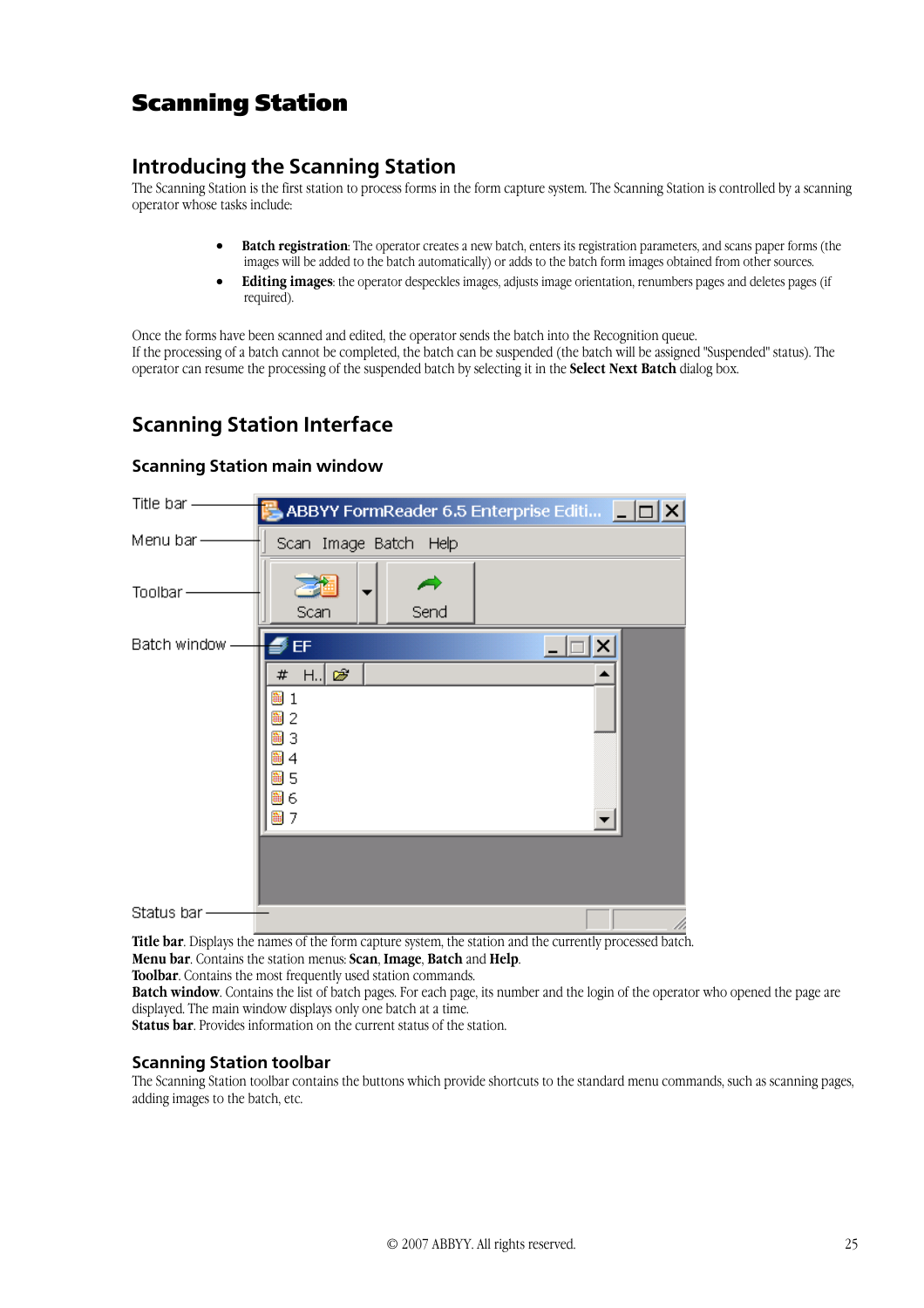

#### Toolbar buttons:

| <b>Button</b>                     |                        | Description                                                                                                                                  |  |
|-----------------------------------|------------------------|----------------------------------------------------------------------------------------------------------------------------------------------|--|
| Scan (multi-functional<br>button) | Scan                   | Scans a batch page.                                                                                                                          |  |
|                                   | Scan Multiple<br>Pages | Scans several batch pages.                                                                                                                   |  |
|                                   | Add                    | Adds images stored in the image folder to the batch. The image folder is specified when<br>setting up the station.                           |  |
|                                   | Add from               | Adds images stored in any folder to the batch. When selecting this item, specify the path to<br>the folder.                                  |  |
| Send                              |                        | Opens the <b>Batch Registration Parameters</b> dialog box where you can check the<br>correctness of the registration parameters you entered. |  |

# **Typical actions of the scanning operator**

- 1. Start the station (select **Start>All Programs\*>ABBYY FormReader Enterprise Edition>Scanning Station**).
- 2. In the **Login** dialog box, type in your login and password, then click **OK**.
- 3. If there is an unfinished batch on the station, resume its processing. If there are no such batches, the **Select Next Batch** dialog box will be displayed. In this dialog box, select a batch. The following options are available:
	- o **New**,
		- o **Suspended**.
- 4. If you choose:
	- o **New**  specify the type of the new batch.
	- o **Suspended**  select a batch from the list. If required, view the comments for the batch.
- 5. If you choose **New**, the **Batch Registration Parameters** dialog box will be displayed. In this dialog box, enter the registration parameters for your batch.
- 6. Scan the form pages: either **Scan** or click on the arrow to the right of the **Scan** button and select a mode.
- 7. Edit the images if required. Use the **Image** menu to edit images. (For more about editing images, refer to *Introducing ABBYY FormReader/ABBYY FormReader Interface/Page* in the **ABBYY FormReader Help**.)
- 8. Send the processed batch to the next station (**Batch>Send**).
- 9. The **Select Next Batch** dialog box will be displayed. In this dialog box, choose a batch to be processed or click **Close Station** if you wish to exit the station.
- 10. If you need to close the station while a batch is still being processed, select **Scan>Close Station**.

\* – For the Windows operating systems lower than XP, select **Start>Programs**.

# **Additional capabilities of Scanning Station**

The Scanning Station provides the following additional capabilities:

- Entering and viewing batch comments
- Renumbering pages
- Viewing and editing batch registration parameters
- Suspending batches

#### **Entering and viewing batch comments**

You can view the comments for the opened batch or add your own comments to the batch.

To view or add comments, open the **Batch Comments** dialog box (select **Batch>Comments**).

#### **Renumbering pages**

To renumber a page, select it and choose **Image>Renumber Page...** The **Renumber Page** dialog box will be displayed. In this dialog box, enter the new page number. If you choose a page number that already exists, some pages in the batch will also be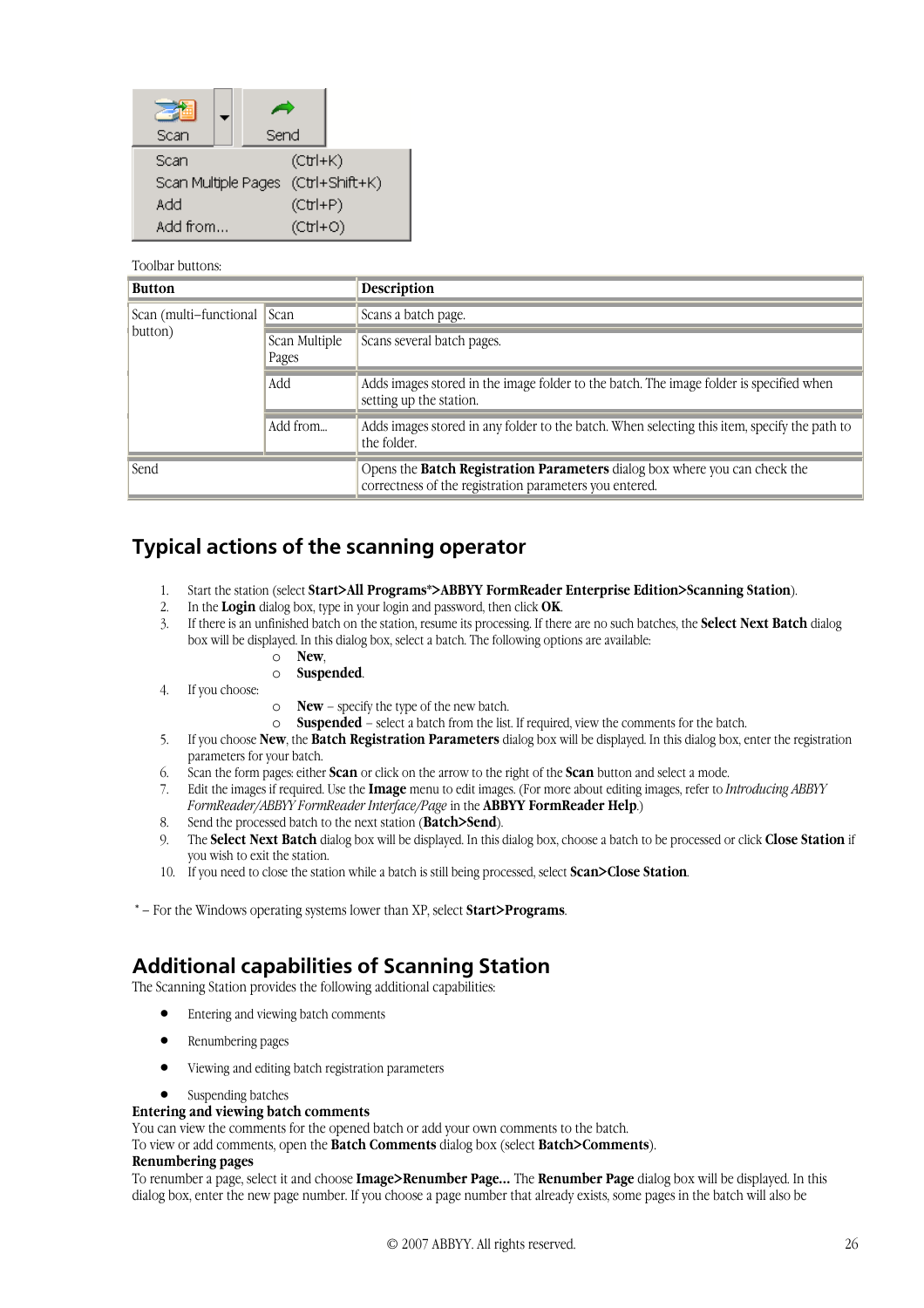renumbered. If the current page number is less than the new one, the numbers of the pages between the current number and the new number will be incremented by 1. If the current page number is bigger than the new one, the numbers of the pages between the current number and the new number will be reduced by 1. If you select several pages, the program will renumber only the page that has the smallest number (and the adjoining pages if there is already a page that has the same number).

# **Viewing and editing batch registration parameters**

To view or edit batch registration parameters, open the **Batch Registration Parameters** dialog box (select **Batch>Edit Registration Parameters...).** In this dialog box, you can view the parameters and change them if required.

#### **Suspending batches**

If you cannot complete the processing of a batch, you can suspend it. The batch will be routed to the Suspended batches queue. To suspend a batch that is being processed at the moment, select **Batch>Suspend**.

To view the list of suspended batches, open the **Suspended Batches** dialog box (select **Batch>View Suspended Batches**). To resume the processing of a suspended batch, select the **Suspended** option in the **Select Next Batch** dialog box.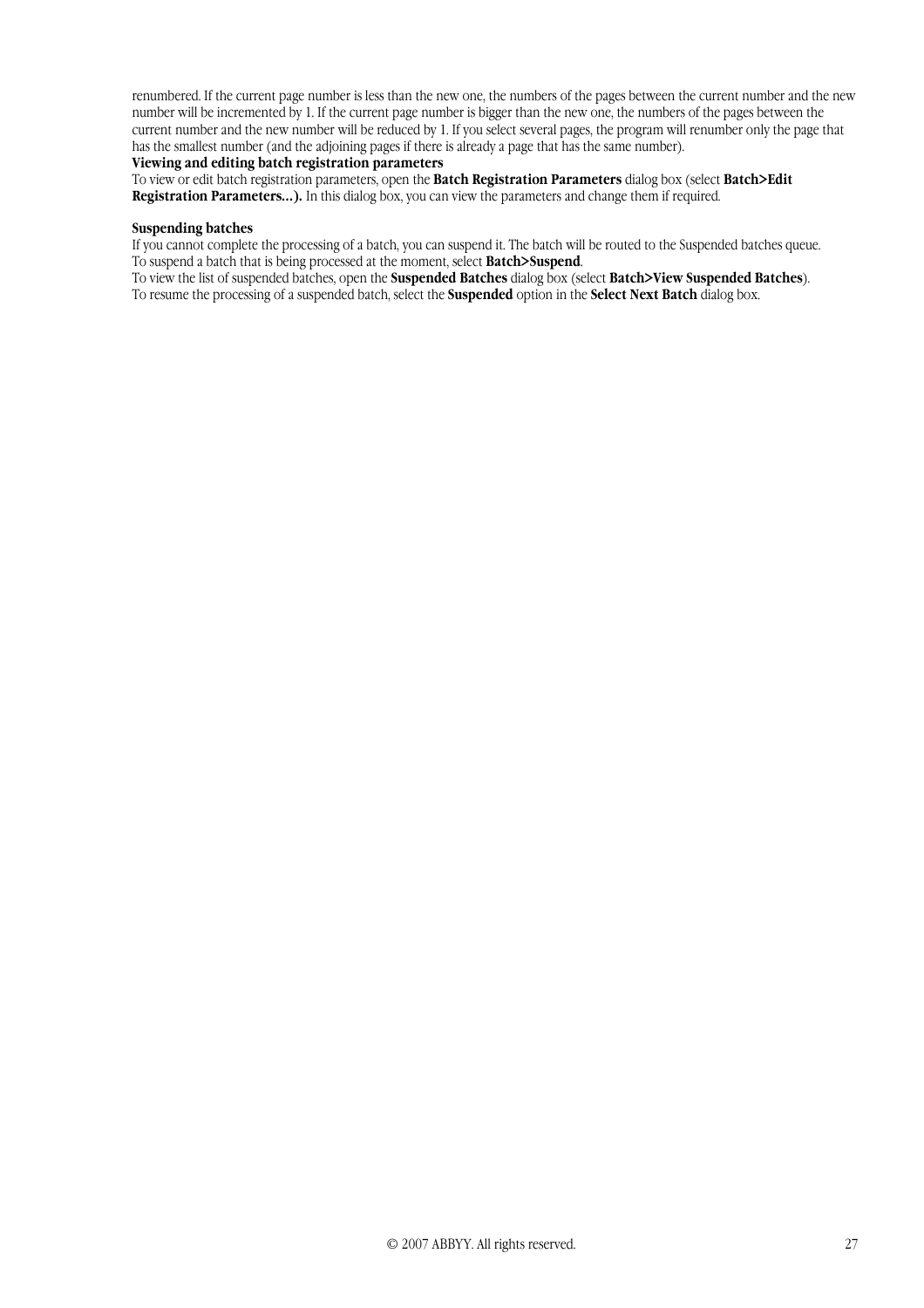# Registration Station

# **Introducing Registration Station**

ABBYY FormReader 6.5 Enterprise Edition can be set up to monitor a userdefined folder for new images, add the detected images to a batch of a specified type, and send the batch to the Recognition Station for further processing. Each batch is automatically provided with a name and registration parameters as specified by the user in the preliminary settings.

Batches are formed and provided with registration parameters on a Registration Station, which is supervised by the operator of the Scanning Station. Automated registration is available for batches of a particular type if one of its settings is set to **Include Registration Station** and the following station properties have been set: the path to the folder containing incoming images, folder processing methods, registration parameters, etc. The operator of the Scanning Station will only need to launch the Registration Station. Multiple Registration Stations can run simultaneously on different computers.

**Important!** The Registration Station does not require constant operator control. We recommend locking the station commands to prevent unauthorized access to the station in the absence of the operator.

# **Registration Station Interface**

#### Title bar ABBYY FormReader Enterprise Edition - Registration Station  $|\Box|$   $\times$   $|$ Menu bar Registration Help â Þ 巖 Ċ Toolbar Start Stop Lock Holock. Event log: 06/02/2006 14:06:00 The station has been launched, login: 124.  $\leftarrow$ 06/02/2006 14:06:01 Registration started Process log Statistics Process pane-Current batch: <no batch> Created batches Status line -**B** Running

**Registration Station: main window** 

**Window title** displays the name of the complex and the name of the station.

**Menu bar** contains the **Registration** and **Help** menus.

**Toolbar** contains the buttons for the most frequently used commands.

**Process Log** displays events in the current session: launch time, start of batch registration start, end of batch registration, number of pages in the created batch, operations, errors, etc.

**Process pane** displays the name of the current batch and the total number of batches created during the session.

**Status line** displays the current station status: **Running**, **Stopped**, **Locked**.

#### **Registration Station: toolbar**

The toolbar of the Registration Station contains buttons for the standard batch registration commands and station maintenance.

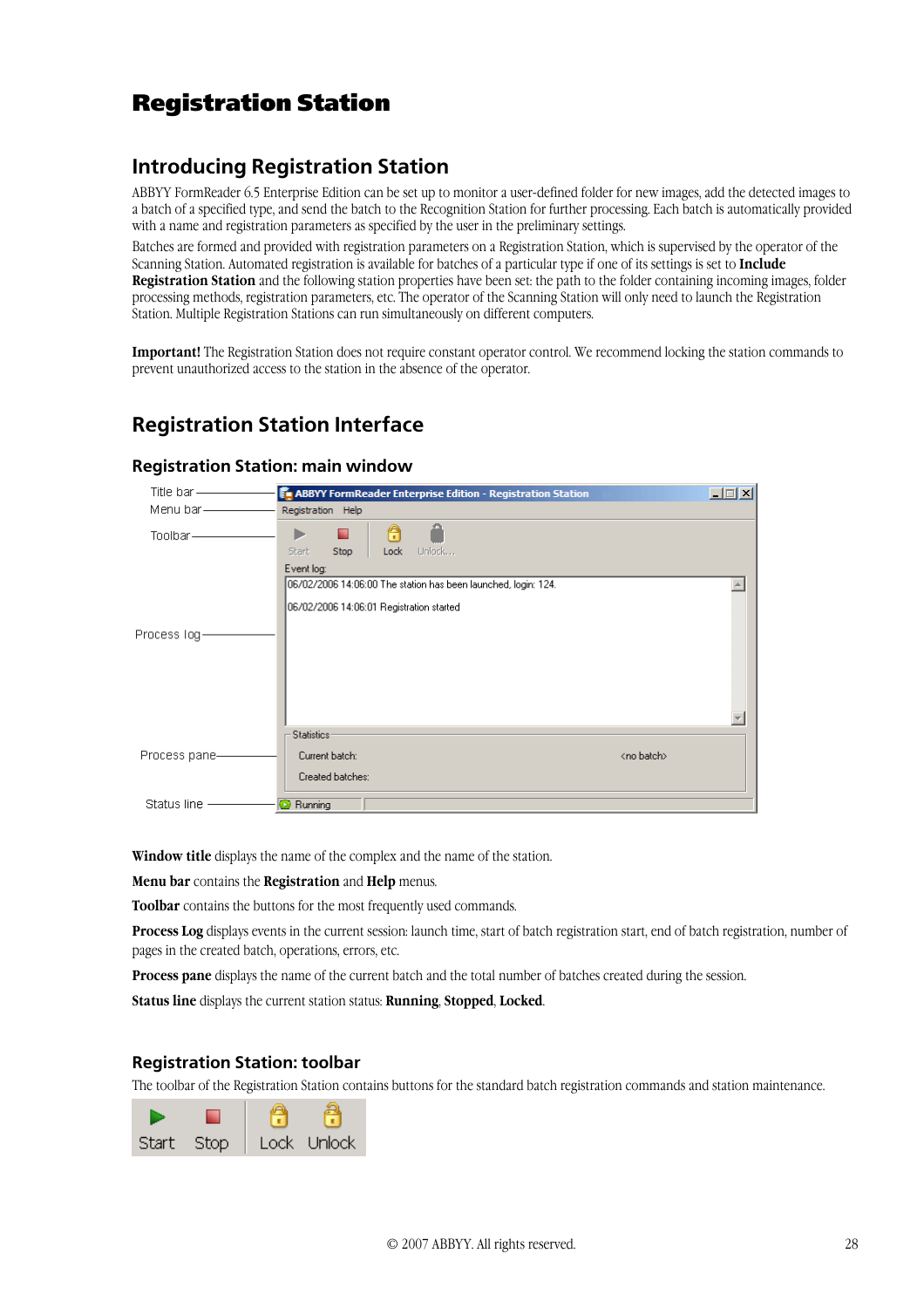Toolbar buttons:

| <b>Button</b> | Description                                                                  |
|---------------|------------------------------------------------------------------------------|
| Start         | Launches the registration process.                                           |
| Stop          | Stops the registration process.                                              |
| Lock          | Locks all the commands of the Registration Station except the Unlock command |
| Unlock        | Unlocks the commands of the Registration Station.                            |

# **Typical use scenario**

The Registration Station runs in automatic mode and does not require constant operator involvement. (The Registration Station is supervised by the operator of the Scanning Station.)

- 1. Launch the station (**Start**>**All Programs**>**ABBYY FormReader Enterprise Edition**>**Registration Station**). **Important!** The station will be launched only if the following conditions are met:
	- There is at least one batch with the **Include Registration Station** option selected for which Registration Station settings have been made;
	- The type of this batch has **Published** status;
	- The operator of the Scanning Station has permissions for processing this batch type.
- 2. In the **Login** dialog box that opens, enter the scanning operator login and password.
- 3. Once the station has been launched it will immediately start checking the folders of all the batch types for which automated registration was allowed. Any images detected in such folders will be extracted and formed into batches. depending on the batch type settings, the images may be either deleted from the checked folder or moved to another folder. All the events, starting from the launch of the station, are logged in the Process Log. The name of the current batch and the number of created batches are displayed in the Process pane of the main window. Once all the images from all the folders have been extracted, the station switches into standby mode, which lasts 60 seconds, following which the station will check the folders again. All the created batches are queued for recognition.

**Important!** We recommend locking the station commands while the station is running (**Registration**>**Lock**). To unlock the station, use **Registration**>**Unlock**.

- 4. To end the registration process, select **Stop** on the **Registration** menu.
- 5. To quit the station, select **Close Station** on the **Registration** menu.
- 6.

\* If you use an operating system lower than Windows XP, this menu item is called **Programs**.

# **Additional capabilities of Registration Station**

The Registration Station provides the following additional capabilities:

• **Stopping registration**

To stop the registration process, click the **Stop** button (or select **Registration**>**Stop** on the menu).

• **Locking the Registration Station** To lock the station commands, click the **Lock** button (or select **Registration**>**Lock**).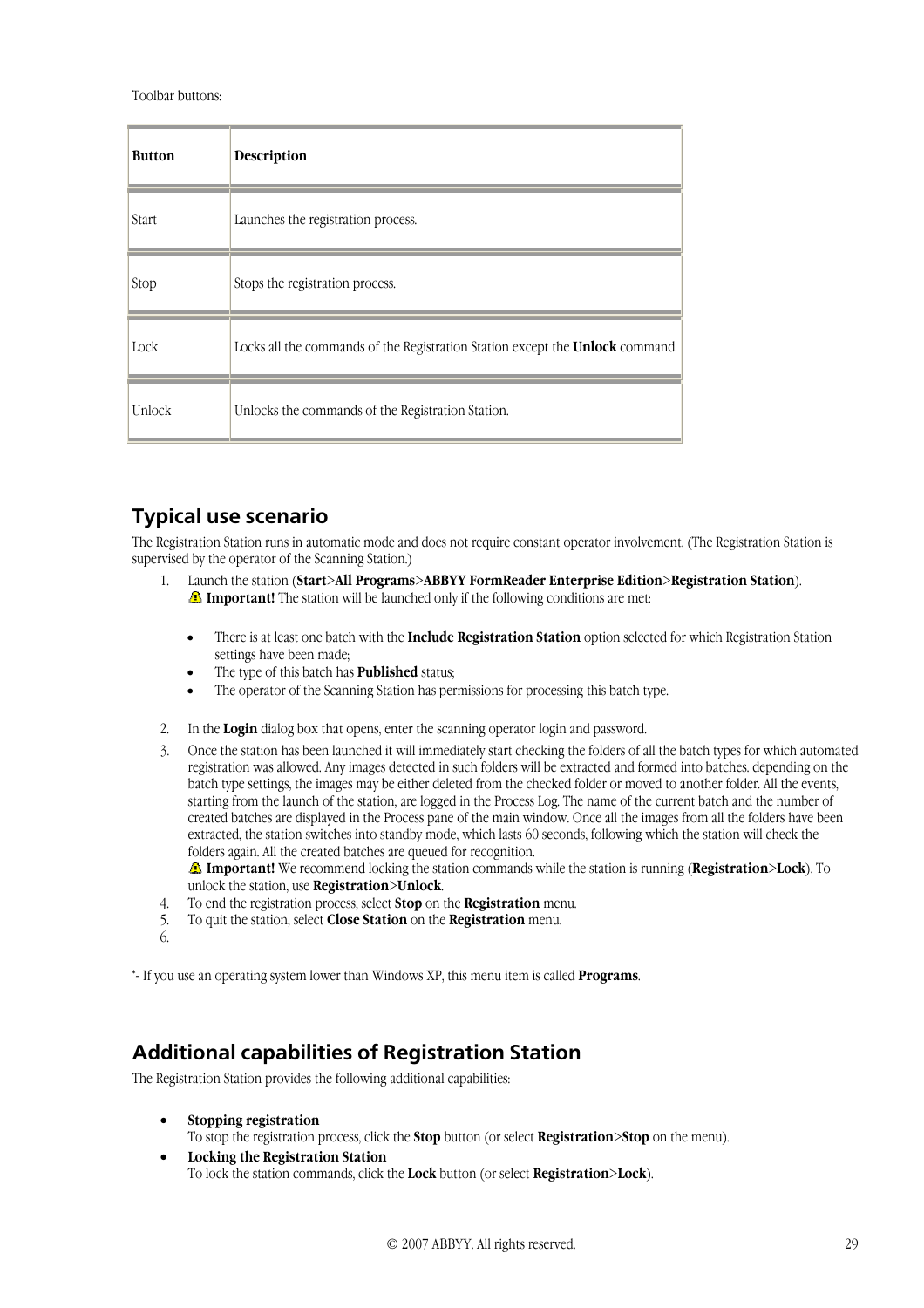#### • **Unlocking the Registration Station**

To unlock the station commands, click the **Unlock** button (or select **Registration**>**Unlock**) and in the dialog box that opens, enter the operator login and password.

#### **Important!**

If the station has been locked by another operator, once you enter your login the registration process will stop (after the registration of the current batch has completed) and the station will close down. To resume the process, you need to relaunch the station.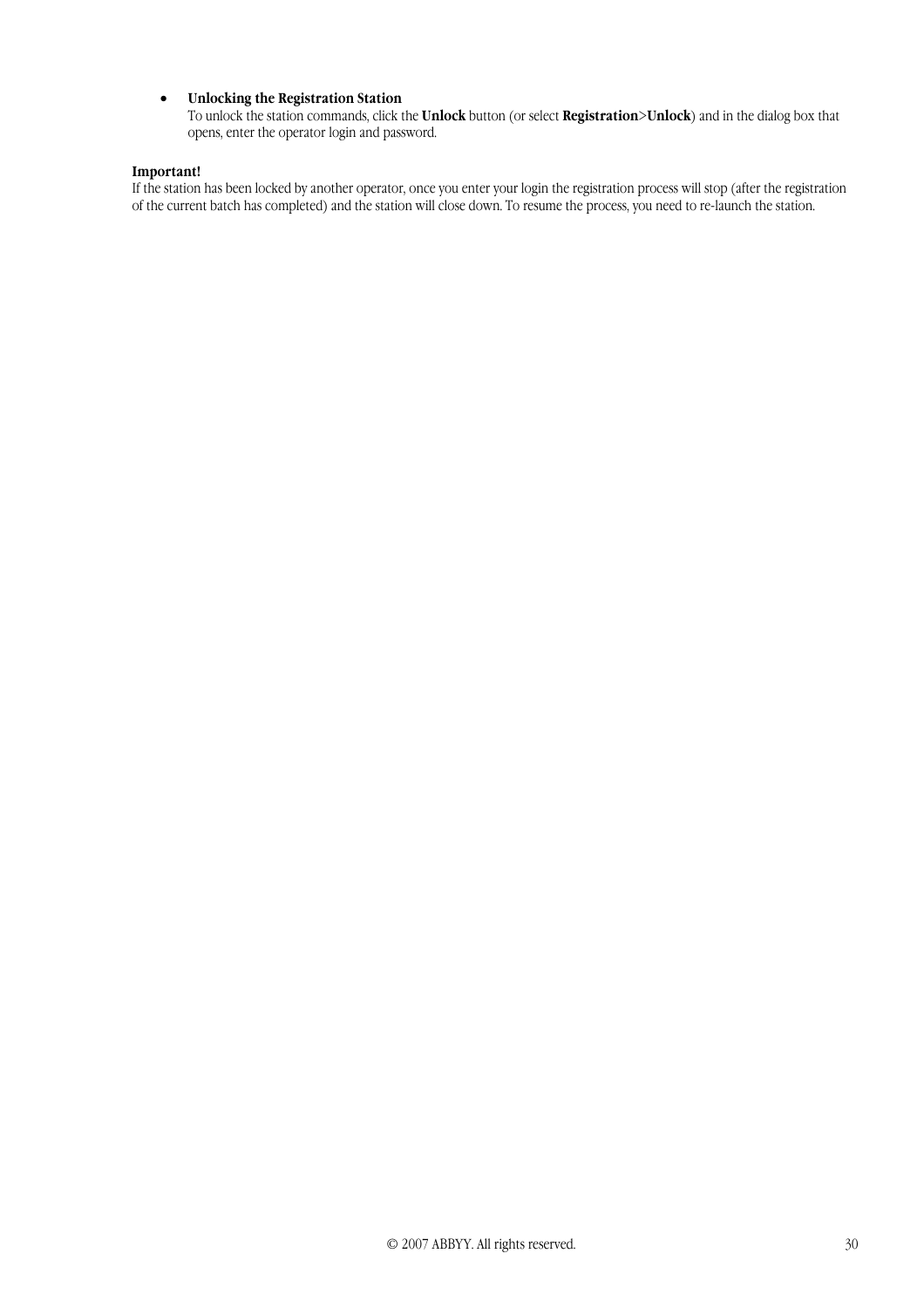# Recognition Station

# **Introducing the Recognition Station**

The Recognition Station is intended for automated recognition. The station runs in unattended mode. The recognition operator only starts the recognition process. Batches from the Recognition queue are automatically processed and sent to the Verification or Correction queue.

The recognition operator can monitor the recognition process: current processing results are shown in the batch recognition statistics pane, and the recognition process is logged in the event log.

#### **Important!**

The station does not require permanent control by the operator. Therefore we recommend that you lock the station commands to prevent unauthorized access to the station in your absence.

# **Recognition Station Interface**

| Title bar ——————                    | ABBYY FormReader 6.5 Enterprise Edition - Recognition Station - Batch '1' is open $\Box$ X                                                                                                                                                                                                                                                                                           |              |  |
|-------------------------------------|--------------------------------------------------------------------------------------------------------------------------------------------------------------------------------------------------------------------------------------------------------------------------------------------------------------------------------------------------------------------------------------|--------------|--|
| Menu bar —————                      | Recognition Locking Help                                                                                                                                                                                                                                                                                                                                                             |              |  |
| Toolbar-                            | ь<br>Я<br>Lock Unlock<br>Start Stop                                                                                                                                                                                                                                                                                                                                                  |              |  |
| Batch recognition<br>statistics ——— | Batch recognition statistics<br>Current batch:<br>Received pages:<br>Blank pages:<br>Recognized:<br>Not matched:                                                                                                                                                                                                                                                                     | 18<br>0<br>3 |  |
|                                     | Average value of uncertainly recognized characters:                                                                                                                                                                                                                                                                                                                                  | 53%          |  |
|                                     | Recognizing page 5 of 18<br>Event log:                                                                                                                                                                                                                                                                                                                                               |              |  |
| Event log-                          | 15.10.2003 16:05:25 The station has been launched, login: FRE6Admin.<br>15.10.2003 16:05:25 Continue recognition<br>15.10.2003 16:05:26 Recognizing the '1' batch<br>15.10.2003 16:05:26 Opening a FormReader batch<br>15.10.2003 16:05:28 Initializing MPF batch<br>15.10.2003 16:05:28 Calling additional Automation-method<br>15.10.2003 16:05:28 Recognizing the batch, pages 18 |              |  |
| Status bar-                         | Recognizing the '1' batch                                                                                                                                                                                                                                                                                                                                                            |              |  |

### **Recognition Station main window**

**Title bar.** Displays the name of the form capture system and the name of the station.

#### **Menu bar.** Contains the station menus: **Recognition, Locking** and **Help**.

**Toolbar.** Contains the most frequently used station commands.

**Batch recognition statistics.** This pane displays information about the batch that is being processed on the station at the moment: the name of the batch, the number of pages in the batch, the number of blank pages detected in the batch, the number of recognized pages, the number of pages that were not matched with the template, and the number of uncertainly recognized characters (average percentage). This pane also includes a progress bar that displays the percentage of processing that has been completed. **Event log.** Logs the events of the current session: the time when the Recognition Station is launched and closed, the time when recognition starts and stops, the time when batch processing starts and ends, the statistics for each processed batch, operations, errors, etc.

**Status bar.** Provides information on the current status of the station.

#### **Recognition Station toolbar**

The Recognition Station toolbar contains the buttons which provide shortcuts to the standard menu commands, such as starting and stopping the recognition process, etc.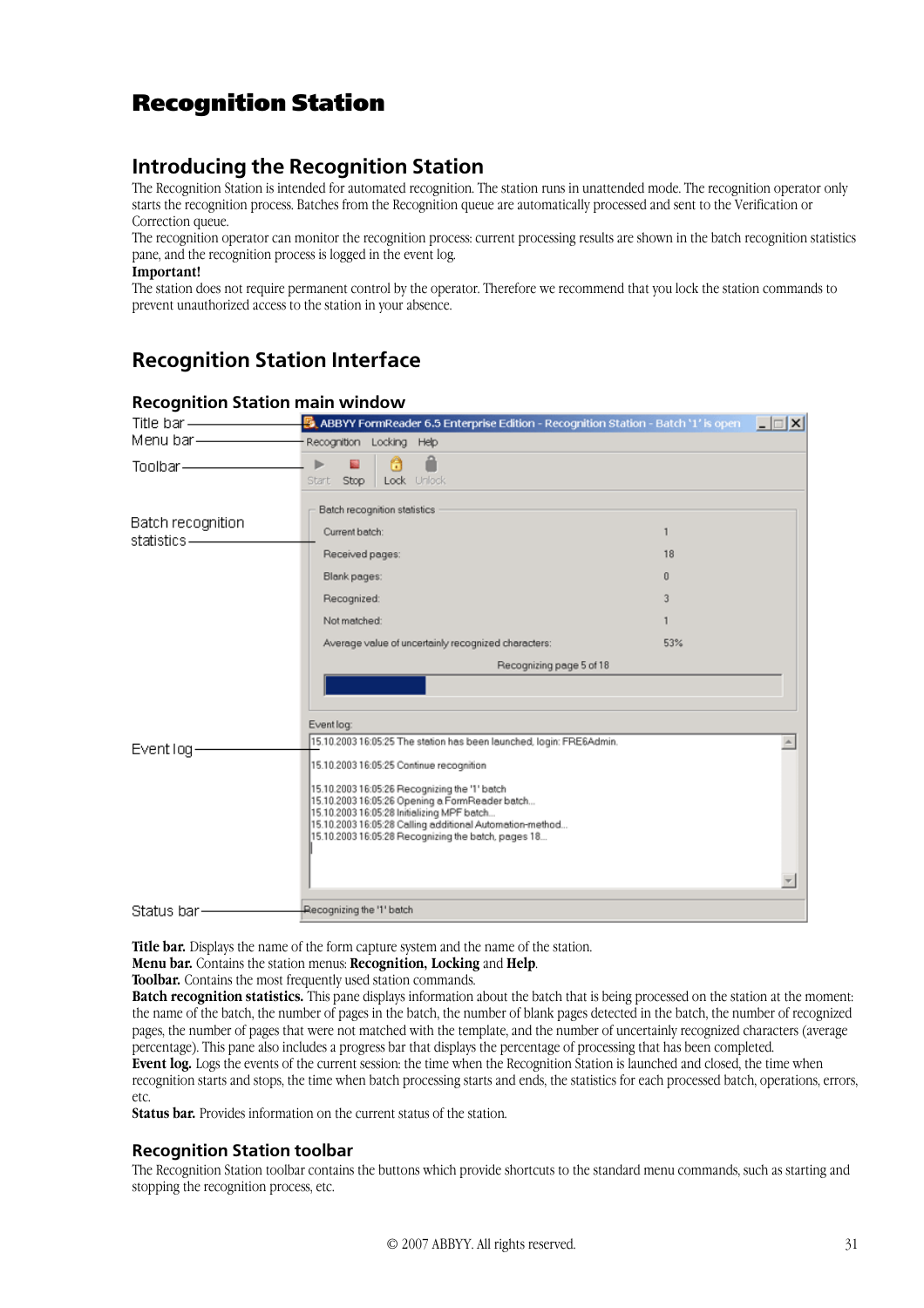

Toolbar buttons:

|       | Button Description                                                                                         |
|-------|------------------------------------------------------------------------------------------------------------|
| Start | Starts the recognition process.                                                                            |
| Stop  | Stops the recognition process.                                                                             |
| Lock  | Locks all the station commands, except for the Unlock command.                                             |
|       | Unlock   Opens the <b>Unlock Recognition Station</b> dialog box where you can unlock the station commands. |

# **Typical actions of the recognition operator**

- 1. Start the station (select **Start>All Programs\*>ABBYY FormReader Enterprise Edition>Recognition Station**).
- 2. In the **Login** dialog box, type in your login and password.
- 3. When the station starts, you will be prompted to start recognition. Recognition is performed automatically. If there is a batch that has not been recognized, recognition of this batch will be resumed when you click Start. If there are no unfinished batches, the Recognition Station will start recognizing the batches from the Recognition queue. Recognition ends when there are no more waiting batches in the Recognition queue.

#### **Important!**

It is recommended to lock the station commands during the operation of the station.

- 1. To exit the station, select **Recognition>Close Station**.
- \* For the Windows operating systems lower than XP, select Start>Programs.

# **Additional capabilities of the Recognition Station**

The Recognition Station provides the following additional capabilities:

- Stopping recognition
- Locking the Recognition Station
- Unlocking the Recognition Station

#### **Stopping recognition**

To stop recognition, click the **Stop** button or select **Recognition>Stop**. The recognition process can be stopped either after the station completes processing a batch or during processing.

#### **Locking the Recognition Station**

To lock the station commands, click the **Lock** button or select **Lock Commands>Lock**.

#### **Unlocking the Recognition Station**

To unlock the station commands, click the **Unlock** button or select **Lock Commands>Unlock**. In the **Unlock Recognition Station** dialog box that opens, enter your login and password and click **OK**. Important!

If the Recognition Station was locked by another operator, recognition will be stopped and the station closed after you enter your login and password (first, the station will finish processing the current batch). Run the station again if you wish to resume recognizing batches.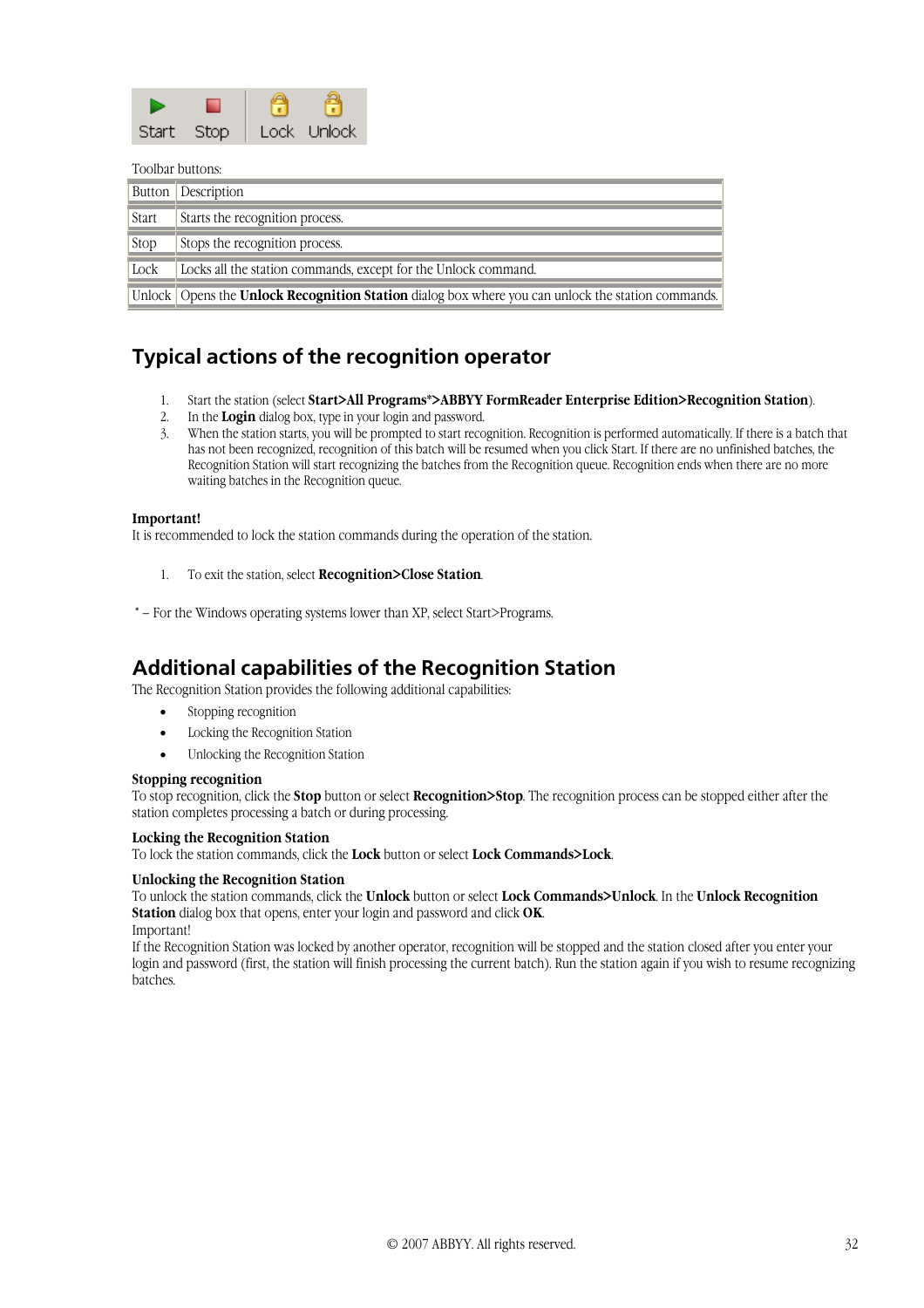# Verification Station

# **Introducing the Verification Station**

The Verification Station is used to verify uncertain characters and characters explicitly marked for verification and to validate data by using one–page rules (see *ABBYY FormReader Help: Working with application/Checking recognition results*). The Verification Station is controlled by a verification operator who verifies and validates data following the program's prompts.

Once verification is completed, all uncertain characters must be edited, and one–page rule errors must be corrected. In this case all the pages in the batch are automatically assigned '(**No errors**)' status, and the batch can be sent to the Correction queue.

If for some reason the verification operator fails to edit the uncertain characters and/or correct the errors detected by required one– page rules on some pages, the operator can send this batch to the correction operator marked as a "**problem batch**".

If for some reason the verification operator fails to edit the uncertain characters and/or correct the errors detected by optional one– page rules on some pages, the operator can accept these pages with **'One–page rule warning'** status.

The Verification Station is optional. If the system does not include the Verification Station, all verification and validation operations are carried out on the Correction Station.

# **Verification Station Interface**

| Title bar -  |                           | ABBYY FormReader 6.5 Enterprise Edition - Verification Station - Batch '1' is open ( 10) |               |             |     |                       |
|--------------|---------------------------|------------------------------------------------------------------------------------------|---------------|-------------|-----|-----------------------|
| Menu bar -   | Verify Page Batch Help    |                                                                                          |               |             |     |                       |
| Toolbar      | P<br>Verify               | Ξ.<br>Validate 1                                                                         | Send          |             |     |                       |
| Batch window | $\sqrt{\frac{2}{5}}$ EF   |                                                                                          |               |             |     |                       |
|              | #<br>Page number          | ☞<br>麠<br>Image                                                                          | 围<br>Template | 目<br>Read   | вh  | F<br>$F^*$<br>Ver<br> |
|              | $\overline{\mathbf{a}^1}$ |                                                                                          | 02            | E           | 56% |                       |
|              | 母2                        | ã                                                                                        | 02            | E           | 48% | ш                     |
|              | 勝っ                        | 齏                                                                                        | €             |             |     |                       |
|              | 国 4                       | 竈                                                                                        | 02            | ē           | 51% | Р                     |
|              | 圓5                        | à                                                                                        | 01            | E           | 64% |                       |
|              | 马.                        | 動動砲                                                                                      | €             |             |     |                       |
|              | 廛7                        |                                                                                          | 01            |             | 58% | F                     |
|              | 国8                        |                                                                                          | 01            | 00 00 00 00 | 55% |                       |
|              | 母9                        | 电电                                                                                       | 02            |             | 54% | д                     |
|              | 圓10                       |                                                                                          | 01            |             | 51% |                       |
|              | 母11                       | 雟                                                                                        | 01            | e           | 56% | д                     |
|              | ■12                       | Ò                                                                                        | 03            | $\Xi$       | 60% |                       |
|              | ন                         | œ.                                                                                       |               |             |     |                       |
|              |                           |                                                                                          |               |             |     |                       |
| Status bar   |                           |                                                                                          |               |             |     |                       |

# **Verification Station main window**

**Title bar**. Displays the names of the form capture system, the station and the current batch.

Menu bar. Contains the station menus: Verify, Page, Batch and Help.

**Toolbar.** Contains the most frequently used station commands.

**Batch window**. Contains the list of batch pages. For each page its properties are displayed: the page number, the login of the operator who opened the page, the availability of the page image, the name of the template matched with the page, the results of recognition, verification and validation, the presence of a barcode on the page, the page status and the results of document assembly. To sort the pages, click on the name of the required parameter. Only one batch is displayed in the main window at a time. **Status bar**. Provides information on the current station status.

# **Verification Station toolbar**

The Verification Station toolbar contains the buttons which provide shortcuts to the standard menu commands, such as verifying batch pages, validating data using one–page rules, etc.

| P      | 雪                                  |      |  |  |
|--------|------------------------------------|------|--|--|
| Verify | Validate 1                         | Send |  |  |
|        | Validate Data Using One-Page Rules |      |  |  |
|        | Continue Validation                |      |  |  |
|        | Stop Validation                    |      |  |  |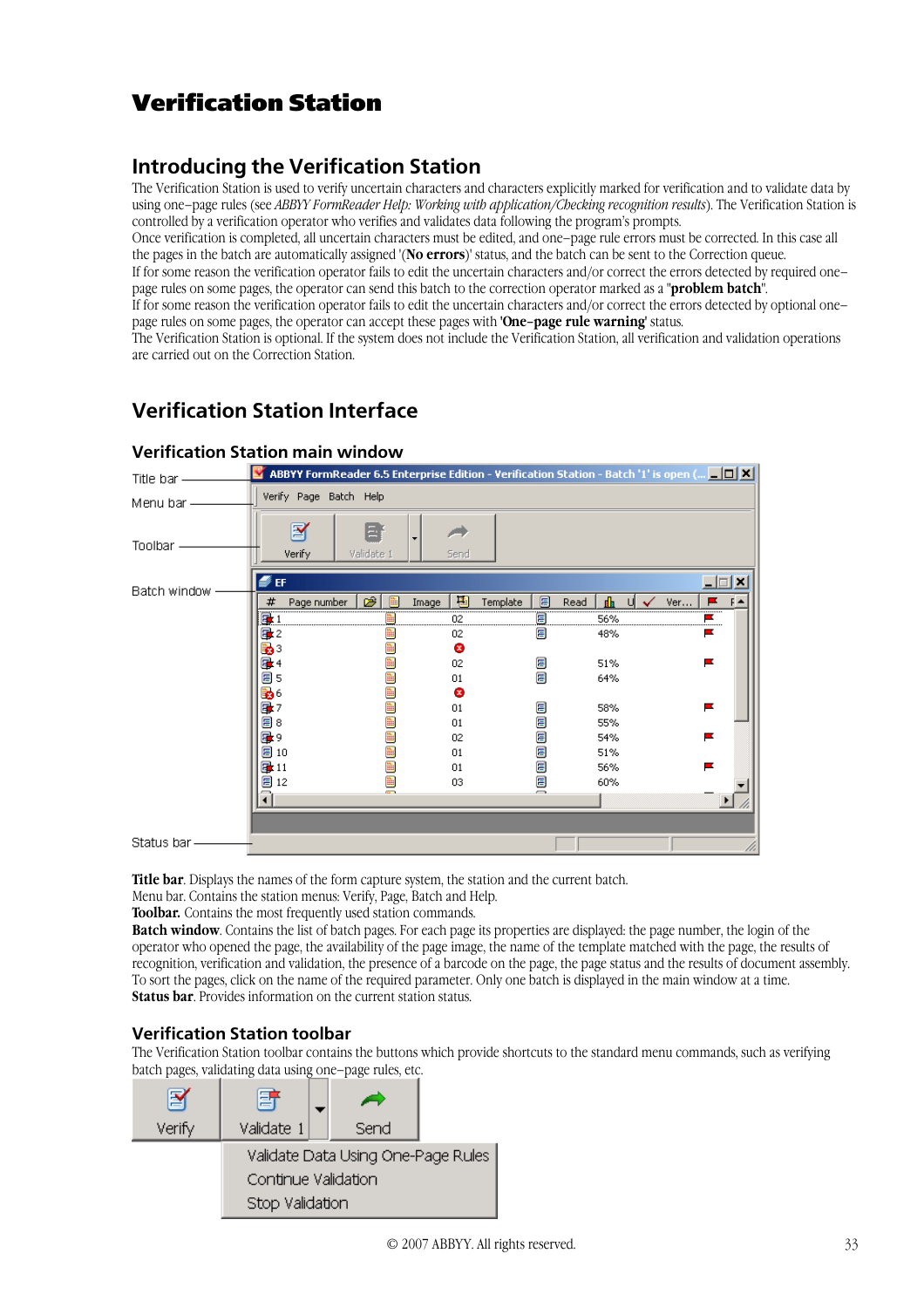Toolbar buttons:

| <b>Button</b>                                 |                 | <b>Description</b>                                                                 |
|-----------------------------------------------|-----------------|------------------------------------------------------------------------------------|
|                                               |                 |                                                                                    |
| Verify                                        |                 | Verifies unverified pages.                                                         |
| Validate 1                                    |                 | Validate Data Using One-Page Rules Starts validating data by using one-page rules. |
| (multi-functional button) Continue Validation |                 | Allows the operator to go to the next page with one-page rule errors.              |
|                                               | Stop Validation | Stops validating data by using one-page rules.                                     |
| Send                                          |                 | Allows the operator to send the batch to the next station.                         |
|                                               |                 |                                                                                    |

# **Typical actions of the verification operator**

- 1. Start the station (select **Start>All Programs\*>ABBYY FormReader Enterprise Edition>Verification Station**).
- 2. In the **Login** dialog box that appears, type in your login and password, then click **OK**.
- 3. If there is an unsent batch on the station, you will be prompted to resume its processing. If there are no such batches, the program will prompt you to get one of the batches from the Verification queue.
- 4. Start processing the batch and follow the program's prompts. 4.1. Verify the batch (for more information on the verification process, refer to the *ABBYY FormReader Help* file). 4.2. Validate the data by using one–page rules:
	- Correct invalid data on the current batch page (the fields containing invalid data are color–marked),
	- Go to the next page with incorrect data by using the **Continue Validation** command (select **Verify>Continue Validation**) or press **Alt+A**.

4.3 Once you have processed the batch (verified it and validated its data by using one–page rules), send the batch to the next station (select **Batch>Send**). Add comments to the batch if required.

- 5. Once you have finished processing batches, close the station (select **Verify>Close Station**).
- \* For the Windows operating systems lower than XP, select **Start>Programs**.

# **Additional Capabilities of the Verification Station**

The Recognition Station provides the following additional capabilities:

- Stopping verification
- Stopping data validation by one–page rules
- Resuming batch processing
- Assigning and changing page status
- Sending a problem batch

• Viewing and adding batch comments

Stopping verification

To stop verification, close the **Verification** dialog box.

Stopping data validation by one–page rules

To stop validating data by using one–page rules, select **Verify>Stop Validation**.

Resuming batch processing

To resume processing a batch, select one of the commands of the **Verification** menu: **Verify** or **Validate Data by Using One–page Rules** (the choice depends on the processing stage at which you stopped).

#### **Assigning and changing page status**

If for some reason the operator cannot correct the errors detected by optional one–page rules on the batch pages the operator can accept the pages with **'One–page rule warning'** status.

In order to accept the page with **'One–page rule warning'** status, select **Page>Accept with Status 'One–page rule warning'**. To reset the status for the selected pages, select **Page>Reset Status for Selected Pages**.

#### **Sending a problem batch**

If you cannot finish processing a batch on the **Verification Station**, you can send the batch to the **Correction Station**. To do this, select the **Send to Correction Operator** command in the **Batch** menu.

#### **Viewing and adding batch comments**

The verification operator can view the comments to the current batch or add his own comments. To view or add comments, open the **Batch Comments** dialog box (select **Batch>Comments**).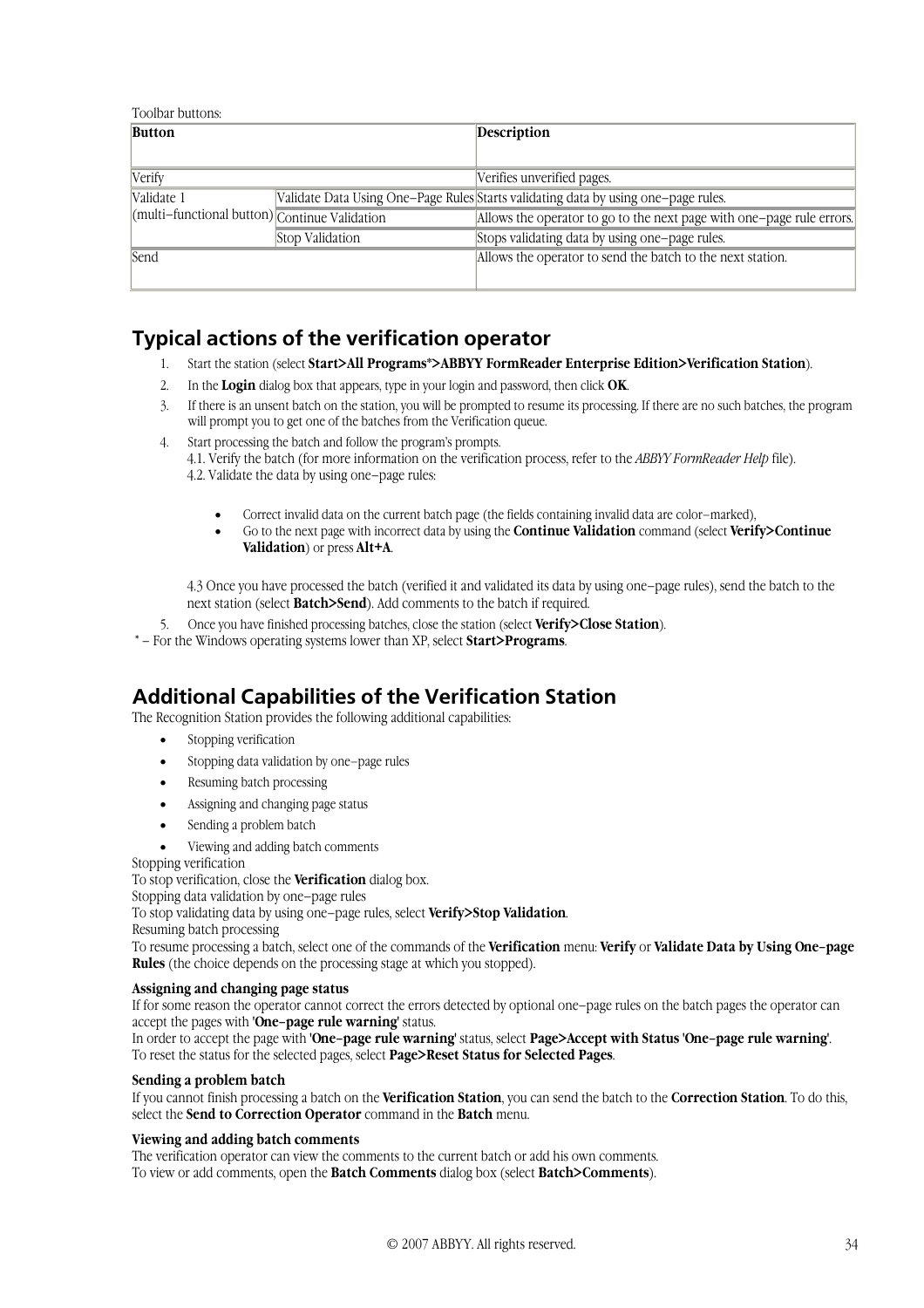# Correction Station

# **Introducing the Correction Station**

The Correction Station is used to assemble batches and validate data. If there is no Verification Station in the system, data are verified and validated on the Correction Station using multipage and one–page rules. One–page rules are also used to validate data if the administrator has made the corresponding batch type settings.

The Correction Station is controlled by a correction operator who assembles batches and validates data following the program's prompts. Once a batch has been assembled and validated, the operator sends it from the Correction Station to the Export queue. The correction operator also processes problem batches: scans paper documents anew, recognizes, verifies and validates data by using one–page rules. Problem batches come from the Verification Station and from the Export and Monitoring Station.

After processing a problem batch, the correction operator can:

- Send the batch to the Export queue (if all problems have been solved and the operator has successfully assembled the batch and validated its data);
- Send the batch to the verification operator (if all problems have been solved but the batch has not been verified and validated by one–page rules);
- Send the batch to the Export and Monitoring Station marked as a problem batch (if the problems have not been solved).

# **Correction Station Interface**

#### **Correction Station main window**

Once you have launched the Correction Station, the Correction Station main window will open.



**Title bar.** Displays the names of the form capture system, the station and the current batch.

Menu bar. Contains the station menus: Processes, Image, Page, Batch and Help.

**Toolbar.** Contains the most frequently used station commands.

**Batch window**. Contains the list of batch pages. For each page its properties are displayed: the page number, the login of the operator who opened the page, the availability of the page image, the name of the template matched with the page, the results of recognition, verification and validation, the presence of a barcode on the page, the page status and the results of document assembly. To sort the pages, click on the name of the required parameter. Only one batch is displayed in the main window at a time. **Status bar.** Provides information on the current station status.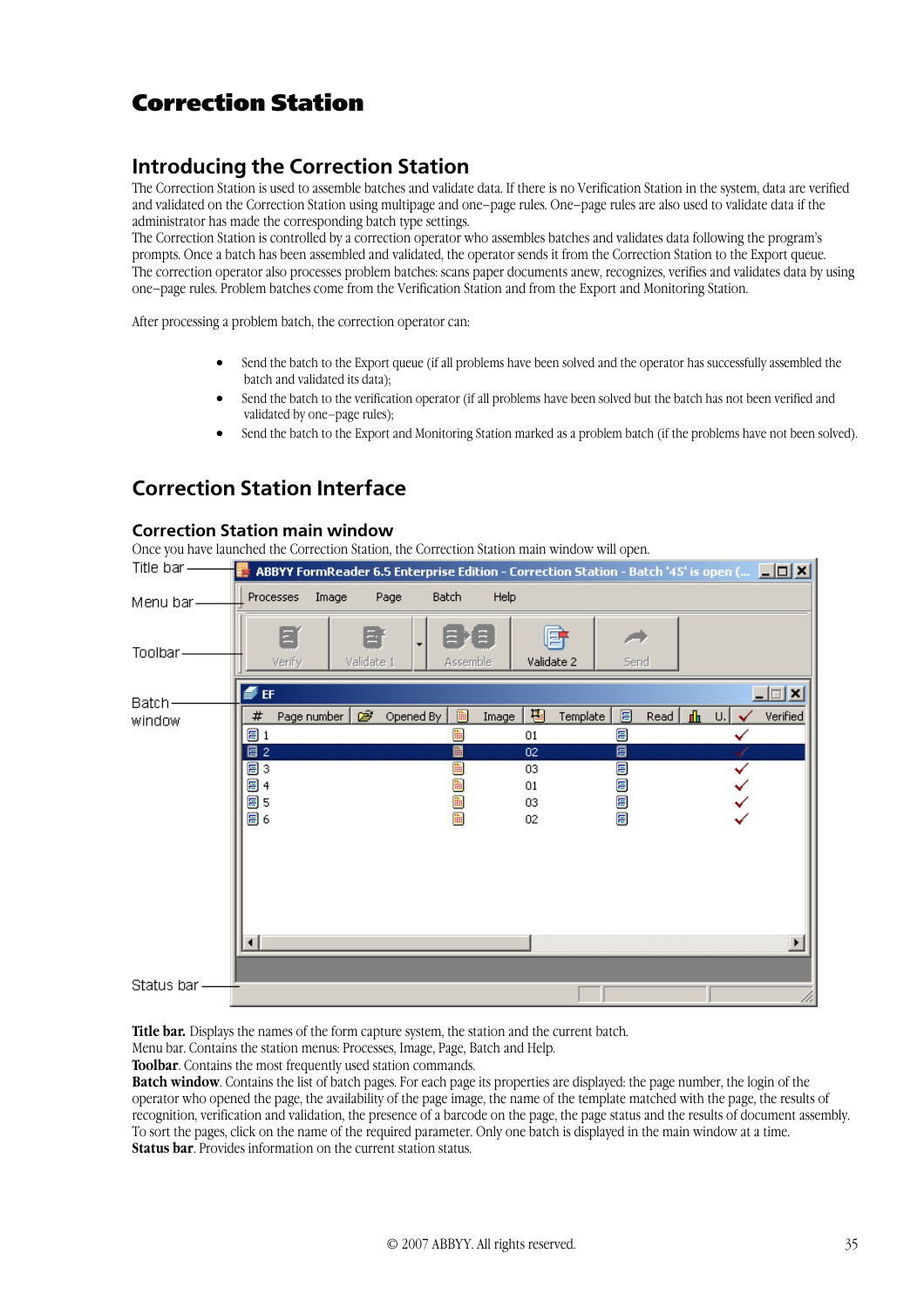# **Correction Station toolbar**

The Correction Station toolbar contains the buttons which provide shortcuts to the standard menu commands, such as verifying batch pages, validating data using one–page and multipage rules, etc.

| Verify                                  | 哥<br>Validate 1                        | Assemble                              | Validate 2                                       |                                                             | Send |                                                               |
|-----------------------------------------|----------------------------------------|---------------------------------------|--------------------------------------------------|-------------------------------------------------------------|------|---------------------------------------------------------------|
|                                         | Continue Validation<br>Stop Validation | Validate Data Using One-Page Rules    | (Ctrl+Shift+I)                                   |                                                             |      |                                                               |
| <b>Button</b>                           |                                        |                                       |                                                  | Description                                                 |      |                                                               |
| Verify                                  |                                        |                                       |                                                  | Verifies unverified pages.                                  |      |                                                               |
| Validate 1 (multi-functional<br>button) |                                        | Validate Data Using One–Page<br>Rules |                                                  |                                                             |      | Starts validating data by using one-page rules.               |
|                                         |                                        | Continue Validation                   |                                                  | errors.                                                     |      | Allows the operator to go to the next page with one-page rule |
|                                         |                                        | Stop Validation                       |                                                  |                                                             |      | Stops validating data by using one-page rules.                |
| Assemble                                |                                        |                                       | Starts assembling batch documents.               |                                                             |      |                                                               |
| Validate 2                              |                                        |                                       | Starts validating data by using multipage rules. |                                                             |      |                                                               |
| Send                                    |                                        |                                       |                                                  | Sends a processed batch to the next station for processing. |      |                                                               |

# **Typical actions of the correction operator**

- 1. Start the station (select **Start>All Programs\*>ABBYY FormReader Enterprise Edition>Correction Station**).
- 2. In the **Login** dialog box that appears, type in your login and password.
- 3. If there is an unsent batch on the station, you will be prompted to resume its processing. If there are no such batches, the program will prompt you to get one of the batches from the Correction queue. If there are no batches in the Correction queue, the station goes into stand–by mode.
- Process the batch by following the program's prompts. 4.1 Verify the batch (for more information about the verification process, refer to the *ABBYY FormReader Help file*). 4.2 Correct data containing one–page rule errors, if there are some:
	- In the opened page, select the first one–page rule that has detected invalid data (these rules are listed in the right lower corner of the window). When you select a rule from the list, the fields containing invalid data will be marked in red in the **Data** window.
	- Edit the field values.
	- Correct all the invalid data that have been detected on the page by one–page rules.
	- Go to the next page with invalid data by clicking the **Continue** button on the toolbar or by selecting **Processes>Continue Validation**.

4.3 Monitor the process of batch assembly (batch assembly starts automatically once the data have been validated by using multipage rules if validation has been performed on the Correction Station or when the batch has been opened if the data have been validated by using one–page rules on the Verification Station). If necessary, correct errors that occurred at batch assembly.

To start batch assembly manually, click the **Assemble** button on the toolbar or select **Processes>Assemble**. 4.4 Correct multipage rule errors, if any. To do so:

- In the **Rule Validation** dialog box that appears, select the first rule which detected incorrect data (these rules are color–marked and have the **False** value).
- Double–click on the selected rule.
- In the list that opens, edit the field values to be validated by the rule. To do this, double–click on the field and type in the new value in the **New Field Value** dialog box that appears.
- Continue editing the field values until the value of the multipage rule changes to **True**.
- Go to the next rule with the **False** value.
- Once you have validated the data by using multipage rules, close the **Rule Validation** dialog box.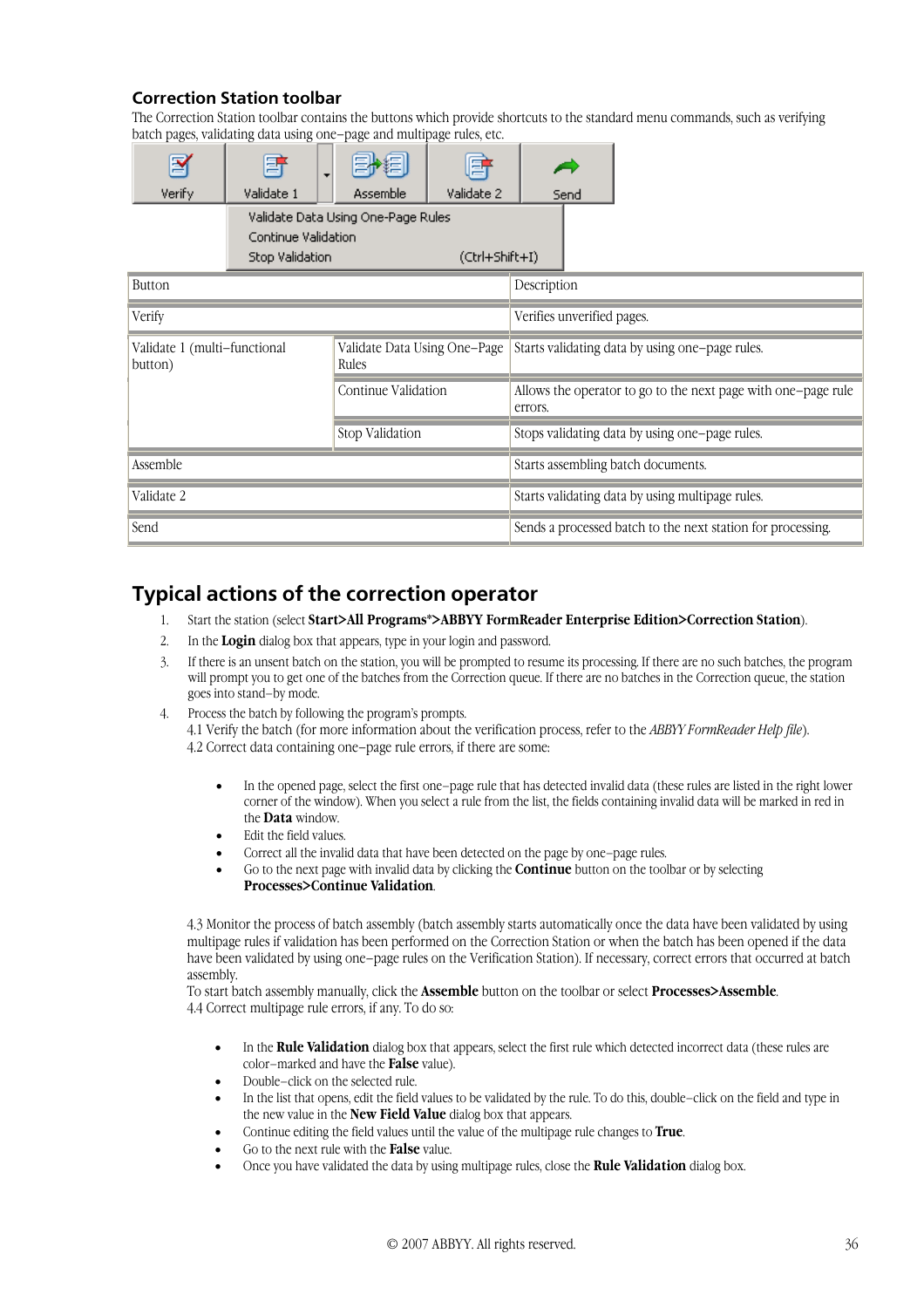To start validating the data by using multipage rules manually, click the **Validate 2** button on the toolbar or select **Processes>Validate Data Using Multipage Rules**.

- 5. Send the ready batch to the next station (select **Batch>Send**).
- 6. Once you have finished working with batches, close the station (select **Processes>Close Station**).

\* – For the Windows operating systems lower than XP, select **Start>Programs**.

# **Additional Capabilities of the Correction Station**

#### **Scanning**

To start scanning, select Processes>Scan: Scan, Scan Multiple Pages.

Adding images to the batch

To add images to the batch, select **Processes>Scan>Add from...** In the dialog box that appears, specify the folder where the images are stored.

#### **Editing images**

To edit images, use the **Image** menu commands (for more information about image editing, refer to the *ABBYY FormReader Help file*: *Introducing ABBYY FormReader/ABBYY FormReader interface/Page window*).

#### **Template matching**

To match a page with its template, select **Page>Match Template Named...** In the **Select Template** dialog box, select the required template.

#### **Recognition**

To start recognition, select Processes>Recognize: Recognize All Unrecognized Pages, Recognize Selected Pages.

#### **Verification**

To start verification, select **Processes>Verify: Verify, Verify Selected Pages** (for more information about verification, refer to the *ABBYY FormReader Help file*).

#### **Validating data by using one–page rules**

To validate data by using one–page rules:

- 1. Start validating data by using one–page rules: select **Processes>Validate Data Using One–Page Rules**.
- 2. Correct the invalid data on the page. The list shows the rules that have detected errors and the description of each error. When you select a rule from the list, the error field will be marked in red.
- 3. Go to the next page with incorrect data by selecting **Verify>Continue Validation** or by pressing **ALT+A**.

#### **Renumbering a page**

To renumber a page, select the required page and then select the **Renumber Page...** command in the **Page** menu. In the **Renumber Page** dialog box that appears, type in the new page number (for more information about page renumbering, refer to the *ABBYY FormReader Help file*).

#### **Getting a barcode**

If no barcode has been found on the page during recognition, you can get barcodes automatically (**Page>Get Barcode Automatically**) or you can enter the missing barcode manually (**Page>Enter Barcode Manually**).

#### **Assigning and changing the page status**

A batch can be exported only if all of its pages have one of the following statuses: '(**no errors**)', **'Loose page'**, **'Verification error'**,

# **'One**–**page rule error'**, **'One–page rule warning'**.

To assign 'Loose page' status to a page, select Page>Accept with Status>'Loose page'.

To assign 'Verification error' status to a page, select Page>Accept with Status>'Verification error'.

To assign 'One–page rule error' status to a page, select Page>Accept with Status>'One–page rule error'.

To assign 'One–page rule warning' status to a page, select Page>Accept with Status>'One–page rule warning'.

To reset the assigned status, select **Page>Reset Status for Selected Pages**.

#### **Assigning and changing the document status**

If multipage rules detect some errors and the operator fails to correct them, the document can be accepted with the errors. If the document has errors of required multipage rules, it will be accepted with 'Multipage rule error' status. If the document has errors of optional multipage rules, it will be accepted with **'Multipage rule warning'** status.

If you wish to accept a document with errors when validating data by using multipage rules (in the **Rule Validation** dialog box), select **Document>Accept with Errors**.

If you wish to reset the status of a document when validating data by using multipage rules (in the **Rule Validation** dialog box), select **Document>Reset Document Status**.

In order to reset the status of a document from the main window of the **Correction Station**, select **Page>Reset Document Status**.

#### **Deleting a page**

To delete a page form the batch, select the required page and then select the **Delete Selected Pages** command in the **Page** menu.

#### **Deleting blocks and data from a page**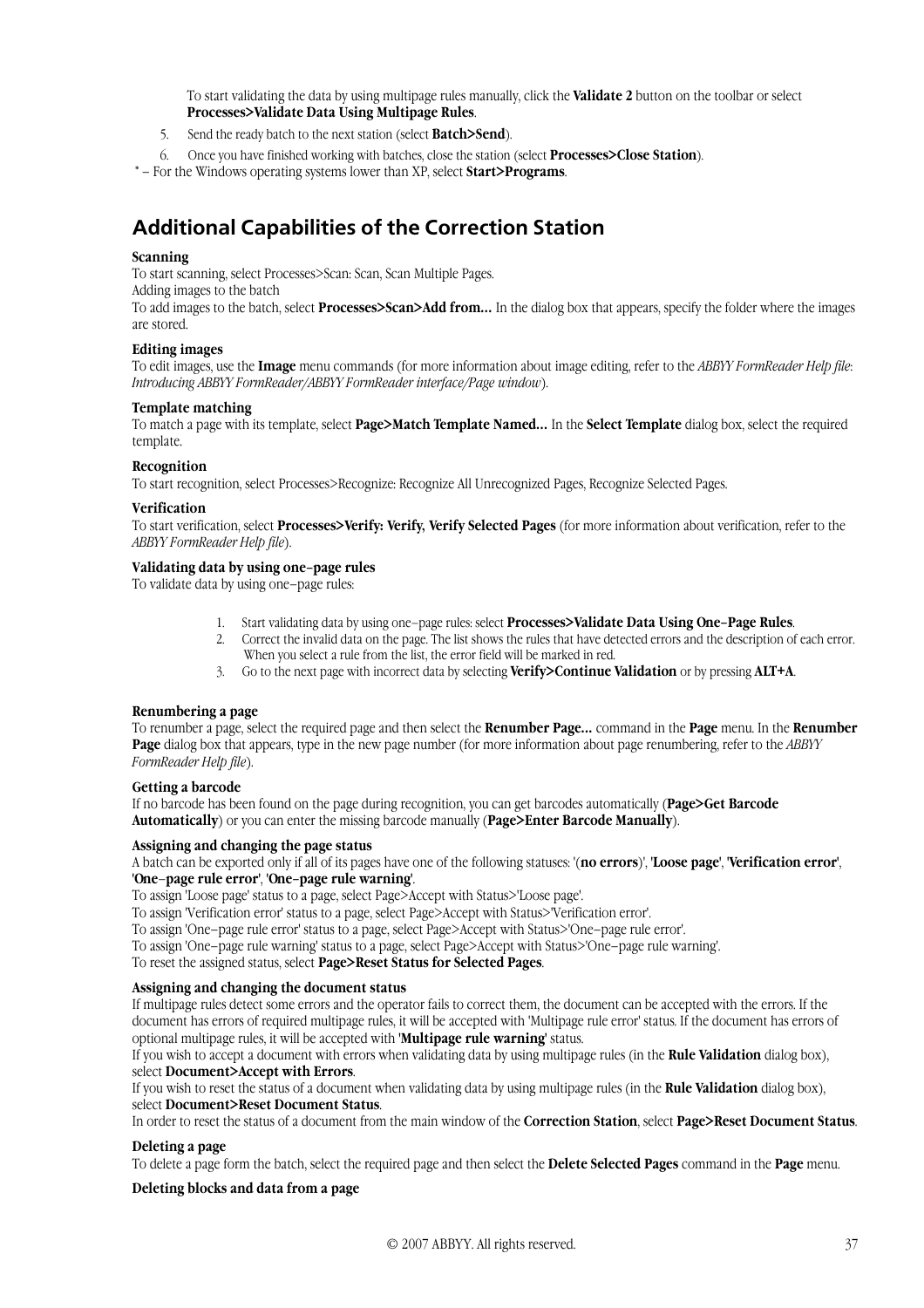To delete the template matching results and page data, select the required page, and then select the **Delete Blocks and Data**  command in the **Page** menu.

#### **Changing the scanning and recognition settings**

To change the scanning and recognition settings, select **Batch>Options...** In the **Options** dialog box that appears, open the **Scanning/Opening** tab or the **Recognition** tab and change the settings, if necessary. (For more information about the scanning and recognition options, refer to the *ABBYY FormReader Help file.)*

**Note:** The changes the correction operator makes to the scanning or recognition options will be applied only to the batch that is being processed on the Correction Station at the moment and will not affect the batch type settings.

#### **Return a batch to verification**

To return a batch to verification, select **Batch>Return to Verification**.

#### **Sending a problem batch to the next station**

If the correction operator cannot correct all the errors and finish processing a batch, the operator can send the batch to the Export and Monitoring Station marked as a "problem batch" (**Batch>Send Problem Batch**).

#### **Viewing and adding batch comments**

The correction operator can view the comments to the current batch or provide the batch with his own comments. To view or add the comments, open the **Batch Comments** dialog box (select **Batch>Comments**).

### **Status of pages and documents**

Status of pages and documents displays information about documents and pages such as the presence or absence on a document or a page of invalid data that is not subject to correction.

All forms processed in the system are exported on the Export and Monitoring Station but with different status assigned during processing.

The only exception is documents containing assembly rule errors: they cannot be assigned any status and exported. Important!

A batch can be exported only after all assembly rule errors have been corrected.

There are 5 page statuses and 6 document statuses.

#### Page statuses

'(**No errors**)' status is assigned to a page on which the program has not detected verification or one–page rule errors or all the detected errors have been corrected.

The status is assigned automatically.

**'Loose page'** status is assigned to a page that should be excluded from the entire further processing. For example, this status is assigned to a page included into a batch by mistake.

A page with **'Loose page'** status is automatically assembled into a special one–page document with **'Loose page'** status. This page status is assigned manually by the correction operator.

**'Verification error'** status is assigned to a page on which the program has detected errors during verification and these verification errors cannot be corrected for some reason.

The status is assigned manually by the correction operator, and it can be reset by both the correction operator and the verification operator.

**'One–page rule error'** status is assigned to a page on which during validating data by using one–page rules the program has detected errors of required one–page rules (one–page rules with 'Error' status) and these errors could not be corrected for some reason. The status is assigned manually by the correction operator, and it can be reset by both the correction operator and the verification operator.

**'One–page rule warning'** status is assigned to a page on which during validating data by using one–page rules the program has detected errors of optional one–page rules (one–page rule with 'Warning' status), and these errors cannot be corrected for some reason.

The status is assigned manually by the correction operator, and it can be reset by both the correction operator and the verification operator (if data are validated by using one–page rules on the Verification Station).

Document statuses

**'Loose page'** status is assigned to a document consisting of one page with **'Loose page'** status.

The status is assigned to the document automatically.

**'Verification error'** status is assigned to a document if it contains at least one page with **'Verification error'**.

The status is assigned to the document automatically.

**'One–page rule error'** status is assigned to a document containing at least one page with **'One–page rule error'** status. The status is assigned to the document automatically.

**'Multipage rule error'** status is assigned to a document if, when validating data by using multipage rules, the program has detected errors of required multipage rules (**'Required'** or **'Assembly'** rules) on the document pages, and these errors could not be corrected for some reason.

The status is assigned and reset manually by the correction operator.

'**One–page rule warning'** status is assigned to a document if it contains at least one page with '**One–page rule warning'** status. The status is assigned to the document automatically.

**'Multipage rule warning'** status is assigned to a document if, when validating data by using multipage rules, the program has detected errors of optional multipage rules (**'Warning'** multipage rules), and these errors could not be corrected for some reason. The status is assigned and reset manually by the correction operator.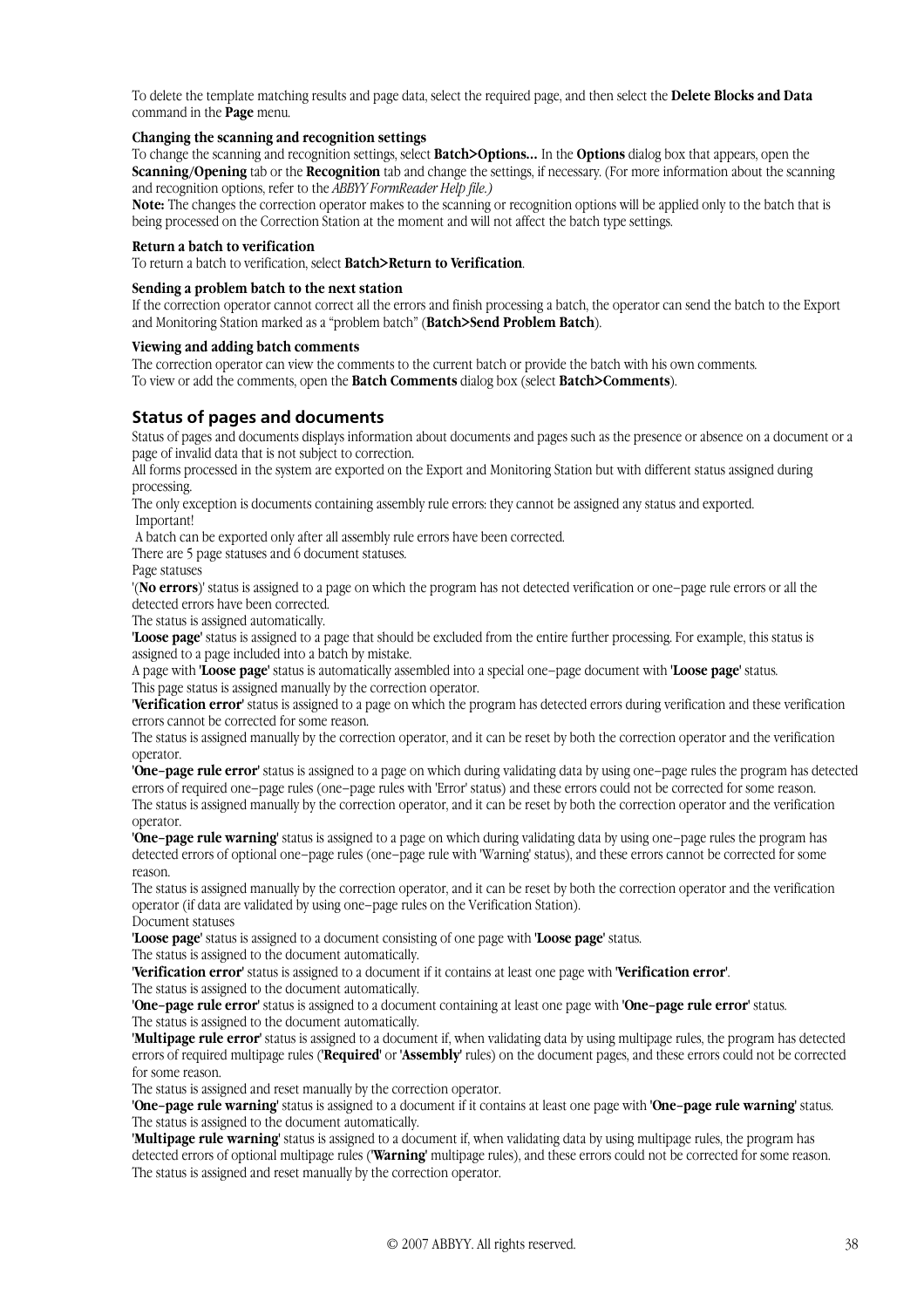# Export and Monitoring Station

# **Introducing the Export and Monitoring Station**

The Export and Monitoring Station is the last station used to process forms. This station is used to export completely processed batches. Additionally, the station is used to monitor and control the operation of ABBYY FormReader Enterprise Edition. The station is controlled by an export and monitoring operator.

Batches can be exported in automated or manual mode.

When exporting batches automatically, the export and monitoring operator only has to start the export process: the batches coming to the Export queue will be exported automatically. If the manual export mode has been selected, only the selected batches will be exported.

When export is started, the Batch Export dialog box will be displayed. Use this dialog to view batch export statistics. If you close the **Batch Export** dialog box, you can re–open it by double–clicking on the status bar.

Data are exported to text files in CSV and XML formats. Image export is also available.

The user can create custom export procedures and connect them via the API.

The export and monitoring operator can also do the following:

- Send batches from one processing queue to another,
- Assign a batch to a given operator,
- Delete batches,
- Lock and unlock batches,
- Terminate the sessions on other stations,
- Track the batch processing statistics and the work of other operators,
- Create reports on the operation of the entire form capture system, stations, operators, etc.,
- Control the database contents,
- View batches.

# **Export and Monitoring Station Interface**

### **Export and Monitoring Station main window**

| Title bar-         | ABBYY FormReader Enterprise Edition - Export and Monitoring Station                                                                                                                                                                                                                                             | <u>니미지</u> |
|--------------------|-----------------------------------------------------------------------------------------------------------------------------------------------------------------------------------------------------------------------------------------------------------------------------------------------------------------|------------|
| Menu bar-          | Export Action Event-Log Tools Help                                                                                                                                                                                                                                                                              |            |
| Toolbar            | Export<br>Project<br>Name<br>日暮                                                                                                                                                                                                                                                                                 |            |
| Project tree-      | <b>ALL</b> Statistics<br>口<br><b>Lu</b> Statistics<br>∰ Batches<br><b>图</b> Reports<br>Tasks<br><b>Operators</b><br><b>B</b> Sessions<br><b>Pa</b> Registration Parameters Display<br>i Event Log<br><b>Rules</b><br>Reports<br><b>B</b> Operators<br><b>Pa</b> Registration Parameters Display<br>$\geq$ Rules |            |
| Object "contents". |                                                                                                                                                                                                                                                                                                                 |            |
| Status bar         | 10.03.2006<br>13:53                                                                                                                                                                                                                                                                                             |            |

**Title bar.** Displays the name of the form capture system and the name of the station.

Menu bar. Contains the station menus: Export, Action, Tools and Help.

**Toolbar.** Contains the most frequently used station commands.

The status bar displays the current status of the station.

The main window is divided into two panes. The left–hand pane of the window displays the project tree that is used to monitor and control the operation of ABBYY FormReader Enterprise Edition.

The project tree includes the following objects organized as shown below:

- Project
- **Statistics**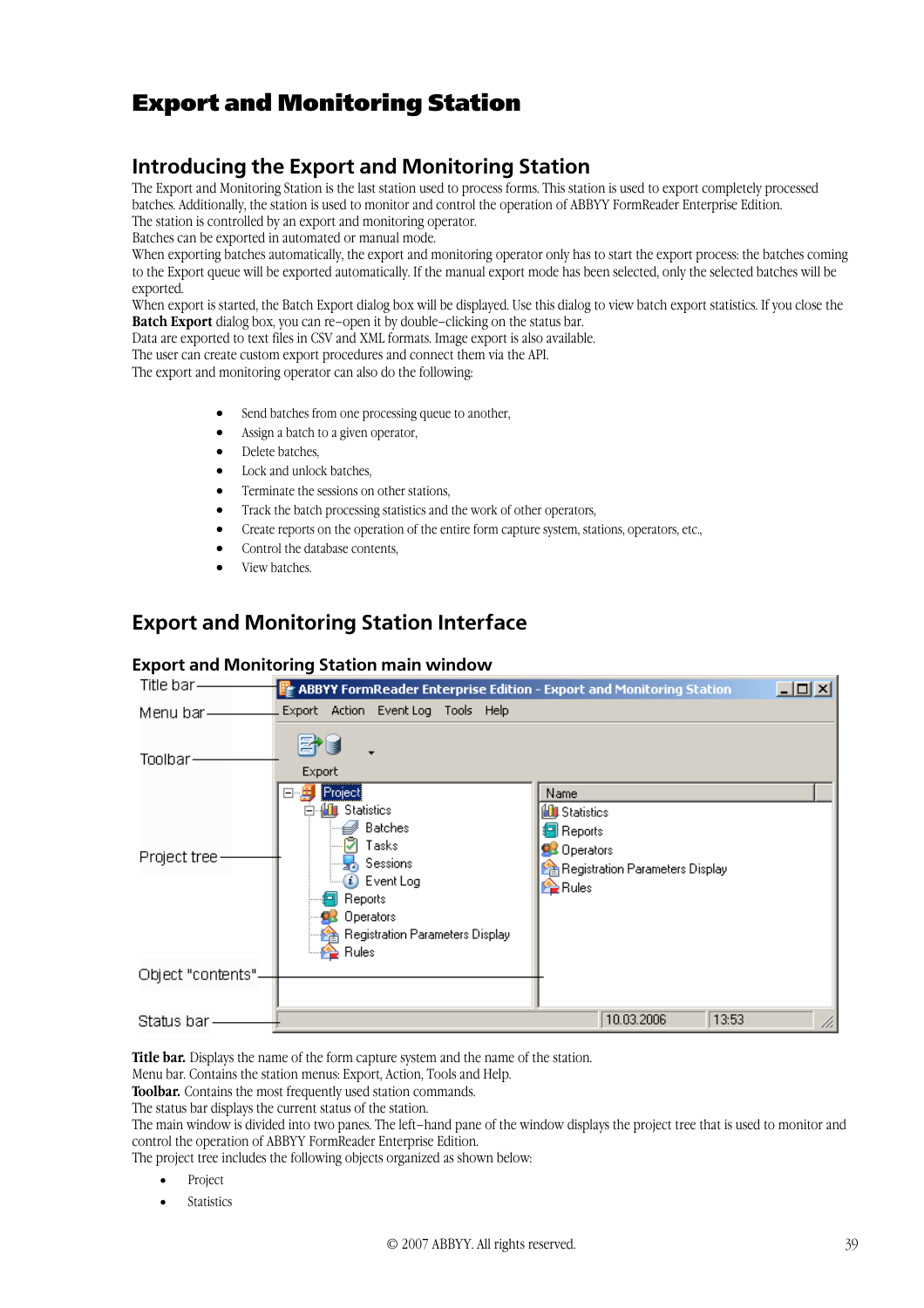- Batches
- Tasks
- Sessions
- Event Log
- Reports
- Operators
- Registration Parameters
- Rules

When you selecting an object in the left–hand pane of the window, its "contents" will be displayed in the right–hand pane.

| Object            |                | Information displayed in the right-hand pane of the main window:                                                                                                                                                                                                                                                                                                                                                                                                                                                                                                                                                                                                                                                                                                                                                                                                               |  |  |
|-------------------|----------------|--------------------------------------------------------------------------------------------------------------------------------------------------------------------------------------------------------------------------------------------------------------------------------------------------------------------------------------------------------------------------------------------------------------------------------------------------------------------------------------------------------------------------------------------------------------------------------------------------------------------------------------------------------------------------------------------------------------------------------------------------------------------------------------------------------------------------------------------------------------------------------|--|--|
| Project           |                | The list of the objects included into the project.                                                                                                                                                                                                                                                                                                                                                                                                                                                                                                                                                                                                                                                                                                                                                                                                                             |  |  |
| <b>Statistics</b> | <b>Batches</b> | The list of all batches that are present in the database at the moment (except for batches<br>associated with batch types with 'Reserved' status). Batches associated with batch types with<br>'Editable' status are displayed in grey. For each batch its properties are displayed:<br>number,<br>name,<br>type,<br>date of creation,<br>page number,<br>queue,<br>the name of the computer where the station is installed and the login and role of the<br>operator who is processing the batch if the batch is being processed on some station.<br>To sort the batches, click on the name of a column.                                                                                                                                                                                                                                                                      |  |  |
|                   | Tasks          | The list of the tasks executed by the operators during a certain period. The following<br>information is shown for each operator:<br>login,<br>the name of the workstation on which the operator executed the task,<br>the name and number of the processed batch,<br>queue,<br>time when the task was started and finished.<br>Tasks are always assigned one of the following statuses:<br>'Under execution' status is assigned to a task that is performed at the moment. This task<br>is displayed with the $\Box$ icon.<br>'Interrupt task' status is assigned to a task that was interrupted by the export and<br>$\bullet$<br>monitoring operator. This task is displayed with the <b>X</b> icon.<br>'Completed' status is assigned to a task that was implemented. This task is displayed with<br>the $\Box$ icon.<br>To sort the tasks, click on the name of a column. |  |  |
|                   | Sessions       | The list of all workstation sessions running in the form capture system at the moment. The<br>following information is shown for each station:<br>station type,<br>٠<br>name of the workstation (the network name of the computer),<br>login of the operator working on the station,<br>role of the operator,<br>name and type of the batch processed on the station,<br>time when the station was launched.                                                                                                                                                                                                                                                                                                                                                                                                                                                                   |  |  |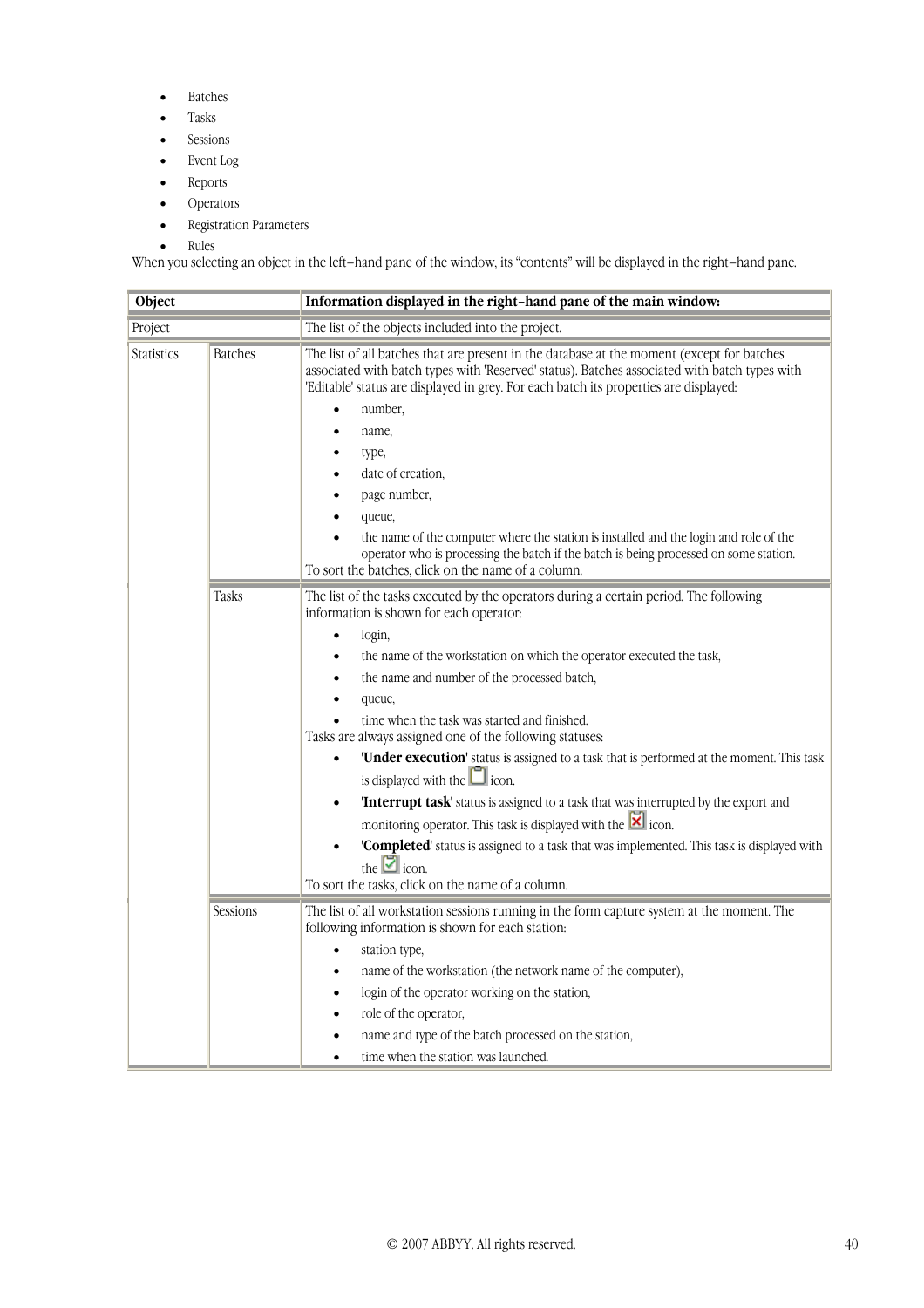| Object                                    |                                                                     | Information displayed in the right-hand pane of the main window:                                                                                                                                                                                                                                                                                                                                                                                                                                                                                                                                                                                            |  |  |  |
|-------------------------------------------|---------------------------------------------------------------------|-------------------------------------------------------------------------------------------------------------------------------------------------------------------------------------------------------------------------------------------------------------------------------------------------------------------------------------------------------------------------------------------------------------------------------------------------------------------------------------------------------------------------------------------------------------------------------------------------------------------------------------------------------------|--|--|--|
|                                           | Event log                                                           | The list of all events in the system:<br>login and logoff,<br>$\bullet$<br>operation execution,<br>٠<br>information,<br>$\bullet$<br>opening and closing batch processing sessions on the Verification and Correction Stations,<br>٠<br>errors and warnings that occurred during batch processing,<br>batch passing through the processing queues,<br>batch creation,<br>batch deletion,<br>batch export completion.<br>The following information is displayed for each event:<br>event type,<br>$\bullet$<br>time, operator login, workstation,<br>٠<br>operator role,<br>batch number,<br>comments.<br>To sort the events, click on the name of a column. |  |  |  |
| Reports                                   | The list of reports that can be created in the form capture system. |                                                                                                                                                                                                                                                                                                                                                                                                                                                                                                                                                                                                                                                             |  |  |  |
| Operators                                 |                                                                     | The list of operators registered in the form capture system. To sort the operators, click on the<br>name of a column.                                                                                                                                                                                                                                                                                                                                                                                                                                                                                                                                       |  |  |  |
| <b>Registration Parameters</b><br>Display |                                                                     | The list of registration parameters. The following information is shown for each parameter:<br>enabled/disabled,<br>parameter code,<br>parameter name,<br>batch type.<br>If a registration parameter is enabled and the filter is set up for displaying one batch type only,<br>the values of the registration parameters will be displayed in a separate column in the batch list<br>(the Batches object).<br>To sort the registration parameters, click on the name of a column.                                                                                                                                                                          |  |  |  |
| Rules                                     |                                                                     | The list of multipage rules. The following information is shown for each rule:<br>enabled/disabled,<br>batch type to which the rule is applies and the document template (if the rule applies to a<br>document template).<br>To sort the rules, click on the name of a column.                                                                                                                                                                                                                                                                                                                                                                              |  |  |  |

### **Export and Monitoring Station toolbar**

The Export and Monitoring Station toolbar contains buttons which provide shortcuts to the standard menu commands such as batch export.

| PI          |                                |
|-------------|--------------------------------|
| Export      |                                |
|             | <b>Export Selected Batches</b> |
|             | Export Automatically           |
| Stop Export |                                |

### Toolbar buttons:

| Button |                             | Description                                                             |
|--------|-----------------------------|-------------------------------------------------------------------------|
|        |                             | Export Export Selected Batches   Starts exporting the selected batches. |
|        | <b>Export Automatically</b> | Starts exporting batches in automated mode.                             |
|        | Stop Export                 | Stops the export process.                                               |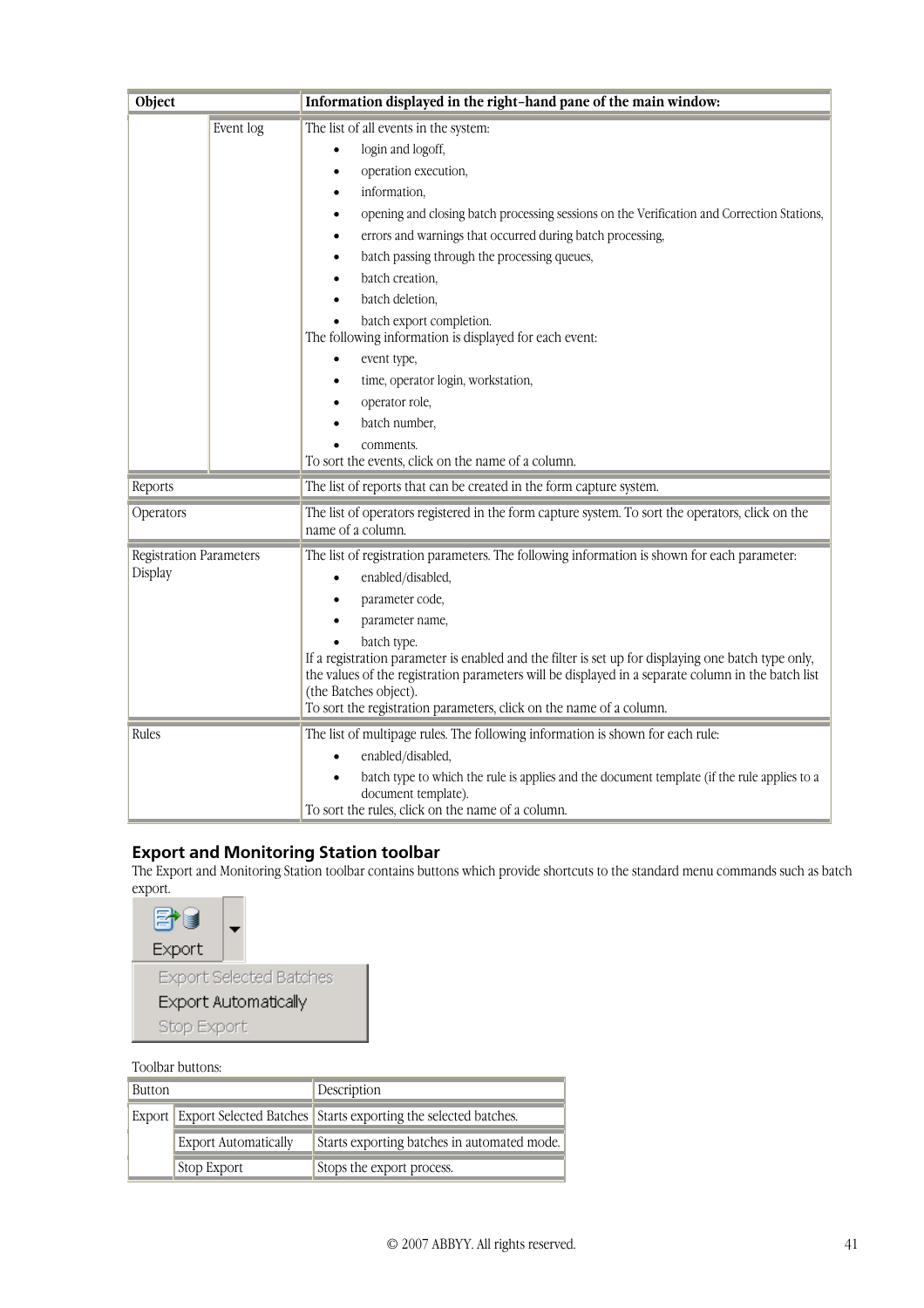# **Typical actions of the export and monitoring operator**

- 1. Start the station (select **Start>All Programs\*>ABBYY FormReader Enterprise Edition>Export and Monitoring Station**)
- 2. In the **Login** dialog box that appears, enter your login and password.
- 3. Start the export process.

To export selected batches:

- 1. In the project tree, select **Batches**.
- 2. In the batch list, select the batches you wish to export.
- 3. In the **Export** menu, select **Export Selected Batches**.

To export batches from the Export queue in automated mode:

- 1. In the project tree, select **Batches**.
- 2. In the **Export** menu, select **Export Automatically**.

 You can stop the export process at any moment. To stop the export process:

- 1. In the project tree, select **Batches**.
- 2. In the **Export** menu, select **Stop Export**.

Once you have finished working with batches, close the station (select **Export>Close Station**).

\* – For the Windows operating systems lower than XP, select **Start>Programs**.

# **Additional capabilities of Export and Monitoring station**

#### **Locking a batch**

The operator of the Export and Monitoring Station can lock a batch, i.e. exclude it from processing. To lock a batch:

- 1. In the project tree, select **Batches**.
- 2. In the batch list, select the batch you wish to lock.
- 3. In the **Action** menu, select **Lock Batch**.

#### **Important!**

A batch can be locked only if it is not being processed on any of the stations at the moment. To resume processing the batch, use the **Unlock Batch** command.

#### **Returning a batch**

The operator of the Export and Monitoring Station can return a batch to a previous processing stage specifying (if required) the operator who will process the batch at the indicated stage. To return a batch to a previous processing stage:

- 1. In the project tree, select **Batches**.
- 2. In the batch list, select the batch you wish to return.
- 3. In the **Action** menu, select **Return**.
- 4. In the **Return Batch** dialog box that appears, make the necessary settings and click **OK**.

#### **Important!**

A batch can be return to a previous processing stage only starting from the Verification queue.

#### **Assigning a batch to a operator**

The operator of the Export and Monitoring Station can assign a certain batch in the current queue to a specific operator. To assign a batch in the current queue to a specific operator:

- 1. In the project tree, select **Batches**.
- 2. In the batch list, select the batch you wish to assign.
- 3. In the **Action** menu, select **Assign to Operator**.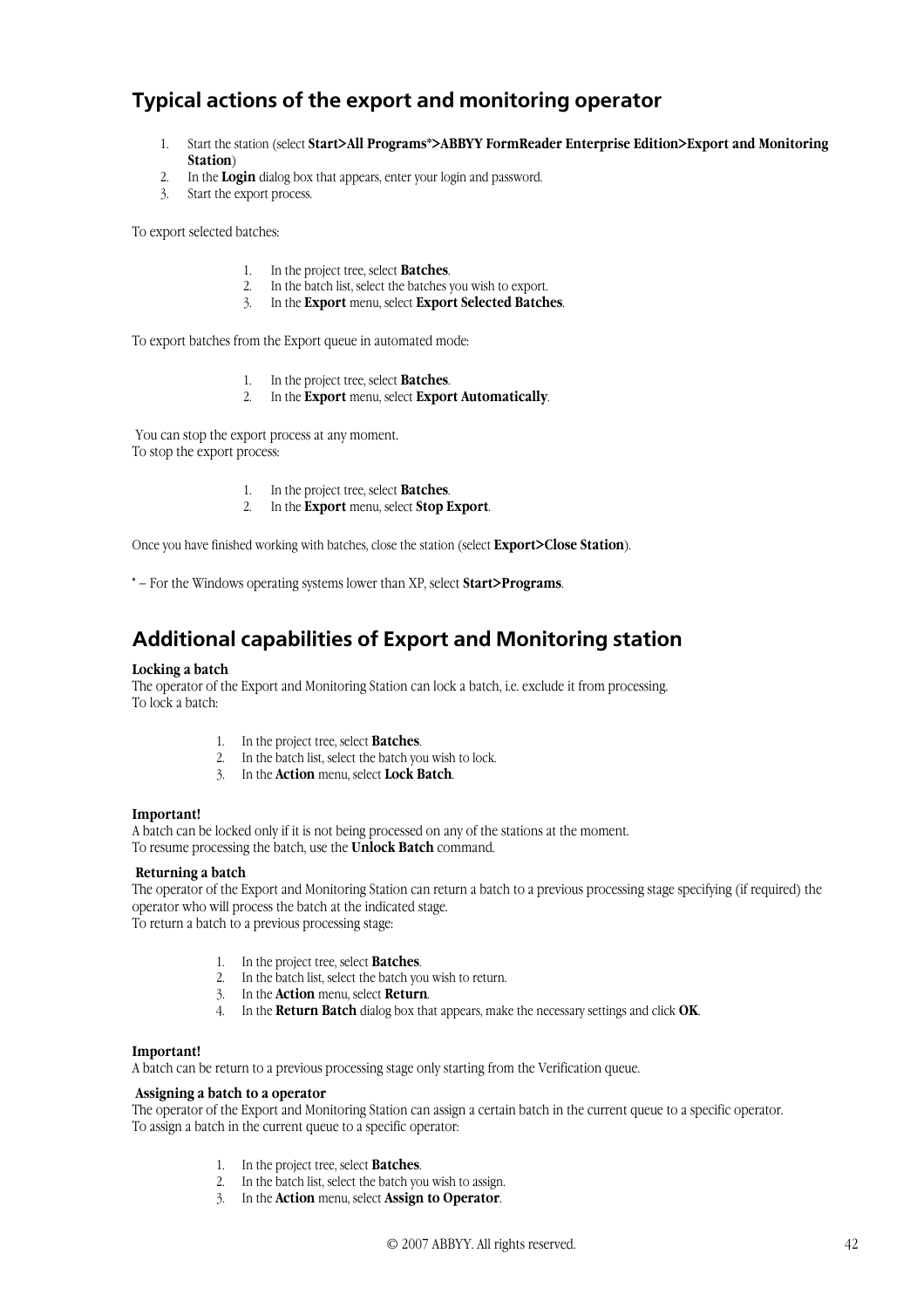4. In the **Assign to Operator** dialog box that appears, enter the operator login.

#### **Important!**

You can only assign a batch to an operator within the same queue.

#### **Deleting a batch**

The export and monitoring operator can delete a batch from the database. To delete a batch from the database:

- 1. In the project tree, select **Batches**.
- 2. In the batch list, select the batch you wish to delete.
- 3. In the **Action** menu, select **Delete**.

#### **Adding and viewing comments**

The export and monitoring operator can view the comments to a batch. To view batch comments:

- 1. In the project tree, select **Batches**.
- 2. In the batch list, select the required batch.
- 3. In the **Action** menu, select **Comments...**
- 4. The **Batch Comments** dialog box that appears displays the comments to the selected batch.

The export and monitoring operator can add new comments to a batch only when the batch is being moved from one queue to another.

#### **Filter**

The export and monitoring operator can set up and apply a filter to each list of objects (**Batches, Tasks** and **Event log**) of the **Statistics object**. Setting up the filter consists of specifying the sorting conditions for the list (for example, by batch name, batch type, operator login, etc.). When you apply the filter, the objects meeting the specified sorting conditions will be displayed. To apply the filter:

- 1. In the project tree, select an object: **Batches, Tasks** or **Event log**.
- 2. In the **Action** menu, select **Set up Filter...**
- 3. The **Filter Setup** dialog box corresponding to the selected object (**Batch Filter Setup, Task Filter Setup, Event Filter Setup)** will be displayed.
- 4. In the **Filter Setup** dialog box that appears, specify the sorting conditions.

To apply/cancel the filter:

- 1. In the project tree, select an object: **Batches, Tasks** or **Event log**.
- 2. In the **Action** menu, select **Apply Filter/Cancel Filter**.

#### **Viewing a batch**

Batches can be viewed on the Export and Monitoring Station. Information about batches is displayed in the **View Batch** dialog box. This information depends on the current processing stage of a particular batch. For example, for a scanned, recognized, verified, validated and assembled batch you can view the number of pages in the batch, the number of documents and the number of pages in the document, and the names and values of the page fields.

To view a batch:

- 1. In the project tree, select **Batches**.
- 2. In the batch list, select the batch you wish to view.
- 3. In the **Action** menu, select **View...** Information about the batch will be displayed in the **View Batch** dialog box.

#### **Important!**

Only batches from the queues following the Recognition queue can be viewed on the Export and Monitoring Station.

#### **Terminating a session**

The export and monitoring operator can terminate any workstation session. This may be necessary if the operation of a station ended abnormally.

To terminate a workstation session:

- 1. In the project tree, select the **Sessions** object.
- 2. In the list, select the session you wish to terminate.
- 3. In the **Action** menu, select **Terminate** Session.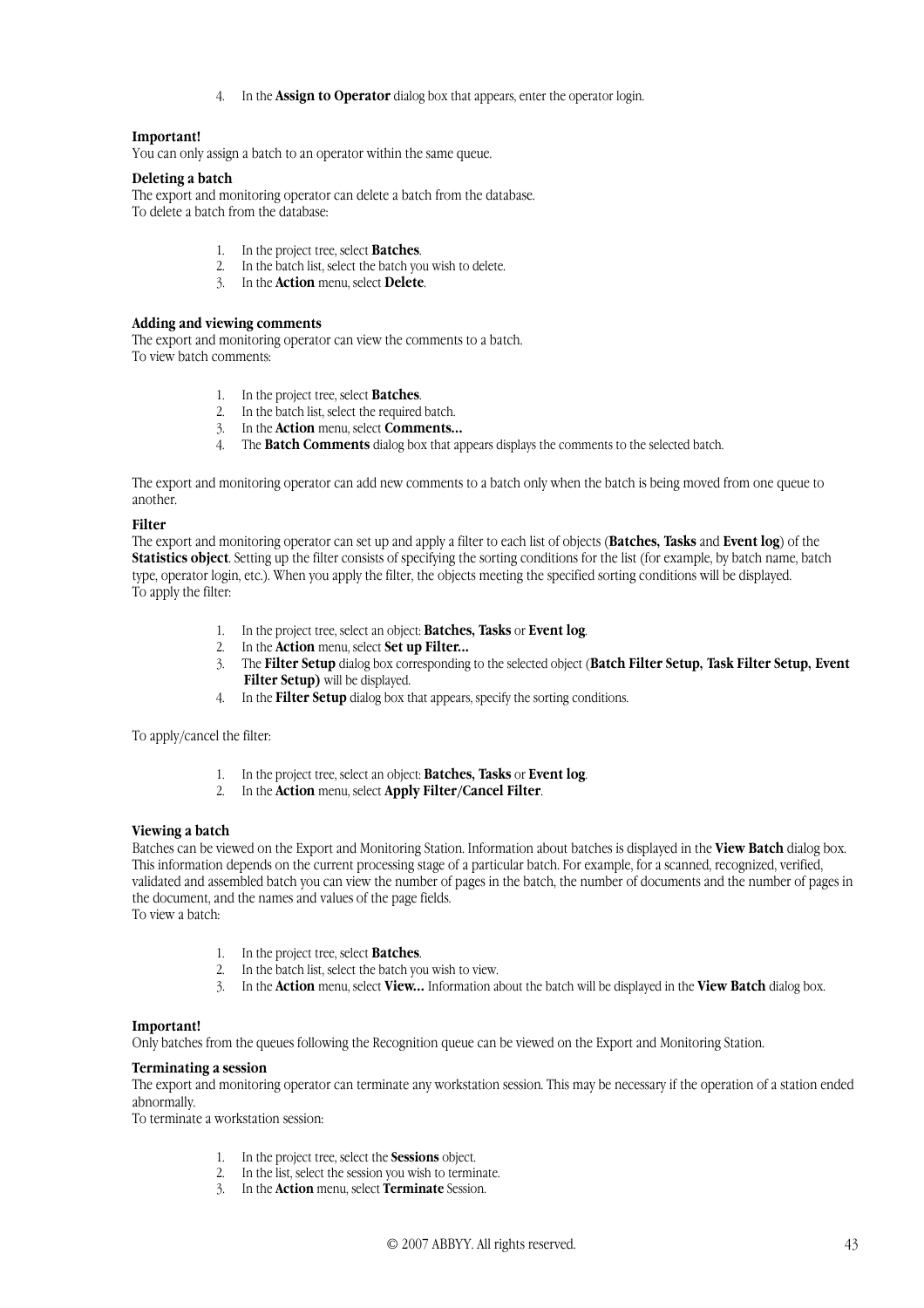#### **Creating, editing and deleting an operator**

The export and monitoring operator can create new operators and change the settings of the existing operators. To create an operator:

- 1. In the project tree, select **Operators**.
- 2. In the **Action** menu, select **New...**
- 3. In the **Operator** dialog box that appears, specify the operator's login, password and roles and the batch types (separately for each role) which the operator will be able to process.

To change the operator's password:

- 1. In the project tree, select **Operators**.
- 2. Select the required operator from the list.
- 3. In the **Action** menu, select **Change Password...**
- 4. In the **Change Password** dialog box that appears, specify the new password and confirm it.

To change the operator's roles and batch processing permissions:

- 1. In the project tree, select **Operators**.
- 2. Select the required operator from the list.
- 3. In the **Action** menu, select **Properties...**
- 4. In the **Operator** dialog box that appears, make all necessary changes.

To change the operator's login:

- 1. In the project tree, select **Operators**.
- 2. Select the required operator from the list.
- 3. In the **Action** menu, select **Change Login...**
- 4. In the dialog box that appears, type in the operator's new login.

To delete an operator:

- 1. In the project tree, select **Operators**.
- 2. Select the required operator from the list.
- 3. In the **Action** menu, select **Delete**.

#### **Important!**

Only an operator who did not perform any actions in ABBYY FormReader Enterprise Edition (including logging into any station) can be deleted.

**Tip:** 

If you wish to prevent an operator from working in ABBYY FormReader Enterprise Edition, cancel the operator's roles and permissions.

#### **Clearing the database**

The export and monitoring operator can clear the database by deleting processed batches and information about these batches (processing statistics and event log).

To clear the database:

- 1. Select **Tools>Clear Database**....
- 2. In the **Clear Database** dialog box that appears, select the necessary options and click **OK**.

#### **Clearing the Event Log**

All events taking place during form input system operation are registered in the **Event Log**. Information about the registered events is stored in the data base. If necessary, you can delete events that took place during a given period from the **Event Log**. At the same time the information about deleted events is deleting from the database and saved in a convenient format.

To clear the Event Log:

- 1. Select **Event Log>Archive**.
- 2. In the dialog box that appears, specify:
	- the path to the folder into which the file with information on the deleted events will be saved,
	- the dates of the beginning and end of the time period during which the deleted events took place.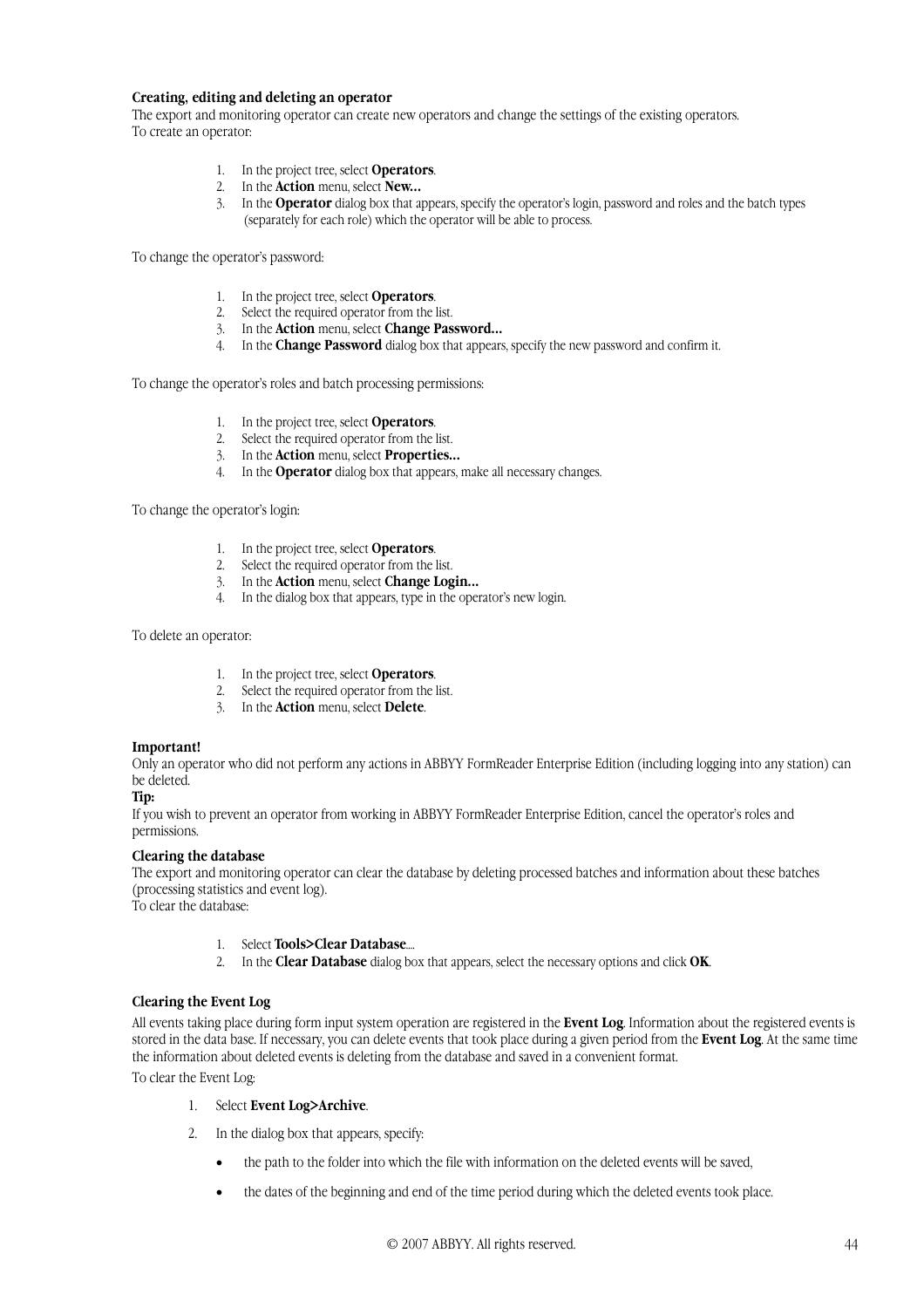#### 3. Click Move.

#### **Important!**

All the events that took place during the specified period will be **deleted** from the data base. Information about these events will be saved in a CSV file located in the specified folder.

#### **Viewing the license parameters**

The export and monitoring operator can view the following information about the license:

- the license parameters and their current status,
- the workstations that are working at the moment.

To view information about the license:

- 1. Select **Tools>License...**
- 2. Information about the license will be displayed in the **License** dialog box that appears.

#### **Reports**

The export and monitoring operator can create and print reports about the operation of ABBYY FormReader Enterprise Edition. Reports can be created either for one or for all the batch types. The following types of report are available:

#### • **Batch processing report**

The report contains information on the batch number, batch name, queue (in which the batch is located at the moment when the report is created), total number of documents and pages in the batch, number of pages with **'Loose page'**  status, **'Verification error'** status, number of documents (pages) with **'One–page rule error'** status, **'One–page rule warning'** status, **'Multipage rule error'** status, **'Multipage rule warning'** status, and date and time when the batch was processed in each processing queue.

#### • **Full verification report**

The report provides the following information on each verification operator and each batch processed by the operator: the batch number, batch name, total batch processing time, total number of pages in the batch, number of pages with '**One-page rule warning'** status, and average processing speed.

#### • **Brief verification report**

The report provides the following information on each verification operator: the number of batches processed by the operator during the specified period of time, total working time, total number of pages, number of pages with **'One– page rule warning'** status, and average processing speed.

#### • **Current status report**

The report provides the following information on each batch type: the number of batches, documents and pages processed at the moment, and processing queue where the batch is being processed at the moment.

#### • **Full correction report**

The report provides the following information on each operator and each batch processed by the operator: the batch number, batch name, total batch processing time, total number of documents and pages, number of pages with **'Loose page'** status, number of documents (pages) with **'Verification error'** status, **'One–page rule error'** status, **'One– page rule warning'** status, **'Multipage rule error'** status, **'Multipage rule warning'** status, and average processing speed.

#### **Brief correction report**

The report provides the following information on each correction operator: the number of processed batches, total working time, total number of documents and pages, number of pages with **'Loose page'status**, number of documents (pages) with **'Verification error'** status, **'One–page rule error'** status, **'One–page rule warning'**  status, **'Multipage rule error'** status, **'Multipage rule warning'** status, and average processing speed.

#### • **Station–by–station report**

The report provides the following information: the batch number, batch name, queue (in which the batch is located at the moment when the report is created), time and data when the batch was sent from the system stations.

#### To create a report:

- 1. In the project tree, select the **Reports** object.
- 2. In the report list, select the required report type.
- 3. In the **Action** menu, select **Create Report...**
- 4. In the **Reports** dialog box that appears, specify the parameters for your report.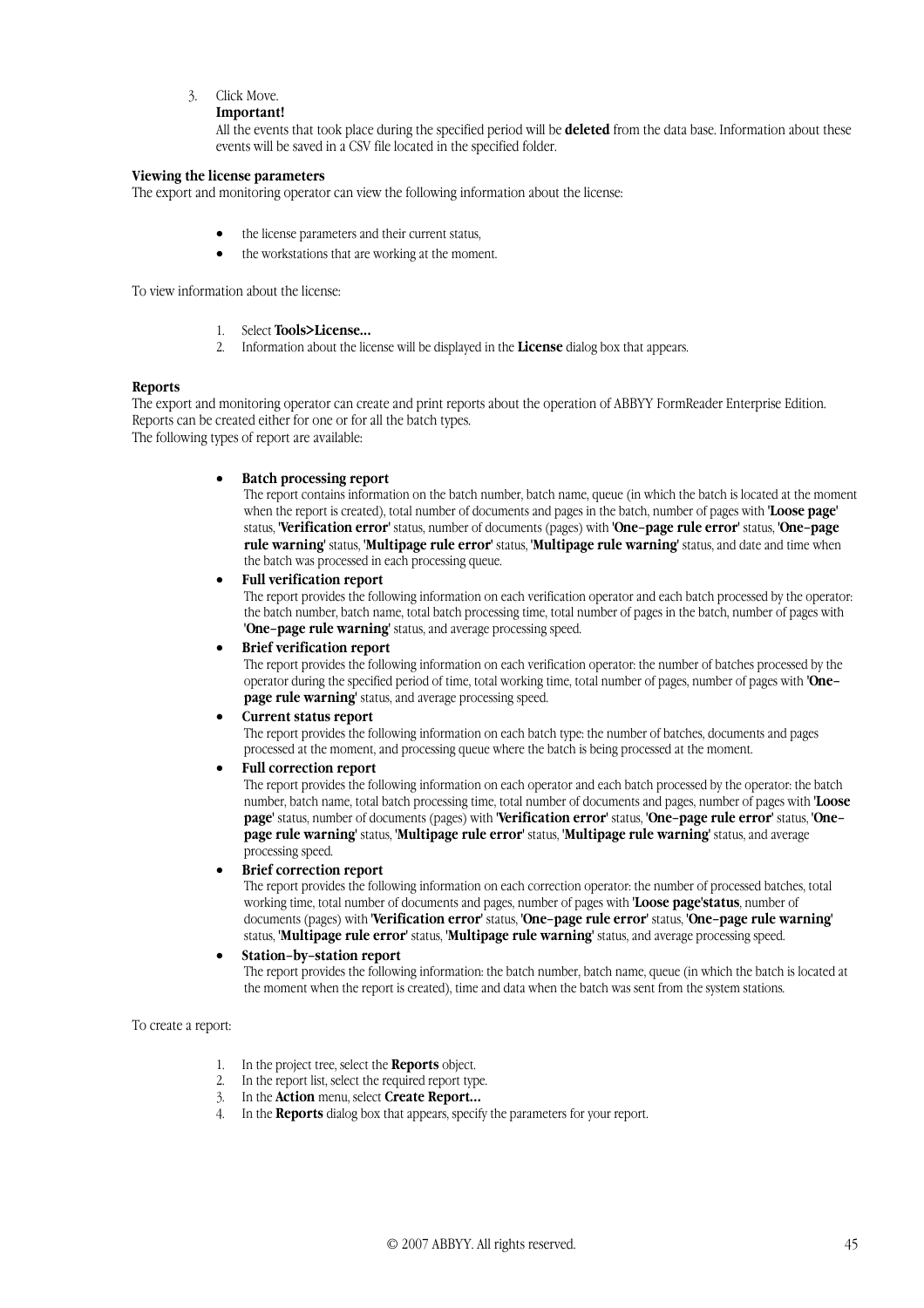# Appendix

| Type        | Color                                                       |
|-------------|-------------------------------------------------------------|
| <b>BMP</b>  | Black-and-white, gray, color                                |
| <b>PCX</b>  | Black-and-white, gray                                       |
| <b>PNG</b>  | Black-and-white, gray, color                                |
| <b>JPEG</b> | Gray, color                                                 |
| <b>TIFF</b> | Black-and-white - not compressed, CCITT3, CCITT4, Packbits; |
|             | gray – not compressed, Packbits, JPEG;                      |
|             | color – not compressed, JPEG                                |
| <b>DCX</b>  | Black-and-white, gray                                       |
| PDF         | Files in PDF format                                         |

# **Supported image formats**

# **Structure description language**

Custom batch type structure and custom document template structure are described in a special structure description language. The structure description language has six components: annex component, page component, variant component, repetition component, optional component, and document component.

The following components are used to describe the structure of a batch type:

- variant component
- repetition component
- optional component
- document component

The following components are used to describe the structure of a document template:

- annex component
- page component
- variant component
- repetition component
- optional component
- document component

### **Annex component**

Use. The component is used to describe a sequence consisting of one page. Syntax. Annex([BarcodeCondition((False|True|"<Barcode value>"))]) Comments on syntax. The component consists of:

- 1. Annex the name of the component
- 2. BarcodeCondition indicates that the program will look for barcode on the page. It is an optional sign
- $\frac{2}{3}$ . False|True indicates that the page has (True) or has not (False) barcode
- 4. "<Barcode value>" the specified barcode value. This value is optional.

Definition: A page sequence meets the above description if it consists of one page, the page is annex, it meets the barcode presence/absence condition (if it is specified), and the barcode value is equal to the required value if it is specified). Examples:

Annex() – the program will not look for barcode on the page.

Annex(BarcodeCondition(False)) – the page is an annex without barcode

Annex(BarcodeCondition(True)) – the page is an annex with barcode

Annex(BarcodeCondition("21")) – the page is an annex with the barcode that should have the value of 21.

# **Page component**

Use. The component is used to describe a sequence consisting of one recognizable page corresponding to a given template. Syntax. Page("<Template name>"{, BlockCondition("<Key field name>," "<Key field value>")}) Comments on syntax. The component consists of:

Page – the name of the component,

"<Template name>" – the name of the page template corresponding to the page, BlockCondition – indicates that the program will check the key field values,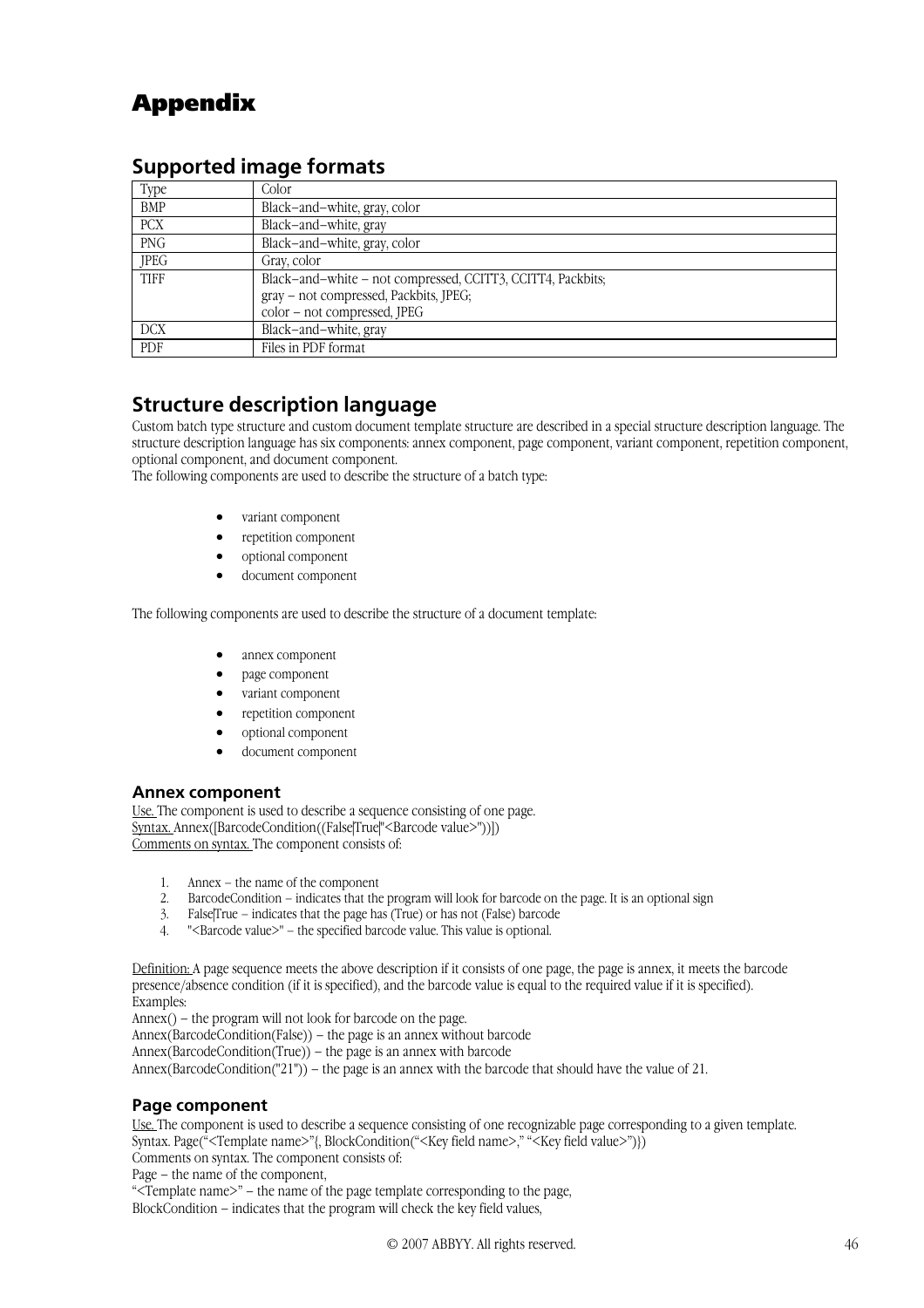"<Key field name>" – the name of the field which value is checked,

"<Key field value>" – the specified field value.

Definition: A page sequence meets the above description if it consists of one page, this page is recognizable and corresponds to the required template, and the page field values are equal to the specified values (if they are specified). Examples:

Page( $A''$ ) – a recognizable page with the 'A' template.

Page("A",BlockCondition("Code","21")) – a recognizable page with the 'A' template and the Code field equal to 21.

### **Variant component**

Use. The component is used if there are several variants of structure for the same part of a document. Syntax. Select(<Structure description1>{, <Structure descriptionN>}) Comments on syntax. The component consists of:

- 1. Select the name of the component,
- 2.  $\leq$ Structure descriptionN $>$  the description of the structure of the N–th variant.

Definition: A page sequence meets the above description if it meets at least one of the structure description variants included in the component.

Examples:

Select(Annex(BarcodeCondition("21")),Annex(BarcodeCondition("48"))) – non–recognizable pages containing barcode whose value is equal to 21 or 48 meet this structure.

Select(Page("A",BlockCondition("Code", "21")), Page("B",BlockCondition("Code", "21"))) – recognizable pages that have the 'A' and 'B' templates and the Code field value equal to 21.

### **Repetition component**

Use. The component is used when some part of a document may be repeated several times. Syntax. Repeat(<Structure definition>[, <Integer non–negative number N1>] [, < Integer non–negative number N2>]) Comments on syntax. The component consists of:

- 1. Repeat the name of the component
- 2.  $\leq$ Structure definition > the description of that part of a document that may be repeated
- $3.$   $\leq$  Integer non–negative number N1> a numeric parameter that indicates the minimum number of possible repetitions of the document part
- 4. < Integer non–negative number N2> a numeric parameter that indicates the minimum number of possible repetitions of the document part.

Definition: A page sequence meets the above description if it consists of repeated parts each of which meets the structure definition. The number of possible repetitions depends on the presence or absence of numeric parameters:

- If numeric parameters are absent, the structure definition can be repeated any number of times,
- If the component includes only the N1 numeric parameter, the structure definition can be repeated N1 times,

– If the component includes both N1 and N2 parameters, the structure definition can be repeated from N1 to N2 times. Examples:

Repeat(Page("A")) – a recognizable page corresponding to the 'A' template can be repeated any number of times. Repeat(Page("A"),2) – a recognizable page corresponding to the 'A' template must be repeated twice. Repeat(Page("A"),3,5) – a recognizable page corresponding to the 'A' template must be repeated from 3 to 5 times.

# **Optional component**

Note: An optional component is a particular case of a repetition component. Use. The component is used when some part of a document can be present or absent. Syntax. Repeat(<Structure definition>, 0,1) Examples:

# Repeat(Page("A"),0,1) – a recognizable page corresponding to the 'A' template can be included into the document once or be absent.

### **Document component**

Use. The component is used when describing a sequence consisting of one document that corresponds to a certain template. Syntax. Document("<Template name>") Comments on syntax. The component consists of:

- 1. Document the name of the component,
- 2. <Template name> the name of the corresponding document template.

Definition: a page sequence meets the above description if it consists of a document corresponding to the required template. Example:

Document("Help") – a document corresponding to the 'Help' template.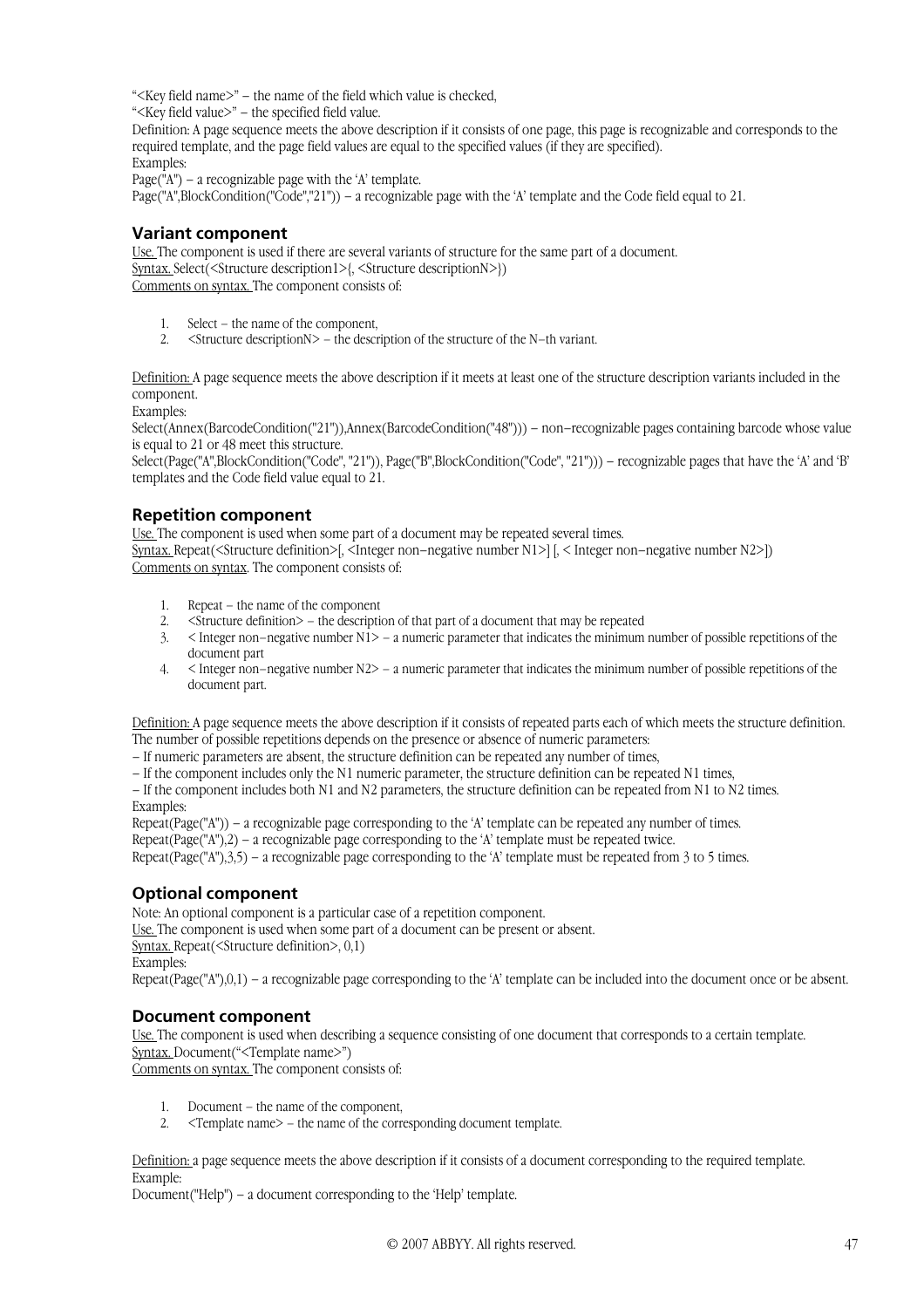# **Descriptive multipage rule language**

Multipage rules (MRs) are written in а special descriptive multipage rule language. Below follows а formalized description of the multipage rule language in terms of the meta–linguistic formulas. Terminal symbols are boldfaced.  $\langle$ Rule description $\rangle := (\langle MR \rangle) \langle$  Operator calling automation–rule  $\rangle$  ( $\langle$ String $\rangle$ )) <MR>::= ( <Elementary expression> |  $($  <MR> $)$  $|$  $\langle MR \rangle$   $\langle Binary \, operator \rangle$   $\langle MR \rangle$ <Unary operator> <MR>| <Zero–argument operator> () | < Single–argument operator > (<MR>) | < Formatting operator > (<MR> , <MR>) | *< Binary or ternary operator >* (<MR> , <MR> [, <MR> ] ) | *< Ternary operator >* (<MR> , <MR> , <MR>) |  $\langle$  *Glue operator*  $>$   $(\langle MR \rangle \{ , \langle MR \rangle \})$ <Elementary expression>::=(<Reference to field> | <Reference to document MR> | <One–dimensional constant> | <Multi– dimensional constant>)  $\leq$ Reference to field $\geq$ ::=  $\neq$  ( $\leq$ Template name $\geq$  |\*) !  $\leq$ Field name $\geq$   $\neq$  $\langle$ Reference to document MR> $:=$   $*\sim$  ( $\langle$ Document type name> |  $*$  | **me** ) !  $\langle$ MR name>  $*\sim$ <One–dimensional constant>::= ( <Number> | `<String>` **| False | True )**  $\{\text{Multi-dimensional constant}\}$  {  $\{\text{One-dimensional constant}\}$  {  $\{\text{One-dimensional constant}\}$  }  $\langle \text{Binary operator} \rangle := (+ \mid - \mid / \mid^* \mid^{\wedge} \mid \& \mid \text{Or} \mid \text{And} \mid = \mid \< \mid \<= \mid \> \mid \text{In} \mid \text{Like} \mid \text{Mod}$ *<Unary operator*>::=( – | **!)** < Zero–argument operator > ::= **( Now | Date )** < Single–argument operator > ::= (<Type conversion operator> | <String processing operator>| < Packing operator > |<Part–of–date operator> **| IsError | Error | Abs )** *<Type conversion operator>::=(* CDbl | CBool | CStr | CLng | CDate) *<Packing operator>::=* ( Sum | Prod | Avg | Max | Min | Count | First | Last| NumMax | NumMin | Same | Unique) *< String processing operator >* ::= **( UCase | LCase | Len | Trim )** *< Part–of–date operator>* **::=( Year | Month | Day )** <Formatting operator> ::= **Format**  <Binary or ternary operator>::=( < Progression operator > | <Cut operator>| < Substring cut operator >) *<Progression operator>::=(* Inc | Dec | Mult ) *<Cut operator*>::= **SubArray**  <Substring cut operator>::= **SubStr**   $\langle$ Ternary operator > ::= ( $\langle$  Select operator > | $\langle$ Substring replace operator > | $\langle$ Data creation operator > ) <Select operator>::= **IIf**  < Substring replace operator > ::= **Replace**  <Data creation operator> ::= **DateSerial**  <Glue operator>::= **Array**  < Operator calling automation–rule > ::= **AutoRule**  A **multipage rule** is a function that depends on the page field values and the document parameter values and returns a value.

# **The Value of a multipage rule**

The value of a multipage rule can be a constant or a collection of constants. For example, if a multipage rule is a simple reference to the "Number" field of the "Card" page template, then its value is a collection of the "Number" field values of all document pages that correspond to the "Card" template (there may be more than one such page). In general, the value of a multipage rule is a collection of constants that can consist of one or several elements or be empty (if, for example, there are no pages with the given template in the batch). The dimension of the multipage rule value is the number of elements it contains. The dimension of an empty collection is 0. There are standard value types – long, real, string, Boolean, data – and a special Error type. The cases when an error value is returned are described below.

# **The verity of a multipage rule**

A multipage rule is executed successfully if its value is an empty collection or a collection all elements of which are either logical constants True or string constants "true."

Let us now consider several types of multipage rule and how their values are calculated. For each type of rule the following information is provided: rule syntax, its meaning, sample rules, and examples of use (in complicated cases).

**Note:** The command words are not case–sensitive. A multipage rule may be enclosed in brackets; in this case its meaning will not change.

Elementary multipage rules:

# **One–dimensional constant**

Syntax. *( <Number> | `<String>` |* **False | True )**

Comments on syntax. String constants are enclosed in single quotes «`». Number constants are separated by a full stop. Value. The value of this simple expression is a collection containing a single element – a numeric, string or Boolean constant. Sample expression. 32.43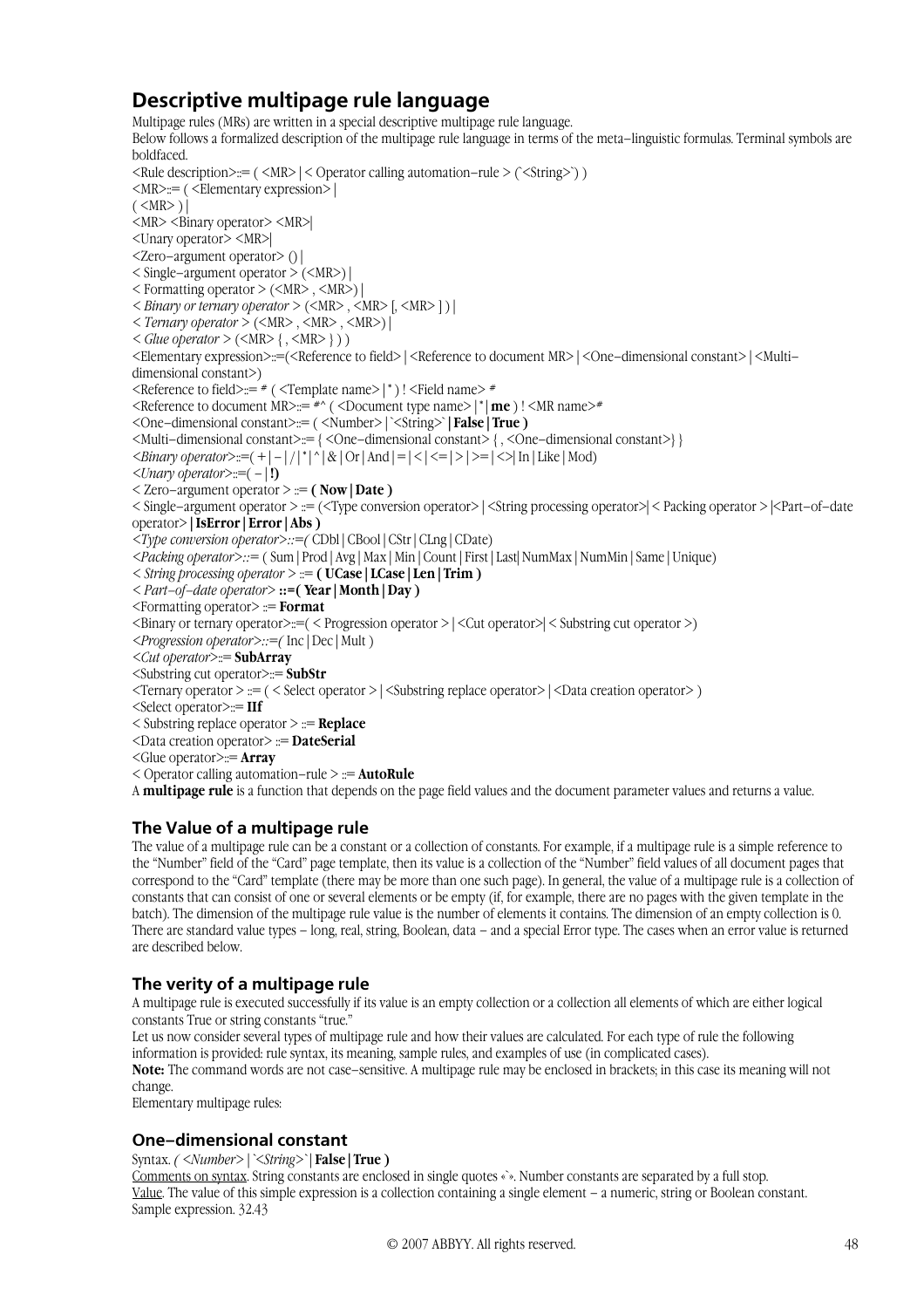### **Multi–dimensional constant**

Syntax.  $\{$  <One–dimensional constant> $\{$ , <One–dimensional constant> $\}$ } Value. The expression value is a collection consisting of one–dimensional constant values. Sample expression. {5, `Name`, 4.5, true}

### **Page field reference**

Syntax.  $*$  ( <Template name> |\*) ! <Field name>  $*$ 

Meaning. The "visibility scope" of a document is the pages directly contained in it; the pages contained in its children are not "visible." If the template name is specified, the expression value is a collection containing the values of fields with the specified name located on all the document pages corresponding to the specified template. The order of values in the collection corresponds to the order of the pages in the document. If there are no pages matched with the specified template or there are no fields of the specified name, the value is an empty collection. If the «\*» character is used instead of the template name, the collection includes the fields with the specified name located on all document pages regardless of their template.

Sample expression. #Reference !Surname#

#### **MR document reference**

Syntax.  $\#^{\wedge}$  (<Document type name>  $|^*|$  **me**  $)$ ! <MR name>  $\#$ 

Comments on syntax. Note that in contrast to a reference to a page field, the «^» character specifying the reference type follows the opening «#» character. If this character is lacking, the reference is considered to be a page field reference.

Meaning. The "visibility scope" of a document is the documents directly contained in it; the pages contained in its children are not "visible." There are three variants of reference syntax:

Variant 1. Reference to the MR of a certain document template.

The value is a collection containing the values of the MR with the specified name of all the nearest document children corresponding to the specified template. Note that the value of each MR may also be a collection, so that the value of the reference will be a collection containing all the elements of the corresponding collections in the order of the respective subdocuments in the document. If there are no subdocuments corresponding to the specified template, or they do not contain MR with the specified name, the expression value will be an empty collection.

The arguments may be any document MRs, including rules.

Example. #^ UserCard !IsNumberCorrect#

Variant 2. The character «\*» is used instead of the document template.

The expression value is a collection including all subdocuments regardless of their templates.

Example.  $*^ \sim$ ! Number  $*$ 

Variant 3. The word "me" is used instead of a document template.

Only the document's MRs are searched, not the ones of its children. Thus, you can select a frequently repeated expression and then include it as a separate multipage parameter in other document MRs by using the  $*^{\infty}$ me!MR name $*$  reference.

Example. # ^me !ResultSum #

Now let us consider multipage rules that contain various operators. The value of such rules depends on the values of the operands that are multipage expressions themselves. Therefore, the values of the operands are always calculated first, and then the value of the multipage expression is calculated. The operations are quite various, but they all share two common properties: dimension matching and type conversion.

# **Dimension matching**

As has already been said, the value of a multipage expression is a collection of constants. So the values of the expression operands may have different dimensions. In some cases it does not contradict the meaning of the expression, whilst in other cases the operands' dimensions must be the same. In the latter case **dimension matching** is performed.

The input values are the operand values, and each value itself may be a collection of constants. During matching, the program checks if the dimensions of the given operand values can be matched, and if they can, the positive result is returned and the values are corrected so that their dimensions will be the same. If they cannot be matched, the negative result is returned. The matching rules are as follows:

- 1. If there is a single value of the zero dimension, all the values are assigned zero dimension, i.e. they become empty collections.
- 2. If there are two values with the dimensions more than 1 and not the same, the negative result is returned the dimensions cannot be matched.
- 3. Any value's dimension is either equal to 1 or coincides with the maximum dimension (if the maximum is more than 1). In this case all the dimensions are carried to the maximum: the values having the dimension of 1 are supplied with the necessary number of additional constants that duplicate the first one.

So, if the matching is successful, all the operands will have the same dimension. The process is best illustrated by the following examples: Examples. If the input values are  $\{2,1, \text{dc}, 0,4\}$ ,  $\{2,3\}$ ,  $\{ \}$ , the output values will be  $\{ \}$ ,  $\{ \}$ ,  $\{ \}$ . If the input values are  $\{2,1,\dot{d}c\}$ ,  $\{0,4\}$ ,  $\{2,3\}$ ,  $\{1\}$ , the result will be negative – the dimensions cannot be matched.

If the input values are  $\{2,1,\,d\,c}\,$ , 0,4},  $\{2\},\{1\}$ , the output values will be  $\{2,1,\,d\,c}\,$ , 0,4},  $\{2,2,2,2,2\}$ ,  $\{1,1,1,1,1\}$ .

If the input values are  $\{2,1, \text{dc}, 0,4\}$ ,  $\{2,3,1,4,2\}$ ,  $\{1\}$ , the output values will be  $\{2,1, \text{dc}, 0,4\}$ ,  $\{2,3,1,4,2\}$ ,  $\{1,1,1,1,1\}$ . Use examples.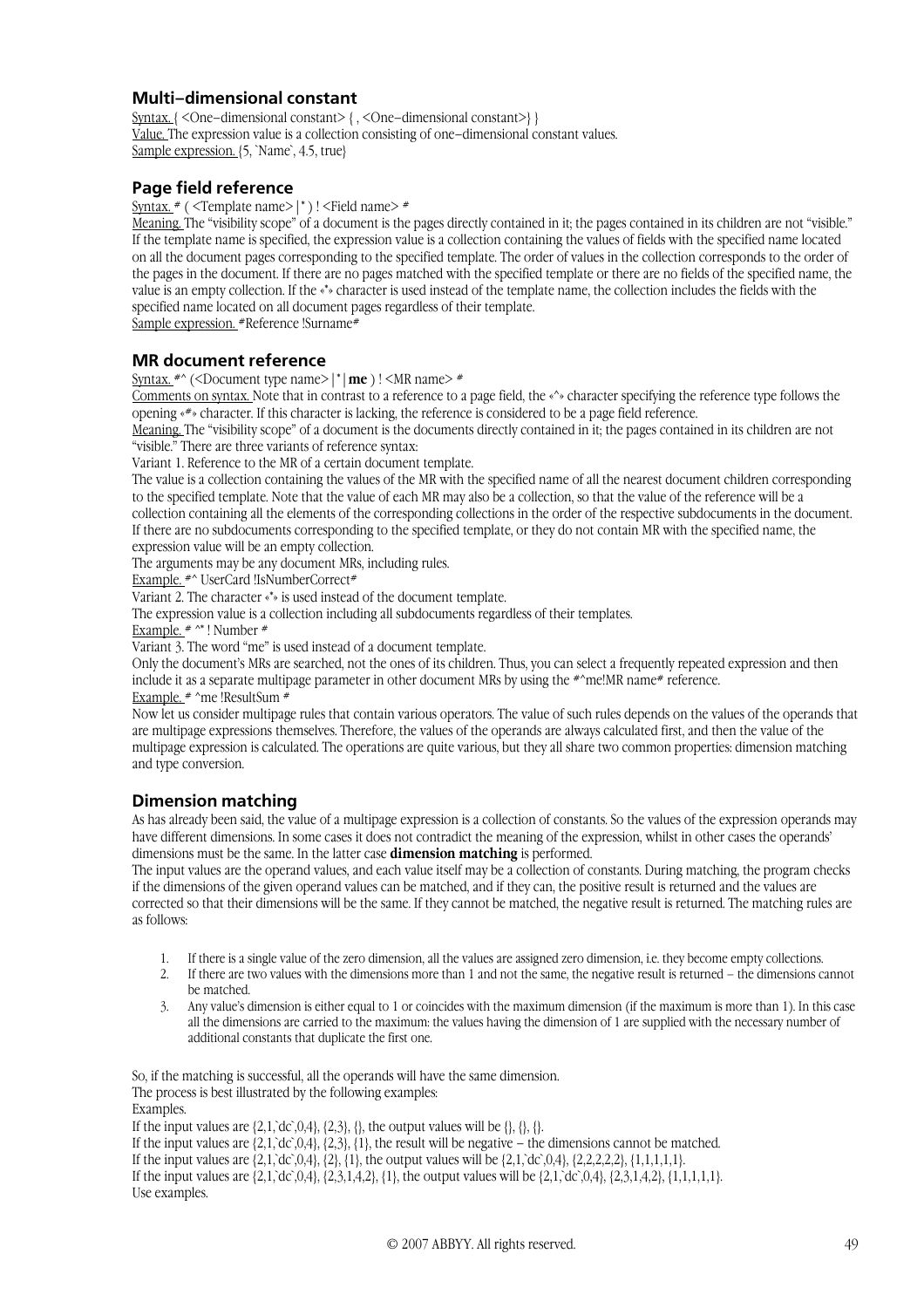- 1. Suppose we have the following expression: #A!Summa#>5
	- If there are no pages corresponding to the  $\&$  template in the document, the result will be an empty collection.
	- If there is only one page corresponding to the « $\lambda$  template, the value will be True if the value of the «Summa» field of the page is more than 5, and False otherwise.
	- If there is more than one page corresponding to the  $\&$  template, the second operand (5) will be supplied with the additional constants of 5 until the necessary dimension is reached. The value of the expression will be a collection with the dimension equal to the number of pages corresponding to the «À» template, and each element of the collection will be True if the value of the «Summa» field of the respective page is more than 5, and False otherwise.

2. Suppose we have the following expression:  $*A!Number* > {3,5}$ 

- If the document has no pages corresponding to the  $\&$  template, the result will be an empty collection.
- If the document has only one page corresponding to the «À template, the value of the first operand will be complemented to the dimension of the second operand (i.e. to 2). The value of the expression will be a collection with 2 elements. The first one will be True if the value of the «Number» field of the page is more than 3, and False otherwise. The second will be True if the value of the «Number» field of the page is more than 5, and False otherwise.
- If the document has two pages corresponding to the «À template, the value of the expression will be a collection with 2 elements. The first one will be True if the value of the «Number» field of the first page is more than 3, and False otherwise. The second element will be True, if the value of the «Number» field of the second page is more than 5, and False otherwise.
- If the document includes more than two pages corresponding to the  $\&$ A template, the result will be an expression containing a single Error constant – the dimensions of operands cannot be matched. To avoid the dimension matching error, you may use the cut operator (SubArray): SubArray( $*A!Number*1,2$ )>{3,5} – the pages will be taken two by two starting from the first page, and then the program will check if the value of the «Number» field on the first page is more than three, and on the second page is more than five.

# **Type conversion**

Many operations require that the operands be of a certain type. Type conversion is performed to ensure that the operands meet this requirement. An operand may be converted to one of the four types: long, real, string, and Boolean. If a value is converted to a certain type, it means that every element of the value will be converted to the type:

- If there are elements that cannot be converted to the required type, they are converted to the Error type (type conversion error).
- If you try to convert an element into the long, real or Boolean types, and the source element is an empty string, no error will occur, and the element will be converted to 0 and False, respectively.

Example. Suppose we have the expression:  $*$ A!Summa $*$  $*$ 10.

Let us consider a document that has 5 pages corresponding to the «A» template, and the values of the «Summa» fields on them are equal to 1, 23, 4^^, , and 4, respectively (the «Summa» field of the third page contains uncertain characters, while the same field of the fourth page is empty). Then the value of the expression will be a collection of five elements the values of which will be as follows: 10, 230, #Error, 0, 40.

# **Binary operators: + , – , / , \* , ^ , & , Or , And , = , < , <= , > , >= , <> , In , Like , Mod**

 $\frac{\text{Swntax.}}{\text{M}} \leq M \leq \text{S}$ ::= ( ...  $|\langle \text{MR1}\rangle| \leq \text{Binary operator} \rangle \leq M \cdot \text{R2}$  ... )

 $\langle Binary\, operator \rangle ::= (+|-|/|^*| \wedge | \& | \textbf{Or} | \textbf{And} |-| \le | \le | \rangle \rangle = |\langle \rangle | \textbf{In} | \textbf{Like} | \textbf{Mod} \rangle$ 

**Meaning.** Once the values of the MR1 and MR2 operands have been calculated, dimension matching is performed for both (in all cases, except for the In operation). If matching fails, the expression value will be a single Error constant (the text will be 'The dimensions of the operands cannot be matched.').

Then the operands are converted to the required type (depending on the operator type):

- To the real type in the case of  $+$ ,  $-$ ,  $/$ ,  $*, \land$ ,  $\leq$ ,  $>$ ,  $\leq$ ,  $>$ , and MOD,
- To the Boolean type in the case of Or and And,
- To the string type in the case of Like and &.

No type matching is performed for  $In, =$  and  $\leq$ .

Then the specified operation is performed for each element (if an element is of the Error type, the respective element of the resulting collection will also be of the Error type). The dimension of the result will be equal to the maximum dimension of the operands (for all operations, except for In).

Descriptions of the operations follow:

- 1. **+ , , / ,\*** are the arithmetical operations of addition, subtraction, multiplication and division,
- 2. **^** is the involution operation,
- 3. **Mod** is integer division,
- 4. **&** is string concatenation,
- 5. **And** and **Or** are the Boolean operations "AND" and "OR.",
- 6.  $\langle \langle \cdot, \cdot \rangle \rangle = \langle \cdot \rangle = \langle \cdot \rangle$  are comparison operations,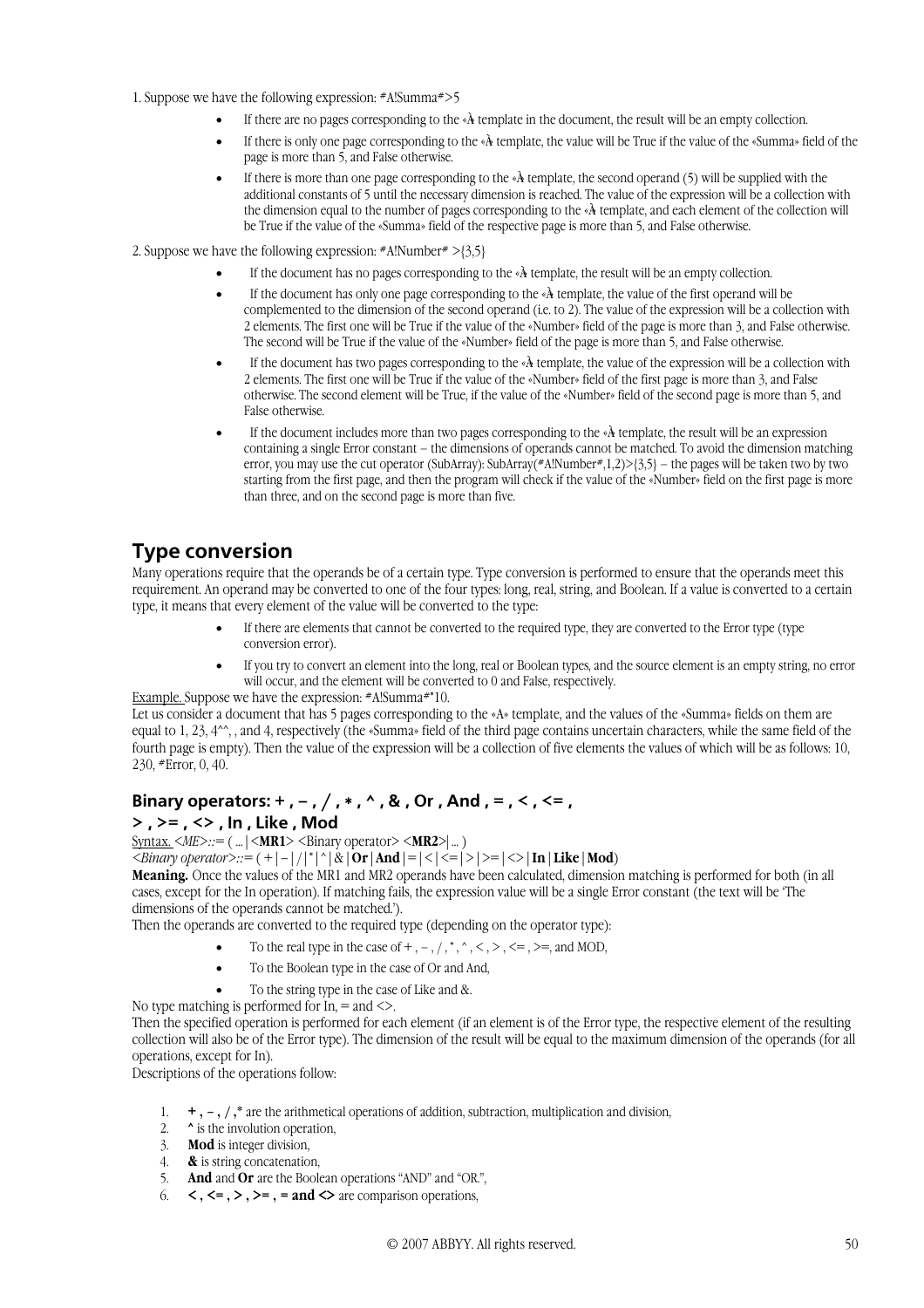- 7. **Like** is string comparison operation,
- 8. **In** is occurrence indicator: the dimension of the result is the dimension of the first operand. Each result element is True if the respective element of the first operand is present in the second one; otherwise the result is False.

Examples.

 $\{My\$ , Your'} &  $\{name\}$  age'} is  $\{My name\}$ , Your age'}  ${2, -1}$  In  ${3, 5, 1, 2}$  is {True, False}.  ${F,F,^*$ , `aBBBa`, `aM5b`} Like  ${A-Z}$ ',`[!A–Z]`,`a\*a`,`a[L–P]#[!c–e]`} is {True, False, True, True}

#### **Binary operators priority**

As any expression can contain several binary operators (for example, 3+4\*5), the calculation priority for the operators must be defined. Of course, if a subexpression is enclosed in brackets, it is calculated first. The following is the list of operators in order of calculation. Operators of the same priority are calculated in order of appearance:

 $1. \quad \hat{ }$ 

2.  $/$ ,  $*$ ,

 $3. + -$ 

4. &, 5. Like,

6. In,

7. ,  $\lt$ ,  $\lt$  = ,  $\gt$  =,

8. =, $\Leftrightarrow$ ,

9. Or , And.

### **Unary operators: – , !**

Syntax.  $\langle MR \rangle ::= ($  ...  $|\langle Unary operator \rangle \langle MR1 \rangle|$  ... )

 $\langle$ Unary operator> $:= (-1)$ 

Meaning. Before the operation begins, the MR1 operand is converted to the following type:

· Real for the "–" operation,

· Boolean for the "!" operation.

The required operation is performed element by element, so that the dimension of the result is the same as the operand's.

1.  $"-"$  – arithmetical operation of multiplication by  $(-1)$ .

2. "!" – Boolean «NOT» operation.

# **Zero–argument operators: Now, Date**

Syntax.  $\langle ME \rangle ::= ($  ... |  $\langle Zero-argument operator \rangle ()$  | ... )

<Zero–argument operator> ::= ( **Now** | **Date** )

Meaning. The Date() and Now() operators return a one–dimensional Date value. The result is the current date for the Date() operator, and current date and time for Now() (for example, 02.03.2001 12:48:46).

# **Type conversion operators: CDbl, CBool, CStr, CLng, CDate**

 $Suntax. \langle ME \rangle := ($  ...  $|\langle Type\,\,conversion\,\,operator \rangle (\langle MR1 \rangle)$  ...  $)$ 

*<Type conversion operator*>::=( CDbl | CBool | CStr | CLng | CDate)

Meaning. The value returned is the result of converting the operand into the respective type (CDbl – real, CBool – Boolean, CStr – string, CLng – long, CDate – date). For more information, refer to the "Type conversion" section.

Example. CDbl $({\tilde{}}^{\cdot}, 2.0^{\cdot}, d4f)$  is  ${0, 2, \# Error}$ 

Use examples. Let us assume we need to specify the following rule: the value of the «Summa» field on the page corresponding to the «А» template is equal to the value of the «ResultSum» field of the page corresponding to the «А» template. If we specify a rule like this: #A!Sum#=#B!ResultSum#, then, if the values of these fields are 2 and 2.00 respectively, the result will be False, as the string values do not match. But if we specify the same rule as: CDbl(#A!Sum#)=CDbl(#B!ResultSum#), then the rule will be calculated correctly. Note that if an expression is used, for example,  $1^*$  #A!Sum  $\neq$  -1\*#B!ResultSum  $\neq$ , there will be no need to use a type conversion operator, as the operands are automatically converted to the required type before the arithmetical operation begins.

# **Packing operators: Sum, Prod, Avg, Max, Min, Count, First, Last, NumMax, NumMin, Same, Unique**

Syntax.  $\langle ME \rangle := ($  ...  $|\langle Packing\ operator \rangle (\langle MR1 \rangle)|$  ... )

*<Packing operator* >::= ( Sum | Prod | Avg | Max | Min | Count | First| Last | NumMax | NumMin | Same | Unique )

Meaning. The value of a packing operator is a single element, i.e. a packing operator is a function with an input value consisting of several elements, but returning a value containing only one element. Before a packing operation begins, the following types of conversion are performed: to the real type for all operations, except for Same, Unique, First, Last, and Count (there is no conversion for these). If any result value contains at least one Error element, the result of the operation will also be Error. If the type conversion is performed successfully, the only result element is calculated as follows:

1. For **Sum**, **Prod** and **Avg,** the result is the sum, multiplication and arithmetic mean of the input elements respectively.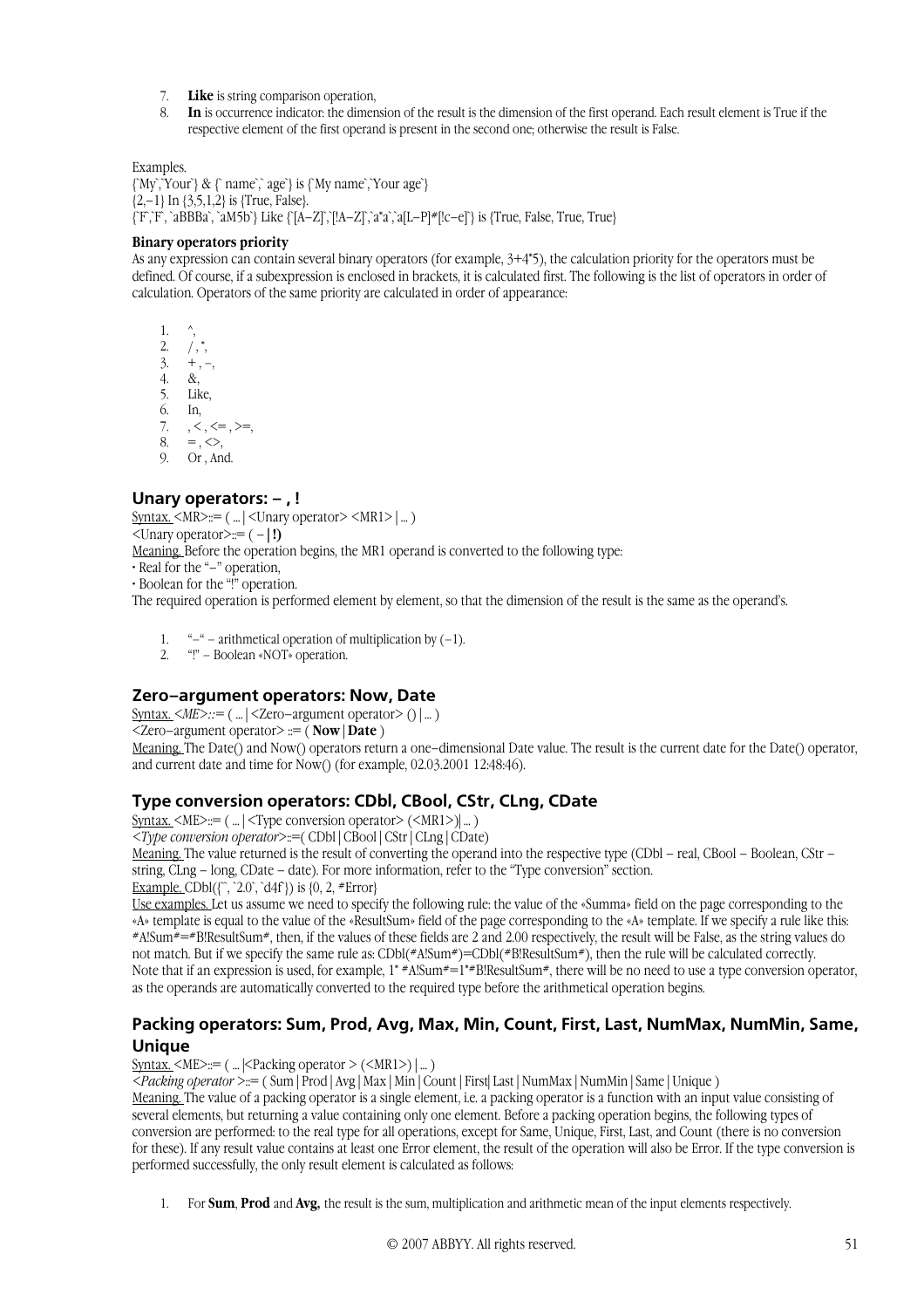- 2. For **Max** and **Min,** the result is the maximum and minimum element respectively.
- 3. For **NumMax** and **NumMin,** the result is the number of maximum and minimum element (in the operand value).
- 4. For **First** and **Last,** the result is the first and the last element respectively.
- 5. For **Count,** the result is the dimension of the operand's value.
- 6. For **Same,** the result is **True** if all elements of the operand are the same, and **False** otherwise.
- 7. For **Unique,** the result is **True** if all elements of the operand are different (no repetitions), and False otherwise.

Examples. Let the value of the  $*$ A!Sum $*$  reference be a multidimensional constant {2, 1, 4, 4, 6, 0, 4}, then

Sum(#A!Sum#) is {12.6} Prod( $*$ A!Sum $*$ ) is  $\{0\}$ Avg $(*A!Sum*)$  is  $\{2.1\}$  $Max(*A!Sum*)$  is {4.6}  $Min(*A!Sum*)$  is  $\{0\}$ NumMax $(*A!Sum*)$  is  $\{4\}$ NumMin( $#$ A!Sum $#$ ) is  $\{5\}$ First( $*$ A!Sum $*$ ) is  $\{2\}$ Last( $#$ A!Sum $#$ ) is  $\{4\}$ Count( $*$ A!Sum $*$ ) is  $\{6\}$ Same(#A!Sum#) is {False} Unique(#A!Sum#) is {False}

### **String processing operators: UCase, LCase, Len, Trim**

 $\frac{\text{Syntax}}{\text{Syntax}} \leq ME \ge \frac{m}{\text{Syntax}}$  ( $\leq ME \ge \frac{m}{\text{Syntax}} \leq \frac{1}{\text{Syntax}} \leq \frac{1}{\text{Syntax}} \leq \frac{1}{\text{Syntax}} \leq \frac{1}{\text{Syntax}} \leq \frac{1}{\text{Syntax}} \leq \frac{1}{\text{Syntax}} \leq \frac{1}{\text{Syntax}} \leq \frac{1}{\text{Syntax}} \leq \frac{1}{\text{Syntax}} \leq \frac{1}{\text{Syntax}}$ <String processing operator> ::= ( **UCase** | **LCase** | **Len** | **Trim** ) Meaning. Before the operation begins, the value of the МE1 operand is converted to a string. The required operation is performed element by element, so that the result dimension will be the dimension of the operand:

- **UCase and LСase**  the string is converted to upper or lower case, respectively,
- **Len** returns the string length (the number of characters),
- **Trim** cuts the left and right spaces.

Examples. LCase( $\{i\$ SaId tHe RoOk `,`5+3 EQUALS  $8\$ ) is  $\{i\$ said the rook`,`5+3 equals  $8\}$ Len  $({\{ \text{ fghj }jk \}, 2})$  is  ${9, 1}$ Trim  $(\{ \text{fghj }jk \} , 2 1 \})$  is  $\{ \text{fghj }jk \}$ ,  $2 1 \}$ 

### **Part–of–date operators: Year, Month, Day**

Syntax.  $\langle MR \rangle := ($  ...  $|\langle Part-of-date\ operator \rangle (\langle MR1 \rangle)|$  ... ) *<Part–of–date operator*> ::=( **Year | Month | Day** ) Meaning. Before performing the operation, the value of the МE1 operand is converted to the Date type. The required operation is performed element by element, so that the result dimension will be the dimension of the operand. The Year, Month, and Day operators return the year, month, and day of the provided date respectively. Examples. Year(20/1/1) is 2001 Month(~20.02.01<sup>-</sup>) is 2

Day({`2.22.1`,`31/1/20`}) is {22,31}

#### **IsError operator**

Syntax. <MR>::= ( … | **IsError** (<MR1>) | … ) Meaning. The result dimension is the dimension of the operand MR1. Each element is True if the respective element of the operand is Error, and False otherwise. Example. IsError (Array  $(2+3, 2/0, 3a - 2)$ ) is { False, True, True }

#### **Error operator**

Syntax. <MR>::= ( … | **Error** (<MR1>) | … )

Meaning. The MR1 dimension must be 1; its value must be able to be converted to a string. The result will be a single Error element; the description of the error will be the string in the MR1 operand.

### **Abs operator**

#### Syntax. <MR>::= ( … | **Abs** (<MR1>) | … )

Meaning. Before the operation begins, the value of the МE1 operand is converted to the Real type. The operation gets the absolute value of each element. The result dimension will be the dimension of the operand MR1. Example.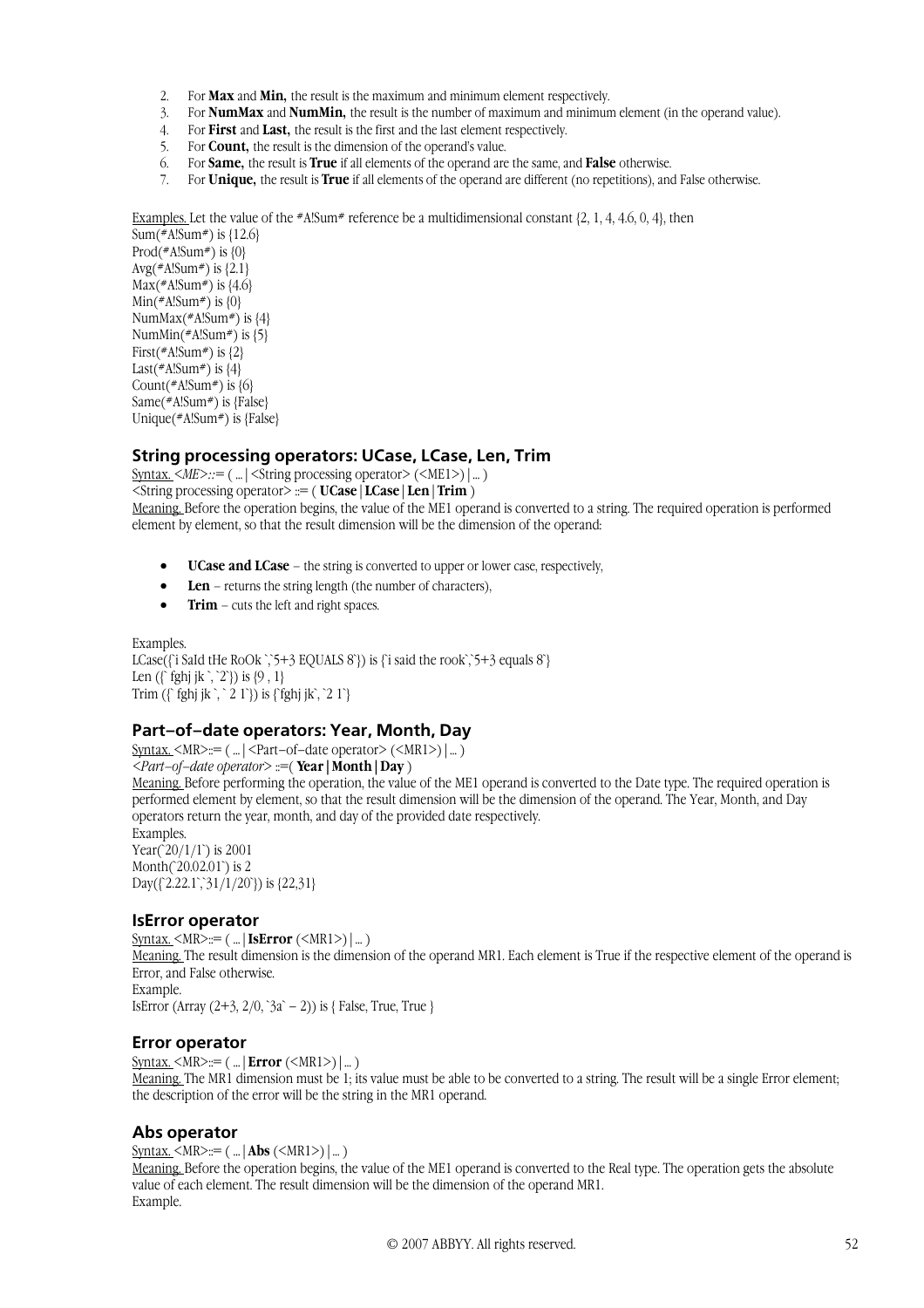Abs  $({-2, 3.0, 4b})$  is  ${2, 3, #Error}$ 

### **Formatting operator: Format**

Syntax. <MR>::= ( … | **Format** (<MR1> , <MR2>) | … )

Meaning. Before the operation begins, the value of the МE1 operand is converted to the string type. Then dimension matching is performed. If it is successful, the result dimension is the maximum of the dimensions of the involved operands. The result itself will be a string. Each element of the result value will be equal to the result of calling the VB Format function for the corresponding elements of the operand values.

Example.

Format(Array(5459.4,`HELLO`,Now()),  $\{\hat{f}^{\#}, \hat{f}^{\#}0.00\}$ ;  $\langle$ `,`h:m:s`}) is {5 459.40,`hello`, 17:16:52}

### **Progression operators: Inc, Dec, Mult**

 $\text{Swntax.} \leq \text{MR} > ::= (\text{...} | \leq \text{Program} \geq \text{OPT} \leq \text{OPT} \leq \text{MRT} \leq \text{MRT} \leq \text{MRT} \leq \text{MRT} \leq \text{MRT} \leq \text{MRT} \leq \text{MRT} \leq \text{MRT} \leq \text{MRT} \leq \text{MRT} \leq \text{MRT} \leq \text{MRT} \leq \text{MRT} \leq \text{MRT} \leq \text{MRT} \leq \text{MRT} \leq \text{MRT} \leq \text{MRT} \leq \text{MRT} \$ *<Progression operator>::=(* **Inc | Dec | Mult** )

Meaning. Progression operators are, in a sense, the reverse of packing operators: packing operators return a single value for a value set, whilst progression operators return a progression similar to an arithmetic or geometric progression for a single element. The first operand serves as the first term of the progression, the second serves as the number of iterations, and the third is the common difference. Before the operation begins, the type conversion is performed: the first and the third argument are converted to the real type, the second – to the long type. If there is a third operand, the dimensions of the first and the third operand are matched. If all these operations are performed successfully, the result will be calculated as follows:

**Step 0**: The value got at the zero step is the value of the first operand. Step k:

- 1. All elements got at the previous step are added to the resulting collection.<br>2. If there is no third operand, the value got at this step is the value got at the
	- 2. If there is no third operand, the value got at this step is the value got at the previous step. If there is a third operand, the value got at this step is the result of the binary operation of addition (for the **Inc** operation), subtraction (for the **Dec**  operation) and multiplication (for the **Mult** operation) over the values of the first and the third operands.

The number of steps is equal to the first element of the second operand value (i.e. the second operand should be one–dimensional, but if it is not, no error will occur, as the program takes only the first element).

Examples.  $Inc(1,\{3,4,-1\},6)$  is  $\{1, 7, 13\}$ Dec({2,20},5,1) is {2, 20, 3, 21, 4, 22, 5, 23, 6, 24} Mult( $\{1,4,5\}, \{3,1\}, \{-1,-2,2\}$ ) is  $\{1,4,5,-1,-8, 10, 1, 16, 20\}$ Use examples. Let all the document pages have the 'Page number' field, and the values of these fields must form the natural sequence starting from 1. You can specify the following rule:  $\#$ \*!Page number  $\#=Inc(1, Count(\#*)Page number \#), 1)$ .

### **Cut operator: SubArray**

 $\frac{\text{Swntax.}}{\text{M}} \leq M \leq \frac{1}{2}$  ( ...  $\frac{\text{SubArray} (\leq M \leq 1) \cdot (M \leq 1)}{\text{M}}$  ,  $\frac{\text{M} \leq 1}{\text{M}}$  )

Meaning. The cut operator gets a range of elements form a collection. You can get, for example, only the second element, or all elements from the third to the fifth one. Before the operation begins, the second and the third operands are converted to the integer type. The second and the third operands should be one–dimensional, but if they are not so, no error occurs – the program only takes their first elements. The result of the operation will be a value that contains the MR1 value of elements with numbers from N1 to N2, inclusive, where N1 is the first element of the MR2 value, and N2 is the first element of the MR3 value if there is such operand, and the number of the MR1 elements if there is no MR3. If N2<N1, or N1 is more than the number of elements, or N2<1, the result will be an empty collection.

Examples.

SubArray( $\{2,3, \text{ddf}, -1,3,45\}$ ,  $\{2,1\}$ , 3) is  $\{3, \text{ddf}\}$ SubArray( $\{2,3, \text{ddf}, -1,3,45\}, -1, \{3,-2\}$ ) is  $\{2,3, \text{ddf}\}$ SubArray( $\{2,3, \text{ddf}, -1,3,45\}$ , 4, 4) is  $\{-1\}$ 

SubArray( $\{2,3, \text{ddf}, -1,3,45\}$ , 4) is  $\{-1,3,45\}$ 

SubArray $(2,3, \text{ddf}, -1,3,45)$ , 7) is {} (empty collection)

Use examples. Suppose we have a rule: the «Summa» field on the second page corresponding to the «А» template must be equal to the sum of the «RevenueSum» fields of the third and fourth pages corresponding to the same template. You can specify the following rule: CDbl(SubArray(#A!Summa#,2,2))=Sum(SubArray(#A!RevenueSum,3,4)).

### **Substring cut operator: SubStr**

 $\text{Syntax.} \leq \text{MR} > ::= (\text{...} | \textbf{SubStr} (\leq \text{MR1} > \text{...} \leq \text{MR2} > [ \text{...} \leq \text{MR3} > ])] \text{...})$ 

Meaning. Before the operation begins, the first operand is converted to the string type, and the second and the third are converted to the long type. Then the dimensions of all the three operands are matched. If all these operations are performed successfully, the element–by–element operation of substring cutting is performed; this operation is similar to the Visual Basic Mid operation. It works as follows: let the respective operands' values equal s, n1 [, n2]. A substring is cut from the string; this substring begins with the n1–th character of the source string inclusive and has the n2 length (if there is a third operand) or stretches to the end of the source string otherwise. The substring is added to the resulting value. Examples.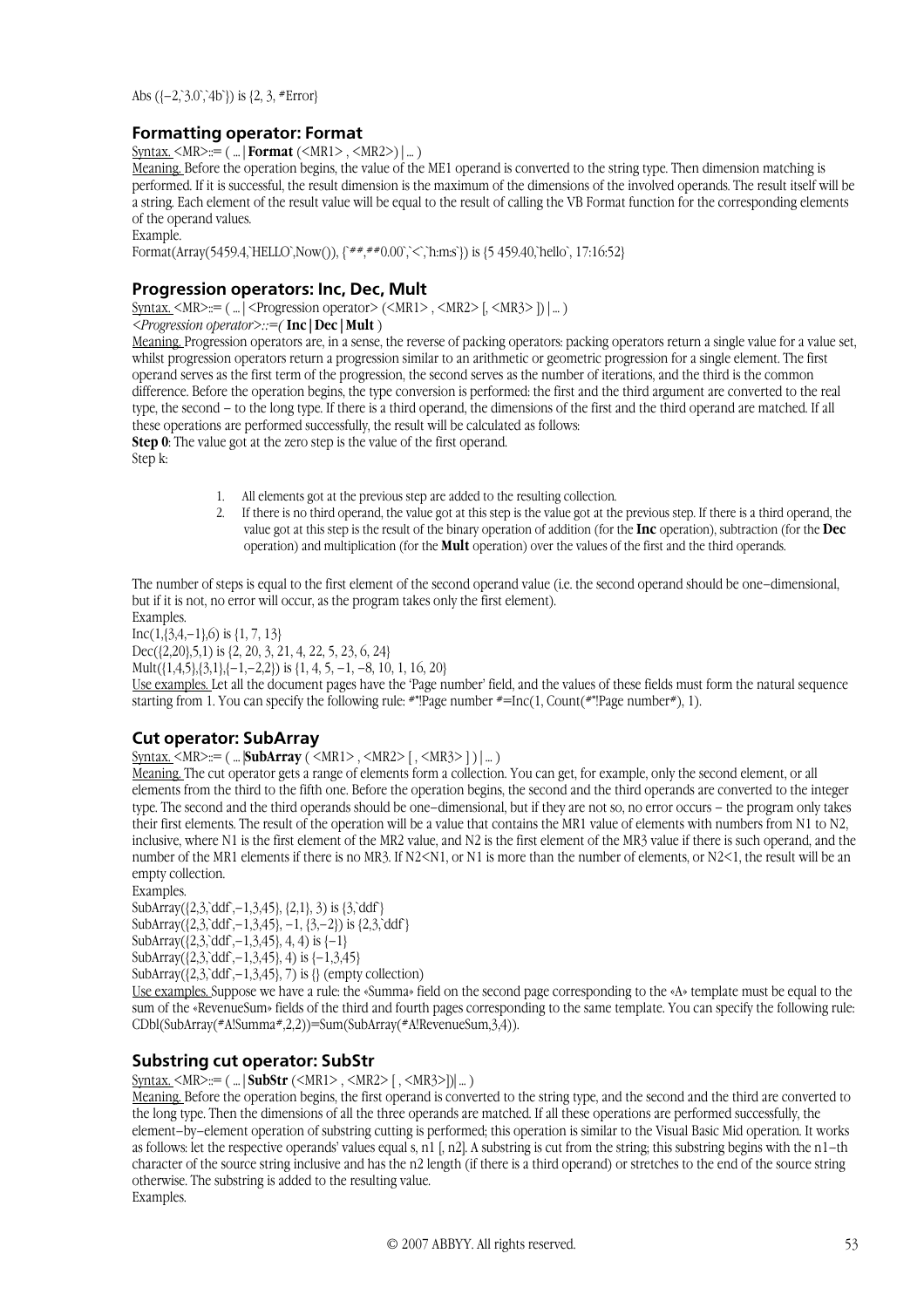SubStr({`Olga`, 23, `ffe`, `Mary`}, 1, 1) is {`O`, `2`, `f`, `M`} SubStr( $\{Olga, 23, \text{`ffe}, \text{Mary}\}, \{1, 2, 3, 4\}, 1)$  is  $\{O, \text{`3}, \text{`e}, \text{`y}\}$ Use examples. If you want all the 'DocCode' fields of all pages corresponding to the 'A' template to begin with the prefix '\_D', specify the following rule: SubStr (#A!DocCode#,1,2) = `\_D`.

### **Selection operator: IIf**

 $\frac{\text{Swntax.}}{\text{MR}}$  < MR>::= ( ... | **IIf** (< MR1 > , < MR2 > , < MR3 > )| ... )

Meaning. The meaning of the operator is as follows: the MR1 operand is a selection condition. If its value is True, the resulting value will be MR2; if it is False, the result will be MR3. The IIf operation can be performed in two ways: element–by–element or over the entire values depending on the dimension of the first operand:

- If the value of the first operand is a single element, then the select operator affects the entire values. If this single element is True, the resulting value will be the second operand value, otherwise – the third operand value.
- If the value of the first operand contains more than one element, the select operation is performed element–by–element. Before the operation begins, the dimensions of all the three operands are matched. The resulting value is a collection of elements. Each element is got as follows: if the first element is True, the respective element of the second operand will be the result, otherwise the third one.

Examples.

 $I\text{If}(1, \{23, \text{Fg}, 0, 87\}, \{0, \text{True}\})$  is  $\{23, \text{Fg}, 0, 87\}$ IIf(False, {1,2,3,4}, {5,6,7,8}) is {5,6,7,8} IIf({1, False, 0, 2}, {1,2,3,4}, {5,6,7,8}) is {1,6,7,4} IIf({1,0,True,False}, 1, 5) is {1,5,1,5}

### **Substring replace operator: Replace**

Syntax. <MR>::= ( … | **Replace** ( <MR1> , <MR2> , <MR3>) | … )

Meaning. Before the operation begins, all the operands are converted to the string type. Then the dimensions of all the three operands are matched. If this operation is performed successfully, the resulting dimension will be the maximum of the operand dimensions (the result itself is a string). The first operand is the string in which the search is performed, the second is what is being searched, snd the third is the substring with which the search pattern will be replaced. The result will be the first operand with all the occurrences of the search pattern replaced with the specified substring.

Example. Replace ( ${\frac{2}{3}$ ko22fghj2<sup>\*</sup>, 222<sup>\*</sup>}, `22<sup>\*</sup>, `0`) is  ${\frac{2}{3}$  fghsko0fghj2<sup>\*</sup>, `02<sup>\*</sup>}

### **Data creation operator: DateSerial**

Syntax. <MR>::= ( … | **DateSerial** ( <MR1> , <MR2> , <MR3> ) | … )

Meaning. Before the operation begins, all the operands are converted to the real type. Then the dimensions of all the three operands are matched. If this operation is performed successfully, the result dimension will be the maximum of the operand dimensions; the result itself will be of the Date type. Each element will be a date made up of three parts: the first operand element is the day, the second operand element is the month, and the third operand element is the year. Example. DateSerial (2001, {2,3}, {20,21}) is { 20.2.01, 21.3.01}

### **Glue operator: Array**

Syntax.  $\langle MR \rangle := (\Box \text{IArray} (\langle MR1 \rangle, \langle MR2 \rangle, \Box \langle MRN \rangle) | \Box)$ Meaning. The glue operator "glues" all the values of all operands in a single resulting value. The dimension of this value is the sum of the dimensions of the operands. Examples.

Array({1, 23, `ffe`, True}, {0,1}, {}, {True}) is {1, 23, `ffe`, True, 0,1, True} Use examples. Let the 'DocType' fields on all pages corresponding to the 'А' and 'В' templates be the same. You can specify the following rule: Same(Array(#A!DocType#, #B!DocType#))

# **VBScript for ABBYY FormReader Enterprise Edition**

### **General scope**

A VBScript–rule is a program written in the VBScript language. It can use the values of the other form fields, ABBYY FormReader Enterprise Edition predefined functions as well as any standard VBScript functions. Besides that, the user can define global constants and functions and use formulae for calculating expressions.

In order to create custom functions, the **Form Page Access API** is available.

### **Creating custom functions by using the Form Page Access API**

The API consists of primary types (enumerations) and five classes:

- FormDocument
- FormPage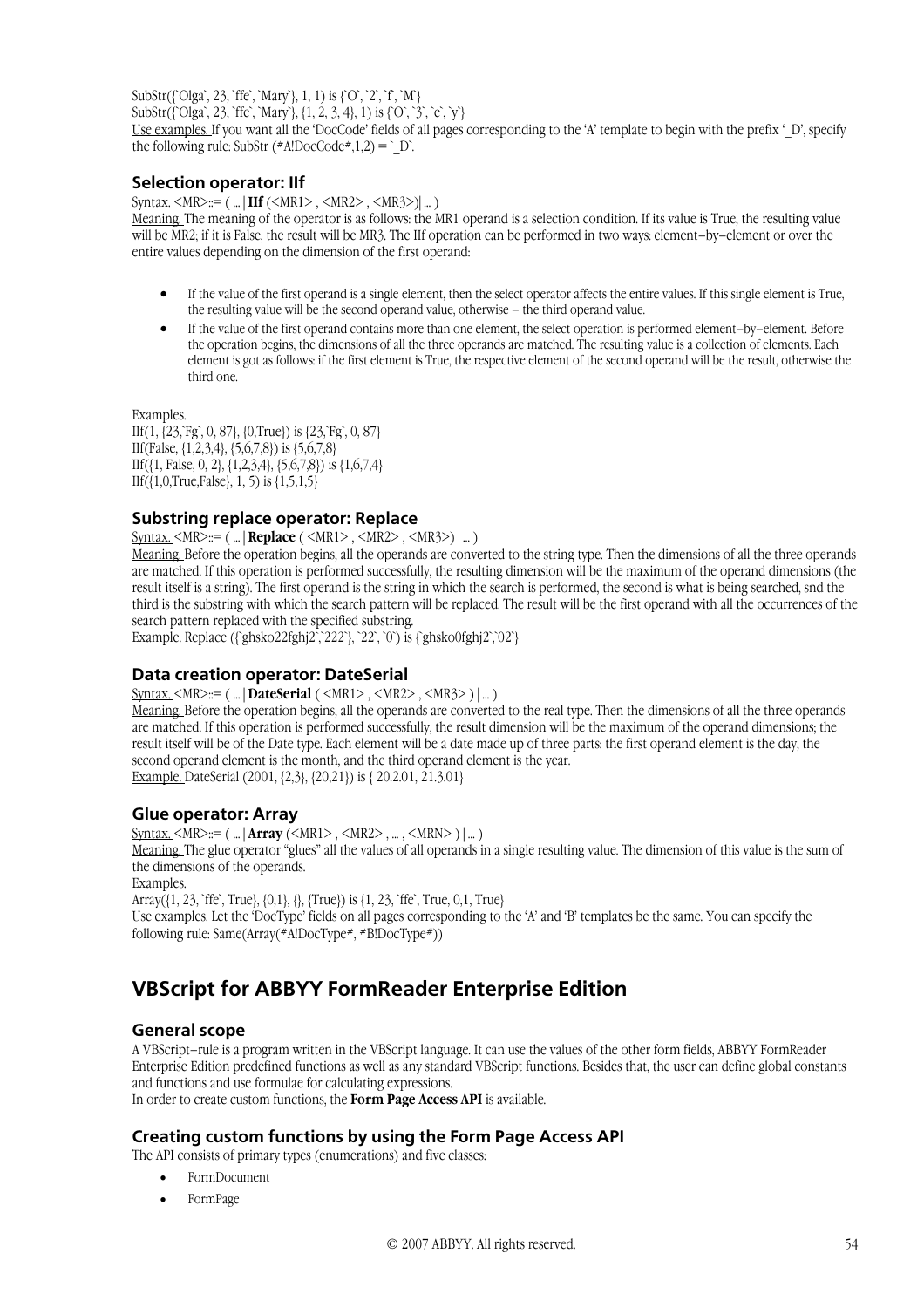- FormPages
- Field
- Fields

The form data are accessible through the global object **Form** of the **FormDocument** type. Enumerations Enum TErrorLevel Enum TErrorLevel EL\_Warning EL\_Error EL\_CriticalError End Enum Determines the level of an error: *EL\_Warning* corresponds to a warning, a form data error. The form data with these warnings and errors can be exported. *EL\_Error* means a form data error. Data with this error can be exported. *EL\_CriticalError* refers to a critical error. Data with these errors can be exported. In particularly, all run time errors of the VB script belong to this level. Enum TDateFormat Enum TDateFormat DF\_DayMonthYear DF\_MonthDayYear DF\_YearMonthDay End Enum Specifies the date format (the sequence of its parts) Enum TYearLength Enum TYearLength YL\_TwoDigits YL\_FourDigits End Enum Specifies the number of digits used for the year: YL\_TwoDigits means that two digits will be used for the year ("YY") YL\_FourDigits means that four digits will be used for the year ("YYYY") FormDocument class IDString property **IDString As String** is a read–only property. It returns the unique ID of the form. **Pages property Pages As FormPages** is a read–only property. It returns the collection of all form pages. **GetPagesForTemplate method**  The **GetPagesForTemplate**( **TemplateName As String** ) **As FormPages** returns all the form pages matched with the specified template. **SetError method**  For the description of the SetError( ByVal ErrorMessage, Optional ByVal ErrorFields, Optional ByVal ErrorLevel ) method, refer to the "Check support" section.

#### **SetDefaultDateFormat method**

The SetDefaultDateFormat( ByVal DateType As TDateFormat, ByVal YearLength As TYearLength, ByRef DateSeparator As String ) method sets the default format date parameters for the execution period or until the method is called next time. The values of these parameters are used by the Field.ToDate() function when it is called without one or two parameters. Parameters:

- *DateType* specifies the date format (see Enum TDateFormat).
- *YearLength* specifies the number of digits in the year (see Enum TYearLength).
- *DateSeparator* specifies the date delimiter. The delimiter should be one character only, for example, a full stop (".").

### **SetDefaultDecimalSeparator method**

The **SetDefaultDecimalSeparator( ByRef DecimalSeparator As String )** method sets the default number delimiter for the execution period or till the method is called next time. The values of these parameters are used by the **Field.ToDecimal()** method when it is called without the parameter.

Parameters:

• *DecimalSeparator* specifies the decimal number delimiter. The delimiter should be one character only, for example, a full stop  $\binom{a}{\cdot}$ .

#### **FormatDate method**

Function FormatDate( ByRef DateValue As Date, ByVal Optional DateType As TDateFormat, ByVal Optional YearLength As TYearLength, ByRef Optional DateSeparator As String ) As String

Converts **DateValue** to a string of the specified format. Parameters: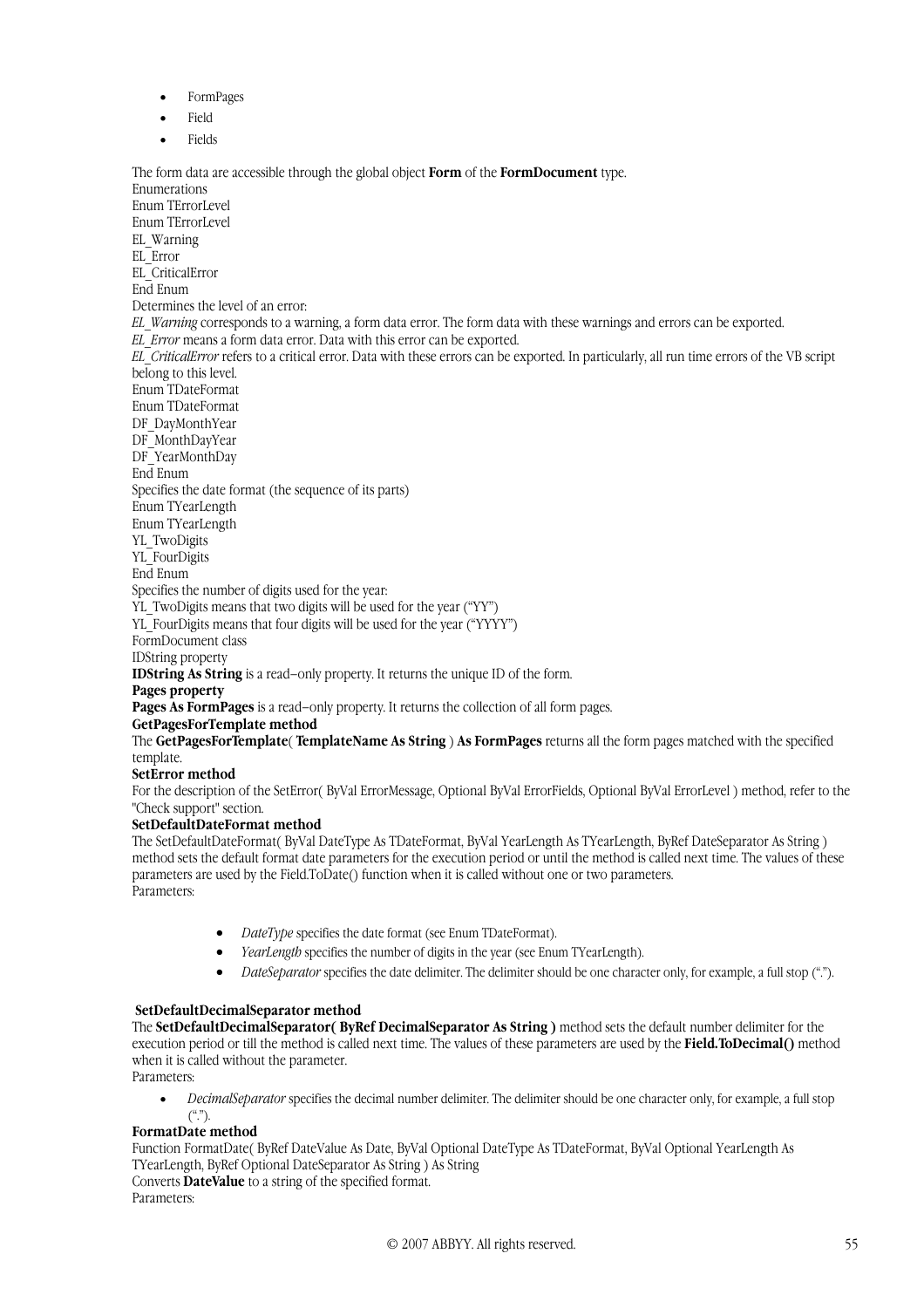- *DateValue* specifies the date value to be converted to the string.
- *DateType* specifies the date format (see Enum TDateFormat).
- *YearLength* specifies the number of digits in the year (see Enum TYearLength).
- *DateSeparator* specifies the delimiter of the date parts. It should consist of one character only.

If the method is called without one or several default parameters, the default parameters specified for the form will be used (see **SetDefaultDateFormat**). If the default parameters have not been predefined, a run time error will occur. **Note.** It is recommended to use this method before writing the date by using the **SetCheckValue** function. **FormatDecimal method** 

Function FormatDecimal( ByRef DecimalValue As Currency, Optional ByRef DecimalSeparator As String ) As String Converts the DecimalValue number to a string of the specified format. Parameters:

- *DecimalValue* specifies the value.
- *DecimalSeparator* contains the decimal delimiter (one character only) that will be used for converting the number to text.

If the method is called without the **DecimalSeparator** value, the default decimal delimiter specified for the form will be used (see **SetDefaultDecimalSeparator**). If the default decimal delimiter has not been specified for the form, a run time error will occur. **Note;** It is recommended to use this method before writing the number by using the **SetCheckValue** function. **FormPages collection**  Count property **Count As Long** is a read–only property. It returns the number of the pages in the collection. **Item method Item( Index As Long ) As FormPage** returns the collection element with the specified index. FormPage class TemplateName property **TemplateName As String** is a read–only property.

**Fields property** 

**Fields As Fields** is a read–only property.

**Fields collection** 

Count property

**Count As Long** is a read–only property. It returns the number of the fields on the page.

**Item method** 

The **Item( Index As Long ) As Field** method returns the object of the field with the specified index.

**ItemByName method** 

The **ItemByName( FieldName As String ) As Field** method returns the object of the field with specified name.

**Note:** If a checkmark is a member of a checkmark group, it cannot be an independent object and it is absent in the field collection. **Field class** 

The object corresponds to a field in the form page.

**Name property** 

**Name** is a read–only property. It returns the field name.

**Value property** 

**Value As Variant (vbString)** is a read–only property. It returns the field value (text).

The value of the **Value** property for different field types:

| Field type | Return values                                                                                                                                                                                                                                                                                                                                                                                         |
|------------|-------------------------------------------------------------------------------------------------------------------------------------------------------------------------------------------------------------------------------------------------------------------------------------------------------------------------------------------------------------------------------------------------------|
| Text       | Type: Variant (vbString)<br>Text string.                                                                                                                                                                                                                                                                                                                                                              |
| Date       | Type: Variant (vbString)<br>Text string.<br>Note: The field can contain both the correct and incorrect date (arbitrary text). The incorrect date can be entered<br>when editing the form in ABBYY FormReader Enterprise Edition or it can be exported from the *. ffdata file. In this case<br>the Value property returns the text "as it is". If the field is not filled, the method returns "".     |
| Number     | Type: Variant (vbString)<br>Text string.<br>Note: The field can contain both the correct and incorrect number (arbitrary text). The incorrect number can be<br>entered when editing the form in ABBYY FormReader Enterprise Edition or it can be exported from the *. ffdata file. In<br>this case the Value property returns the text "as it is". If the field is not filled, the method returns "". |
| Checkmark  | Type: Variant (vbString)<br>If the check mark is not selected, the property returns "0"; otherwise it returns "1".<br>Any other data are regarded as invalid.                                                                                                                                                                                                                                         |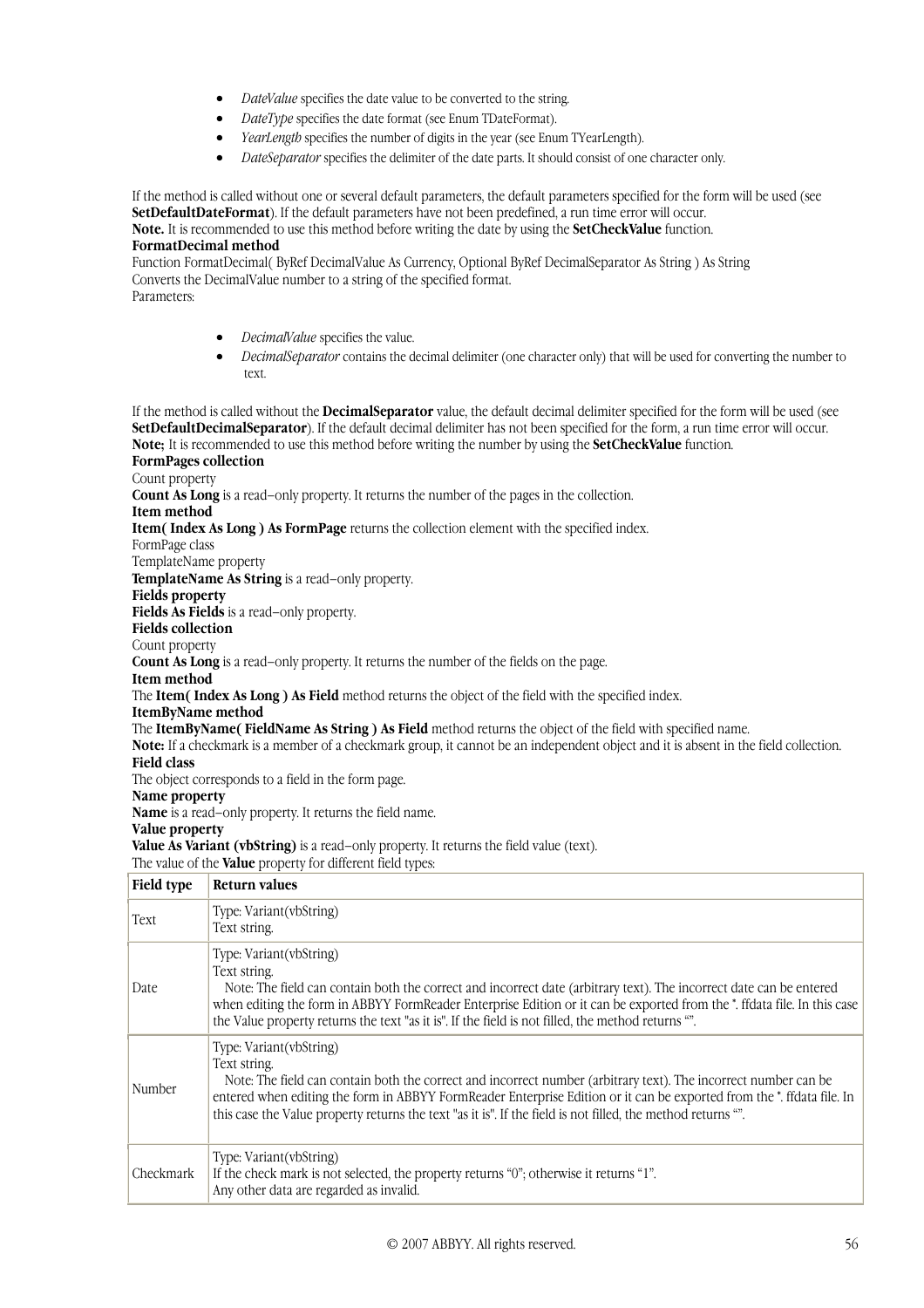| Field type          | Return values                                                                                                                                                                                                                                                                                                                                                                                                                                                                                     |
|---------------------|---------------------------------------------------------------------------------------------------------------------------------------------------------------------------------------------------------------------------------------------------------------------------------------------------------------------------------------------------------------------------------------------------------------------------------------------------------------------------------------------------|
| Check mark<br>group | Type: Variant (vbString)<br>If the case of multiple selection the property returns $-2$ .<br>If no check mark was selected, the property returns "-1".<br>If the first check mark in the group was selected, the property returns "1".<br>If the second check mark in the group was selected, the property returns "2".<br><br>If the last check mark in the group was selected, the property returns<br>"number of the last check mark in the group".<br>Any other data are regarded as invalid. |

#### CheckValue property

**CheckValue As Variant** is a read–only property. It returns the field value. **SetCheckValue method** 

The Sub SetCheckValue( ByVal Value As String, Optional ByVal ErrorLevel, Optional ByVal Precision, Optional ByVal ErrorFields ) method sets CheckValue for the field as well as the error level for Enterprise check. Parameters:

- *Value* specifies the new value for the attribute of the **CheckValue** field.
- *ErrorLevel* specifies the error level (see Enum TErrorLevel). The default level is EL\_Error.
- *Precision* specifies the accuracy of the **Value** number. ABBYY FormReader Enterprise Edition uses it to compare the attribute values of the **Value** and **CheckValue** fields.
- *ErrorFields* is the array of the references to error fields. These fields will be shown to the user if an error occurs in the field. To form this parameter, use the standard VBScript function Array(). If the field for which the SetCheckValue is called contains an error, the filed will be listed in the error fields list and will be the first item of the list. If the ErrorFields parameter is omitted, the error fields list will contain only one field for which the SetCheckValue function is called.

#### **Field.Value vs. Field.CheckValue**

How do **Value** and **CheckValue** differ from each other? The difference is as follows:

|                       | <b>ABBYY FormReader Enterprise</b>                                                                                                                                                                                                                                                                                                                                                                                                                                                                                                              |  |  |  |
|-----------------------|-------------------------------------------------------------------------------------------------------------------------------------------------------------------------------------------------------------------------------------------------------------------------------------------------------------------------------------------------------------------------------------------------------------------------------------------------------------------------------------------------------------------------------------------------|--|--|--|
| Field.Value           | read-only<br>Returns the field value                                                                                                                                                                                                                                                                                                                                                                                                                                                                                                            |  |  |  |
| Field.CheckValue      | read-only<br>Returns the field value to be checked<br>See the comment to the <b>Field.SetCheckValue</b> () method                                                                                                                                                                                                                                                                                                                                                                                                                               |  |  |  |
| Field.SetCheckValue() | Sets the filed value to checked and the error level. When Enterprise checks the form data, this value will be<br>compared with the filed value recognized (or entered) in ABBYY FormReader (i. e. with the value of the Value<br>property). In the case of mismatch the error message will be displayed. Comparison accuracy is specified by<br>using the Precision parameter. The error level is specified by using the ErrorLevel parameter.<br>If the value of the <b>CheckValue</b> filed is not specified (Empty), check is not performed. |  |  |  |

ToDate method

The **ToDate( ByVal Optional DateType As TDateFormat, ByRef Optional DateSeparator As String )** converts the string value of the filed to the **Date** format by using the specified parameters:

- *DateType* specifies the date format (sequence of its part); see **Enum TDateFormat.**
- *DateSeparator* specifies the date delimiter. It should contain one character, for example, a full stop (".").

If the method is called without one or several default parameters, the default parameters specified for the form will be used (see SetDefaultDateFormat). If the default parameters have not been predefined, a run time error will occur. If the filed contains incorrect data, the method returns Variant(vbNull).

**Note:** It is recommended to use this method for converting the field text to the date instead of the standard **VB Script** method **Cdate**, as the standard method uses the system date format, which can vary on different computers.

#### **ToDecimal method**

Function ToDecimal( ByRef Optional DecimalSeparator As String ) As Variant

Converts the string filed value to the Currency format by using the specified parameter:

• *DecimalSeparator* specifies the delimiter (one character only) that will be used for converting the filed text into a number (Currency).

If the method is called without the default parameters, the decimal delimiter specified for the form will be used (see SetDefaultDateFormat). If the decimal delimiter has not been predefined, a run time error will occur. If the filed contains incorrect data, the method returns **Variant(vbNull).**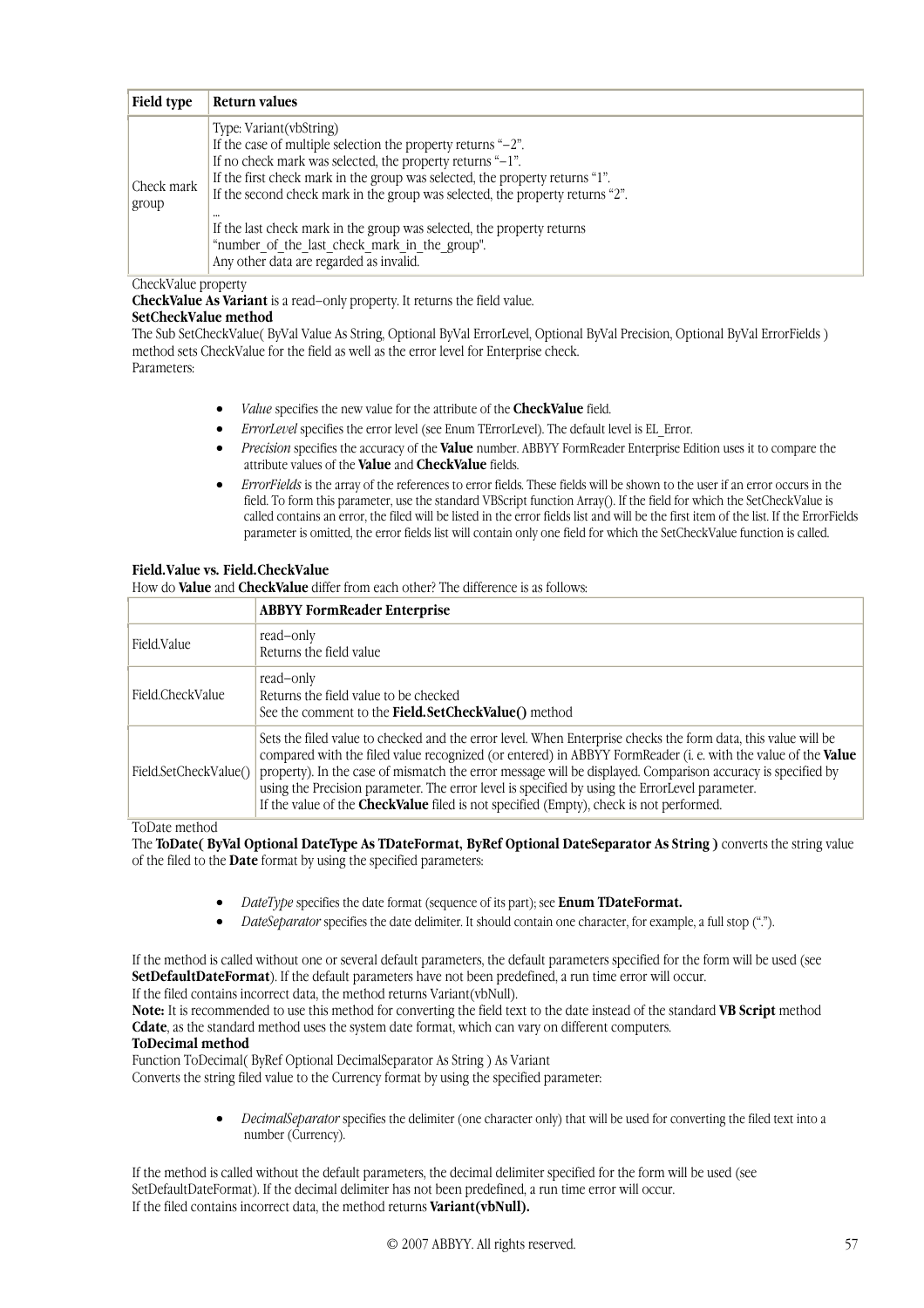**Note:** It is recommended to use this method for converting the field text to the number instead of the standard **VB Script** methods **CCur**, **CInt**, **CDb**, as the standard methods use the system number format, which can vary on different computers. **Global objects** 

The users have access to the **Form** global object. This object belongs to the **FormDocument** type and represents the document of the current form.

### **Support for custom verification rules and error messages**

ABBYY FormReader Enterprise Edition provides access to a special function of the FormDocument type that is intended for providing detailed error messages for custom verifications created using the VBScript language: Sub SetError( ByVal ErrorMessage, ByVal Optional ErrorFields, Optional ByVal Level )

• When ABBYY FormReader Enterprise Edition executes this function, the appropriate error will be added to the error level list of the document (no dialog box is displayed).

The **Level** parameter allows the user to set the error level (see **Enum TErrorLevel**)

The error codes are not supported.

The **ErrorFileds** parameter is of the **Variant (vbArray)** type. It contains the array references to the **Field** objects. To form **errorFileds**, use the **Array** function (predefined **VB Script** function).

For example:

Sub CheckSumOfNumbers Dim sum, fields, fld1, fld2, fld3 Set fields = Form.GetPagesForTemplate( "Page 1" ).Item(1).Fields Set fld1 = fields.ItemByName( "Number1" ) Set fld2 = fields.ItemByName( "Number2" ) Set fld3 = fields.ItemByName( "Number3" )  $sum = 0$  $sum = sum + f d1. To Decimal$  $sum = sum + f/d2. To Decimal$  $sum = sum + f d3. To Decimal$ If sum  $< 10000$  Then form.SetError "The total amount is less than 10,000.00", Array( fld1, fld2, fld3 ), EL\_Error End If End Sub

### **Sequence of calculating the form field values**

Sequence of calculating the form field values is specified by the user while the script is executed. The entry point is Sub Main().

# **Peculiarities of the script**

#### **MsgBox function**

The MsgBox function should not be used. This ensures the operation of the script on the server in the unattended mode. Error and warning messages are displayed to the user by using the **SetError** function.

#### **Accuracy of the field values**

When the VBScript is executed in ABBYY FormReader Enterprise Edition and the **Field.SetCheckValue()** function assigns the value to the field, the value is rounded up to the decimal digit specified in the Precision parameter.

The programs use the standard round algorithm corresponding to the VB Script function:

Round(expression[, numdecimalplaces])

The algorithm should be modified explicitly in the expression used for the field value calculation.

# **Auxiliary function library**

The auxiliary function library includes aggregation functions:

- ASum
- ASumProduct
- ACount
- ACountNotEmpty
- AMin
- AMax
- AFirst
- ALast

The "A" prefix in the function names means "Aggregate". **Note.** The auxiliary function library was written by using the **Form Data Access API**. ASum

Function ASum(ByVal pageDefName, ByVal fieldName)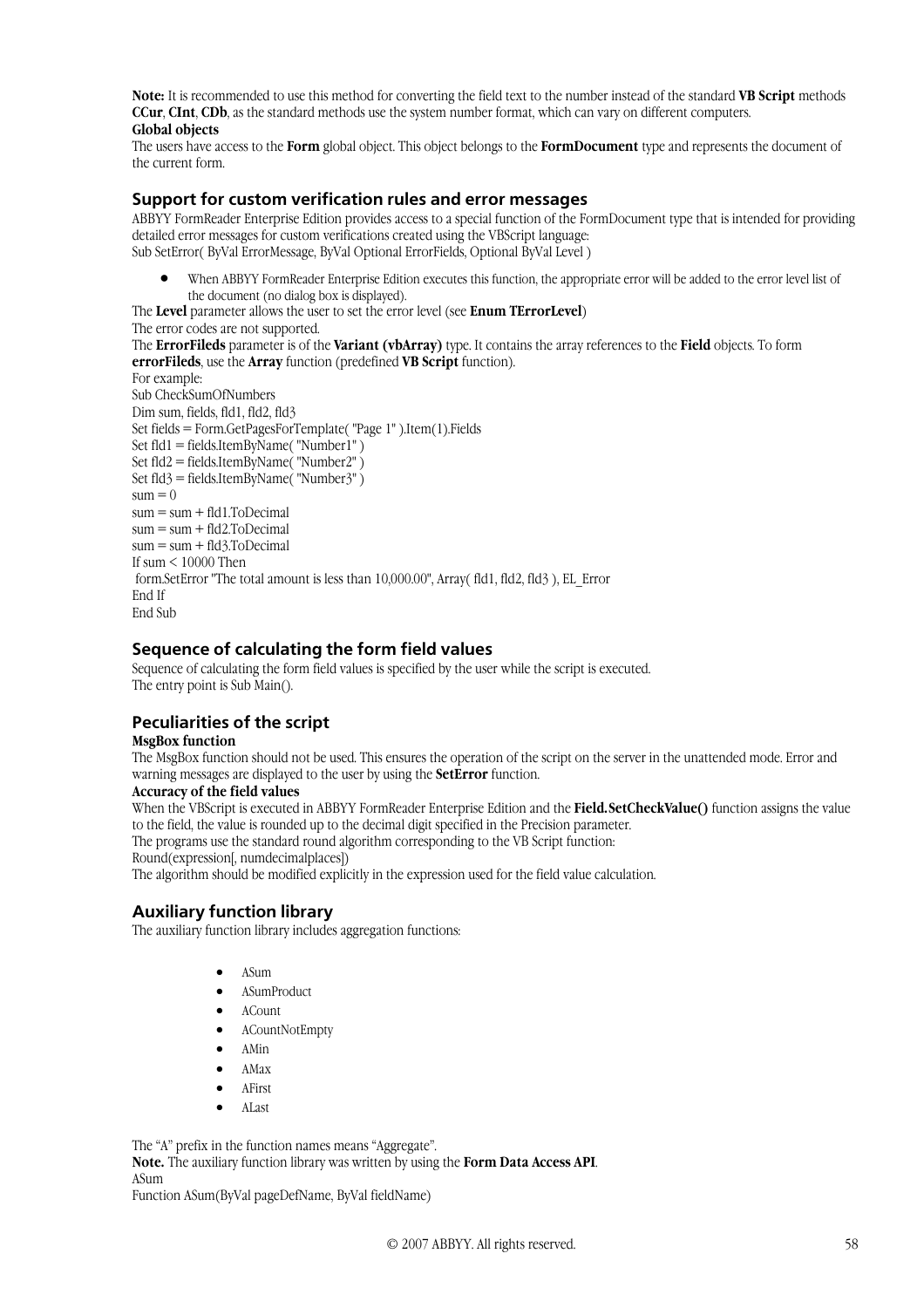The **pageDefName** and **fieldName** arguments specify the field array (the **fieldName** field for each page matched with the **pageDefName** template in the form document).

The function returns the sum of the array elements.

Empty summands are regarded as 0.

ASumProduct

Function ASumProduct(ByVal pageDefName, ByVal fieldName1, ByVal fieldName2)

The **pageDefName**, **fieldName1** and **fieldName2** specify two arrays of the same dimension (the array dimension is equal to the number of the pages matched with the **pageDefName** template in the form document).

The function returns the cum of the element–by–elements products of the **fieldName1** and **filedName2** arays.

Empty fields (array elements) are regarded as 0.

ACount

Function ACount(ByVal pageDefName)

The function returns the number of pages matched with the **pageDefName** templates in the form document.

ACountNotEmpty

Function ACountNotEmpty(ByVal pageDefName, ByVal fieldName)

The function returns the number of the **fieldName** fields that were filled in the pages matched with the **pageDefName** template in the form document.

AMin\*/AMax\*

Function AMinNum(ByVal pageDefName, ByVal fieldName)

Function AMinDate(ByVal pageDefName, ByVal fieldName)

Function AMinText(ByVal pageDefName, ByVal fieldName)

Function AMaxNum(ByVal pageDefName, ByVal fieldName)

Function AMaxDate(ByVal pageDefName, ByVal fieldName)

Function AMaxText(ByVal pageDefName, ByVal fieldName)

The function returns the minimal (maximal) value of the corresponding type for the **fieldName** fields of all the pages matched with the **pageDefName** template.

The empty fields are not compared

If the **fieldName** fields of all the pages matched with the **pageDefName** template are empty, the function returns **Variant(Empty).** When calculating the field values, the program checks that each field has the value of the appropriate type (IsNumeric(Variant), **IsDate(Variant))** or is empty **(IsEmpty()).**

AFirst/ALast

Function AFirst(ByVal pageDefName, ByVal fieldName)

Function ALast(ByVal pageDefName, ByVal fieldName)

*AFirst* returns the fields value of the first document page of the specified type.

*ALast* returns the fields value of the last document page of the specified type.

# **Example of using the Form Data Access API**

Option Explicit ' Sums the values of the **fieldName** field on all **pageDefName** pages Function ASum( pageDefName, fieldName ) Dim sum, pages, i  $sum = 0$ Set pages = Form.GetPagesForTemplate( pageDefName ) For  $i = 1$  To pages. Count Dim fieldValue fieldValue = pages.Item( i ).Fields.ItemByName( fieldName ).ToDecimal() If Not IsNull( fieldValue ) Then  $sum = sum + fieldValue$ End If Next  $ASum = \text{sum}$ End Function

# **How to modify the script**

The scripts cannot be modified automatically in ABBYY FormReader Enterprise Edition.

When renaming fields and pages in the ABBYY FormReader Enterprise Edition interface, the user must change the name of these objects in the script.

# **Automation Export**

Automation export (or custom export) is a custom export procedure development kit that provides software control over data export via an Automation interface (Automation API).

Custom export procedure

An example of a custom export procedure is installed together with the Administration and Correction Stations (refer to <**Installation folder>\Enterprise\Samples\CustomExport**).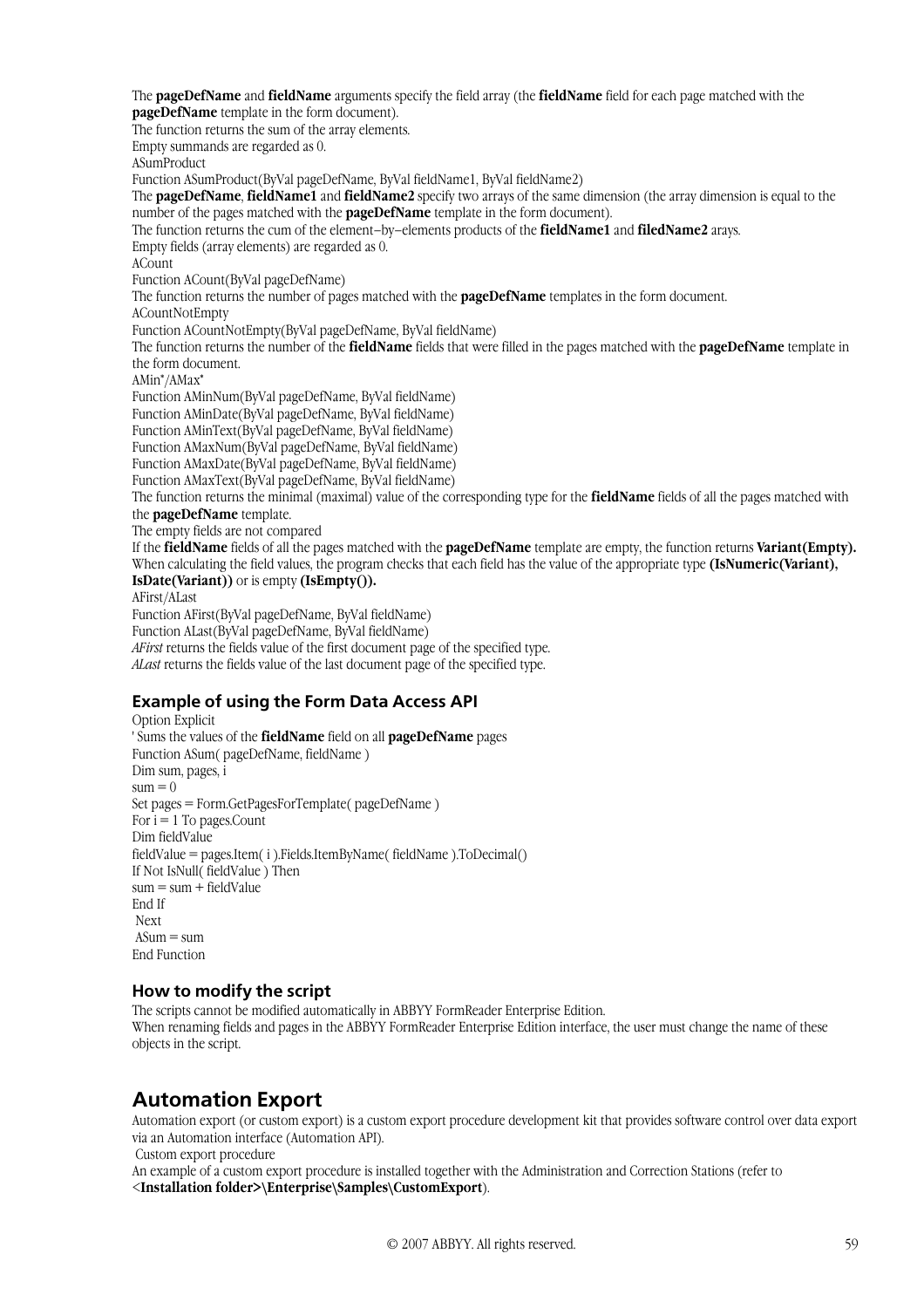### **Export procedure**

In order to implement a custom export procedure, you must create an ActiveX component and implement in it a method with the following signature:

Function ExportBatch( \_

ByVal ExportData As String, \_

Optional ByRef ResultReport As String \_

) As Long

The first argument, ExportData, contains the export settings and batch data in the XML format. The specification for these data is given below in the ExportData argument section.

The second argument, ResultReport, can return a message about the results of batch export.

If a batch was exported successfully the message can contain the name of the final output file. This message will be listed in the event log together with the message about successful export.

If the batches cannot be exported, the ResultReport argument must return an error message. It will also be listed in the event log. The ExportBatch method must return export results and have one of the following values:

| Value     | Description                                                                                                                                                                                                                                                                                                                                                              |
|-----------|--------------------------------------------------------------------------------------------------------------------------------------------------------------------------------------------------------------------------------------------------------------------------------------------------------------------------------------------------------------------------|
| $\vert$ 0 | The batch has been exported successfully. The batch is routed to the processed batches queue.                                                                                                                                                                                                                                                                            |
| $-1$      | Batch export has been canceled/interrupted by the user. This batch is not routed to the problem batches queue and can be<br>exported again. The other batches can be exported.                                                                                                                                                                                           |
| $ -2$     | Batch export error. The other batches can be exported. The problem batch is routed to the problem batches queue. In order to<br>export this batch, it should be returned to the Export queue (this can be done on the Export and Monitoring Station).                                                                                                                    |
| $ -3$     | The export procedure has been canceled/interrupted by the user. No error message is displayed. The current batch is not<br>routed to the problem batches queue and can be exported again.                                                                                                                                                                                |
| $-4$      | Export procedure fatal error (for example, an error in the settings or database connection error). The export procedure is<br>interrupted. An error message is displayed. The current batch is routed to the problem batches queue. In order to export this<br>batch, it should be returned to the Export queue (this can be done on the Export and Monitoring Station). |

### **ExportData argument**

Data are transferred as a string in XML format. You must parse the string by using the MSXML.dll library (the MSXML.DOMDocument.loadXML method), read the data iterating them by elements and attributes, and export the data as required.

#### **General data hierarchy**

The hierarchy of the elements is as follows: root exportSettings exportSetting ... exportSetting batch registrationParameters registrationParameter ... registrationParameter document page block ... block ... page document ... document page ... document For the description of each element, its attributes and nested elements, refer to the next pages. **"root" element**  The "root" element is a root element. It has the following attributes:

| Attribute<br>name |              | Type   Required   Description               |
|-------------------|--------------|---------------------------------------------|
| version           | string   Yes | Format version. The current version is 1.0. |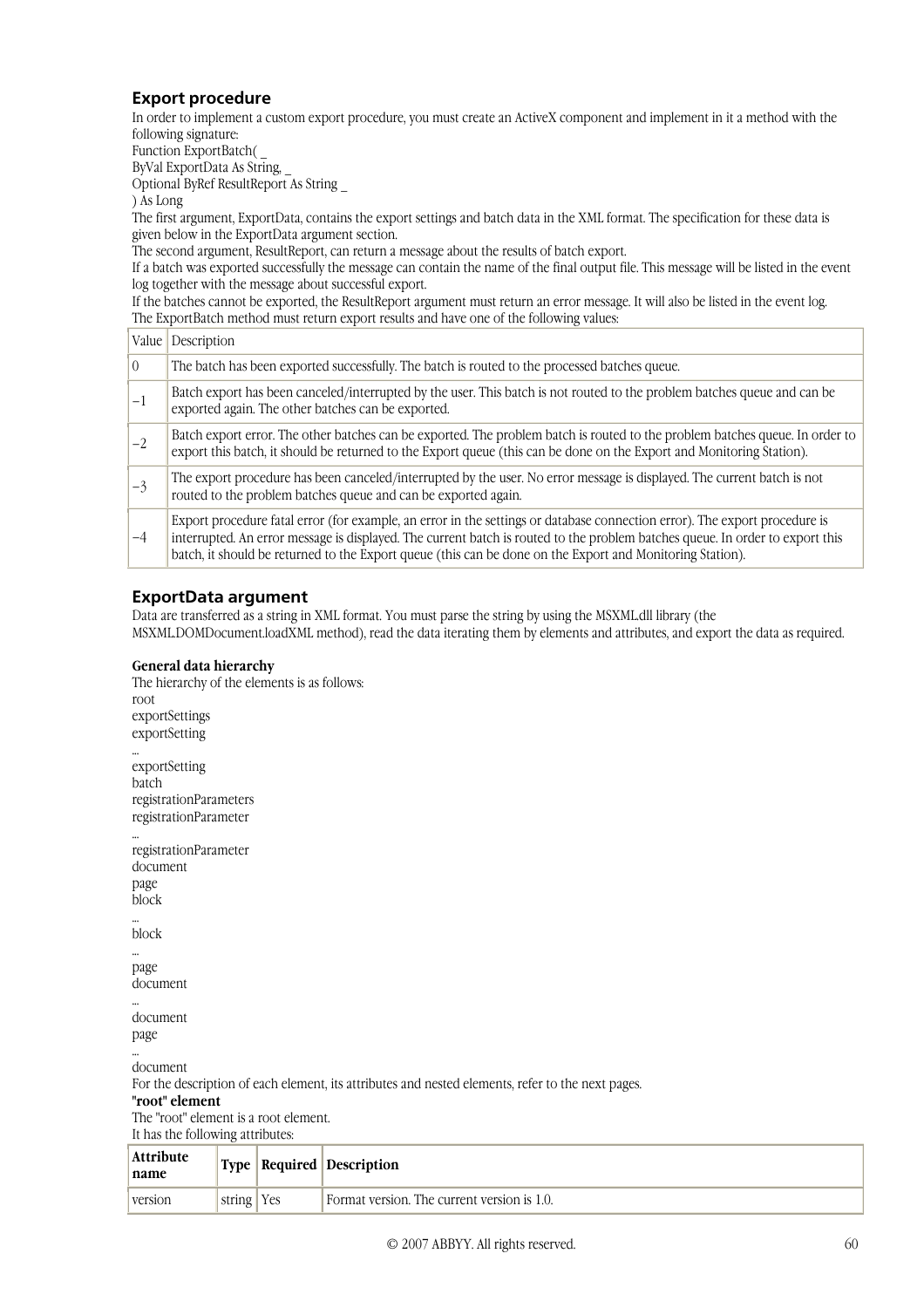| producer | string $Yes$ |  | Product name and build number. For example, ABBYY FormReader Enterprise Edition (build 511). |
|----------|--------------|--|----------------------------------------------------------------------------------------------|
|----------|--------------|--|----------------------------------------------------------------------------------------------|

The "root" element contains nested elements:

|               |                | Element name Repetitions number Description |                        |  |
|---------------|----------------|---------------------------------------------|------------------------|--|
|               | exportSettings |                                             | <b>Export settings</b> |  |
| $\vert$ batch |                |                                             | <b>Batch</b> data      |  |

#### **"exportSettings" and "exportSetting" elements**

The "exportSettings" element is a set of export settings: both standard, determined by the form capture system architecture, and custom, added for processing a specific batch type.

The element contains nested "exportSetting" elements. The number of "exportSetting" elements is not limited. The set of export settings includes all the settings of the "EXPORT\_SETTINGS" section associated with the batch type as well as the settings that are not associated with any batch type.

Each "exportSetting" element corresponds to one export setting.

The "exportSetting" element has the following attributes:

| Attribute name Type                                   |        |       | <b>Required?</b> Description                                                            |  |
|-------------------------------------------------------|--------|-------|-----------------------------------------------------------------------------------------|--|
| settingName                                           | string | ∣ Yes | Setting name                                                                            |  |
| isForAllBatchDefs   Boolean   Yes                     |        |       | Notifies if the settings are specified for all batch types or only for the given batch. |  |
| The value of the element is the value of the setting. |        |       |                                                                                         |  |

#### The required standard settings are:

| Setting name   | <b>Description</b>                                                                            |
|----------------|-----------------------------------------------------------------------------------------------|
| "ExportFolder" | Export folder                                                                                 |
|                | "ExportBlockCoordinates"   Notifies if the output data include the coordinates of the blocks. |

#### **"batch" element**

The "batch" element is a root element. It corresponds to the batch object.

The "batch" element has the following attributes:

| Attribute name Type        |         |            | Required? Description                             |
|----------------------------|---------|------------|---------------------------------------------------|
| batchID                    | integer | Yes        | Batch ID in the database                          |
| batchName<br>Yes<br>string |         |            | Batch name (specified when a batch is registered) |
| batchDefID                 | integer | <b>Yes</b> | Batch type ID in the database                     |
| batchDefName               | string  | Yes        | Batch type name                                   |
| batchPath                  | string  | Yes        | Full path to the *.frm batch file                 |

The "batch" element has the following nested elements:

| Element name             | Repetitions number Description |                         |
|--------------------------|--------------------------------|-------------------------|
| registrationParameters 1 |                                | Registration parameters |
| FREParameters            |                                | FormReader parameters   |
| document                 | Unlimited                      | Document                |

#### **"registrationParameters" and "registrationParameter" elements**

The "registrationParameters" element is a set of batch registration parameters (parameters specified when a batch is registered on the Scanning Station).

The element contains nested "registrationParameter" elements. The number of "registrationParameter" elements is not limited. Each "registrationParameter" element corresponds to one batch registration parameter.

The "registrationParameter" element has the following attributes:

| Attribute name                           |  |  | $\vert$ Type   Required?   Description                                                                                   |  |
|------------------------------------------|--|--|--------------------------------------------------------------------------------------------------------------------------|--|
| registrationParameterName   string   Yes |  |  | The name (heading) of a registration parameter. Specified when the parameter is set<br>up on the Administration Station. |  |
| $\sim$                                   |  |  |                                                                                                                          |  |

The value of the element is the value of the registration parameter.

#### **"FREParameters" and "FREParameter" elements**

The element is a collection of nested "FREParameter" elements. Each "FREParameter" corresponds to a FormReader paramter.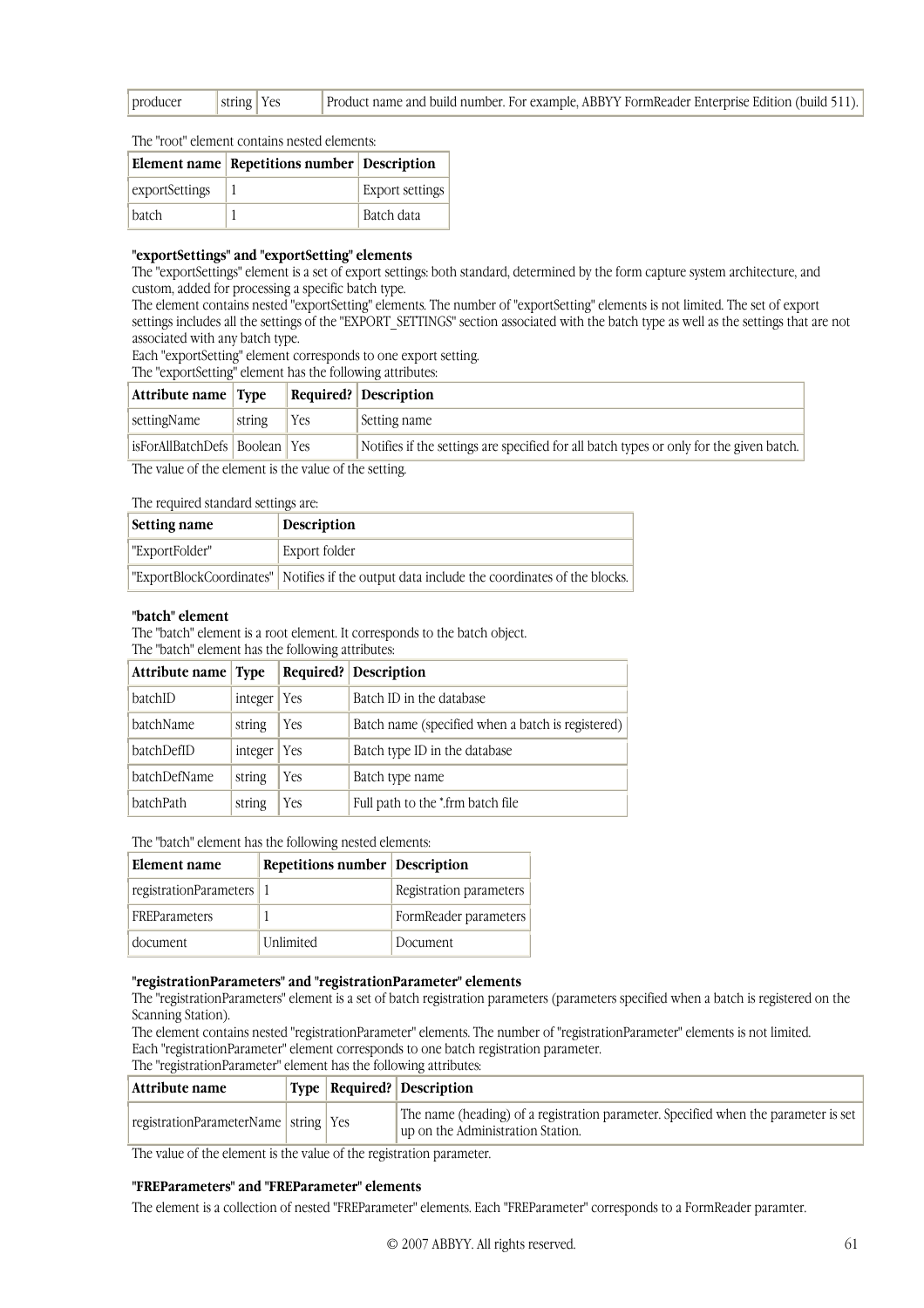The collection includes the following FormReader parameters:

- The time and date when the batch was created,
- The name of the computer on which the batch was scanned.
- The name of the computer on which the batch was verified,
- The name of the computer from which the batch was exported,
- The current time and date,
- The name of the operator who exported the batch,
- The name of the Windows user.

| The "FREParameter" element has the following attributes: |  |
|----------------------------------------------------------|--|
|----------------------------------------------------------|--|

| Attribute name   Type   Required?   Description |              |                |
|-------------------------------------------------|--------------|----------------|
| Name                                            | string   Yes | Parameter name |
| Code                                            | string   Yes | Parameter code |

The value of the element is the value of the FormReader parameter.

#### **"document" element**

It corresponds to one document. The "document" element has the following attributes:

| Attribute name    | <b>Type</b> | Required? | Description                                                                                                               |  |
|-------------------|-------------|-----------|---------------------------------------------------------------------------------------------------------------------------|--|
| docDefID          | integer     | Yes       | Document template ID in the database.                                                                                     |  |
| docDefName        | string      | Yes       | Document template name in the database.                                                                                   |  |
| docNumber         | integer     | Yes       | The sequence number of a document among the documents of the same level (child<br>documents of the same parent document). |  |
| docStatus         | enum        | Yes       | Document status. See the status list below                                                                                |  |
| exportedImagePath | string      | Yes       | The path to the file to which the document images are exported                                                            |  |
| exportedDataPath  | string      | Yes       | The path to the file to which the recognized document is exported                                                         |  |

The "docStatus"attribute can have the following values:

| <b>Value</b>         | Description                                                                            |  |
|----------------------|----------------------------------------------------------------------------------------|--|
| <b>OPRuleWarning</b> | Accepted. All the document pages have the ' <b>Accepted</b> ' status.                  |  |
| OPRuleError          | Rejected. The document contains pages with the 'Rejected' status.                      |  |
| LoosePage            | Loose page.                                                                            |  |
| VerificationError    | Verification error. The documents contains pages with Verification error status.       |  |
| <b>MPRuleWarning</b> | Multi-page rule warning. Multi-page rules of Warning type have failed on the document. |  |
| MPRuleError          | Multi-page rule warning. Required multi-page rules have failed on the document.        |  |
| Undefined            | Undefined status.                                                                      |  |

The "document" element contains nested elements:

|          | Element name Repetitions number Description |          |
|----------|---------------------------------------------|----------|
| Page     | Unlimited                                   | Page     |
| Document | Unlimited                                   | Document |

Page and document elements can alternate.

#### **"docDefUID" element**

The value of the element is the identifier of the \*.mxfd file (FormDefID) which was used to create the document definition in FormReader Enterprise Edition, or the identifier of a compatible \*.mxfd file.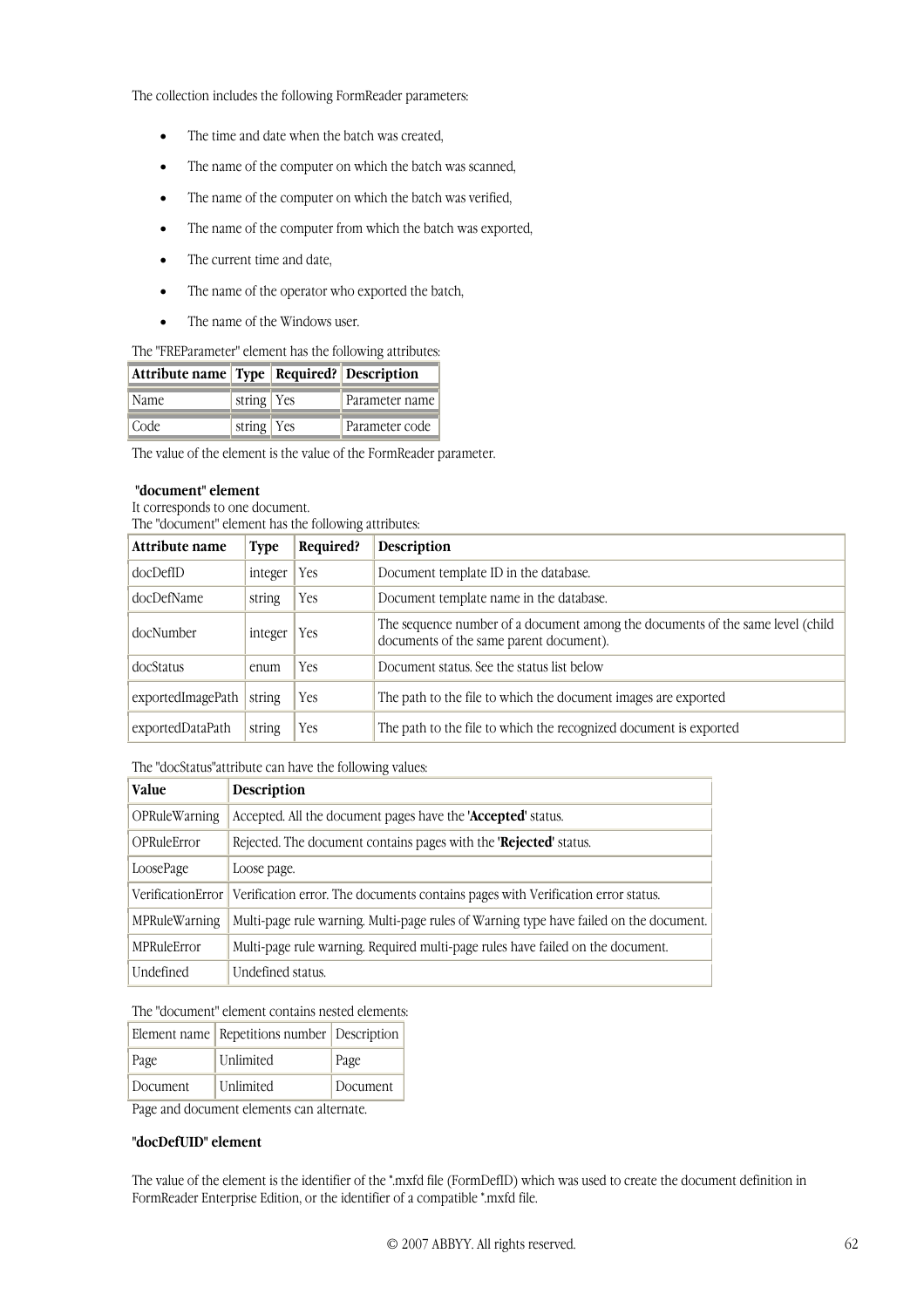#### **"page" element**

| Corresponds to one page.                         |  |
|--------------------------------------------------|--|
| The "page" element has the following attributes: |  |

| Attribute name           | Type    | Required?      | <b>Description</b>                                                                                              |
|--------------------------|---------|----------------|-----------------------------------------------------------------------------------------------------------------|
| pageNumber               | integer | Yes            | Batch page number.                                                                                              |
| pageTemplate             | string  | Yes            | The name of the page template (if the page has not been recognized, the attribute value is<br>an empty string). |
| pageImagePath            | string  | Yes            | Full path to the page image file.                                                                               |
| pageStatus               | enum    | Yes            | Page status. See the status list below.                                                                         |
| annexBarcodeValue string |         | N <sub>O</sub> | Barcode value. Required only for non-recognizable pages (annexes).                                              |

#### **The "pageStatus" attribute can have the following values:**

| Value                | Description                                                                                 |  |  |
|----------------------|---------------------------------------------------------------------------------------------|--|--|
| <b>OPRuleWarning</b> | Accepted.                                                                                   |  |  |
| OPRuleError          | Rejected. Manually assigned to pages containing one-page check rules.                       |  |  |
| LoosePage            | Loose page. Manually assigned to pages that cannot be identified as a part of a document.   |  |  |
|                      | VerificationError   Verification error.                                                     |  |  |
| OК                   | No errors. A page does not contain invalid data or all detected errors have been corrected. |  |  |
| <b>Undefined</b>     | Undefined status.                                                                           |  |  |

The "page" element contains nested "block" elements. The number of "block" elements is not limited.

#### **"block" element**

Corresponds to one exported page block.

The "block" element contains the following attributes:

| <b>Attribute</b><br>name | Type               |     | <b>Required?</b> Description                                                                                                                                           |
|--------------------------|--------------------|-----|------------------------------------------------------------------------------------------------------------------------------------------------------------------------|
| <b>blockName</b>         | string             | Yes | The name of a block in the ABBYY FormReader template                                                                                                                   |
|                          | integer $ $ No     |     | The left border coordinate of an image block, dpi. Required if the Export block coordinates<br>option is selected (the ExportBlockCoordinates setting is set to True). |
|                          | $integer$ No       |     | The upper border coordinate of an image block. Required if the Export block coordinates<br>option is selected (the ExportBlockCoordinates setting is set to True).     |
|                          | integer $\vert$ No |     | The right border coordinate of an image block. Required if the Export block coordinates option<br>is selected (the ExportBlockCoordinates setting is set to True).     |
| b                        | integer            | No  | The lower border coordinate of an image block. Required if the Export block coordinates option<br>is selected (the ExportBlockCoordinates setting is set to True).     |

The value of the element is the value of the exported page block.

If the "block" element corresponds to table it contains a "table" element.

#### **"table" element**

The element corresponds to an exported Table block. The "table" element contains nested "row" elements. The number of "row" elements is not limited.

|  |  |  | The "row" element corresponds to a table row and has the following attributes: |
|--|--|--|--------------------------------------------------------------------------------|
|--|--|--|--------------------------------------------------------------------------------|

| Attribute name Type                                                                              |             |  | <b>Required?</b> Description                           |  |
|--------------------------------------------------------------------------------------------------|-------------|--|--------------------------------------------------------|--|
| rowNumber                                                                                        | integer Yes |  | The row number in the table (row numbers start from 1) |  |
| The "row" element contains nested "cell" elements. The number of "cell" elements is not limited. |             |  |                                                        |  |

The "cell" element corresponds to a cell of table block and has the following attributes:

| Attribute name   Type   Required?   Description |            |                                                        |
|-------------------------------------------------|------------|--------------------------------------------------------|
| columnHeader                                    | string Yes | The heading of the column in which the cell is located |

The value of the element is the value of the table cell.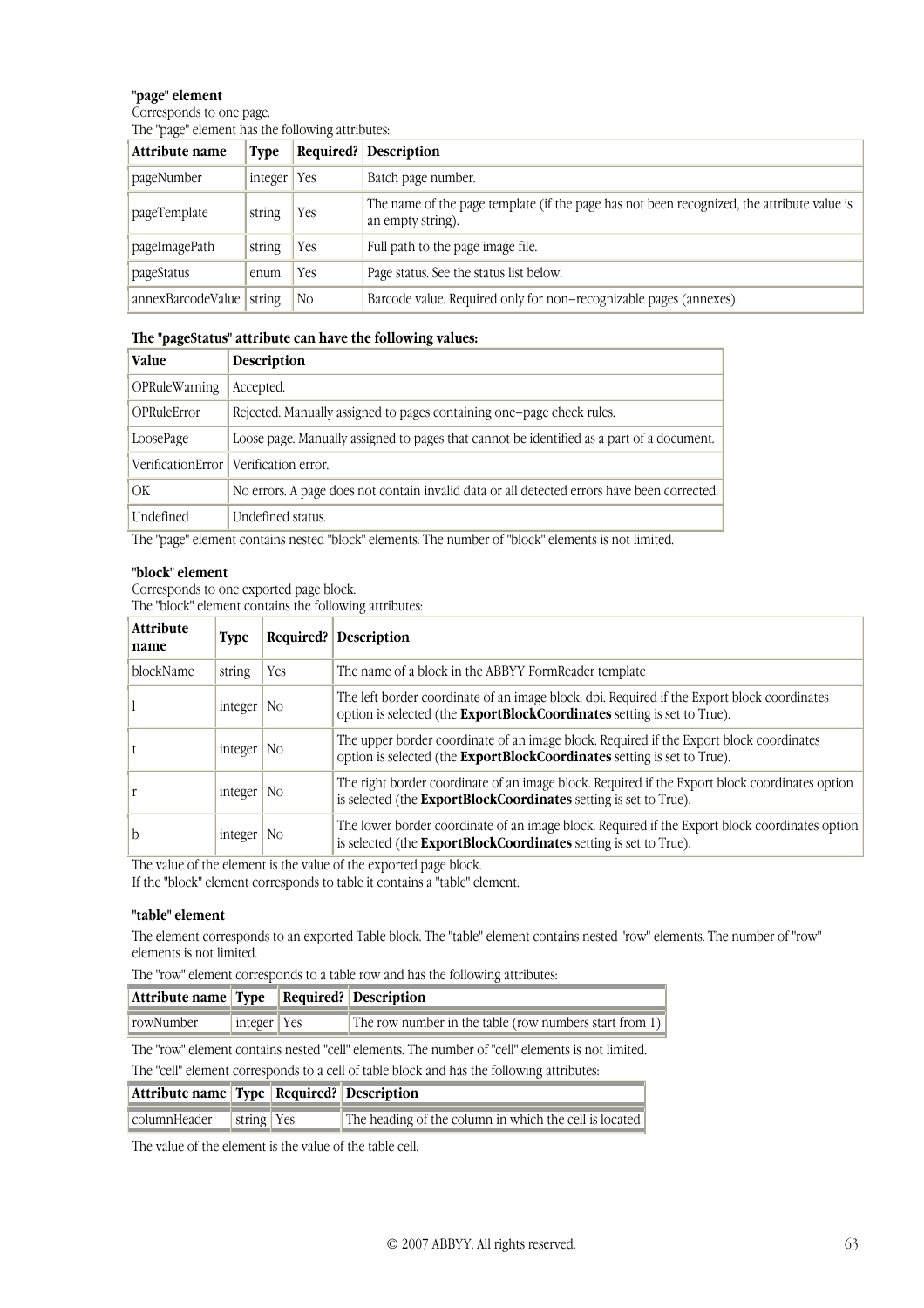# **Glossary**

**A** 

#### **Administration Station**

Program used for setting up the form capture system: adding and setting up batch types, assigning roles and permissions to operators. **Annex** 

A batch page that has no template but takes part in batch assembly.

**B** 

#### **Batch assembly**

Binding batch pages into documents according to the document templates and the batch structure.

#### **Batch identification number (ID)**

The unique number of a batch within the form capture system. The ID is assigned to the batch automatically when the batch is registered.

#### **Batch locking**

Temporary exclusion of a batch from processing.

#### **Batch Registration Parameters**

The user information entered by the operator of the Scanning Station when registering the batch or assigned automatically by the Registration Station.

#### **Batch Registration**

A process which includes the creation of a new batch, entry of certain user information (so-called registration parameters), and adding images of scanned forms to the batch. Batch registration can be performed manually by the operator of the Scanning Station or automatically by the Registration Station.

#### **Batch type definition**

Set of batch type settings that can be used when creating a new batch type.

#### **Batch type rule**

A multipage rule establishing relations between data in different documents included in a batch.

#### **Batch** t**y**pe **structure**

Description of document template sequence written in a special structure description language.

#### **Batch unlocking**

Return a locked batch to processing

#### **C**

#### **ABBYY FormReader Enterprise Edition**

A distributed client–server application built on ABBYY FormReader and Microsoft SQL Server/MSDE technologies.

#### **Correction Station**

Program used to assembly batches and validate batch data by using rules.

**D** 

#### **Data and License Server**

Program used to store and exchange data between the stations in the form capture system. The form capture system protection key is installed on the Server.

#### **Document**

A set of batch pages corresponding to a paper form.

#### **Document template**

Description of page template sequence (document template structure) and rules required for validating the data of a document.

#### **Document template rule**

A multipage rule establishing relations between data in the same document.

#### **Document template structure**

A description of a sequence of page templates and rules required for data validation.

#### **E Export and Monitoring Station**

Program used to export processed batches to an external information system as well as to monitor and control the entire ABBYY FormReader Enterprise Edition form capture system.

**F** 

#### **Form capture**

Automated conversion of paper document data into editable electronic data.

#### **Form capture system**

Program consisting of the Data and License Server and stations and intended for automated form capture.

**L** 

#### '**Loose page' (document status)**

A status assigned to a document consisting of one page with 'Loose page' status.

#### **'Loose page' (page status)**

A status assigned to a page that should be excluded from the entire further processing. For example, this status is assigned to a page included in a batch by mistake.

**M** 

#### **Multipage rule**

A rule establishing relations between data located on different pages. Multipage rules are used to validate the data in a batch. **'Multipage rule error' (document status)** 

A status assigned to a document if, when validating data by using multipage rules, the program has detected errors of required multipage rules (Required rules or Assembly rules) on the document pages and these errors could not be corrected for some reason.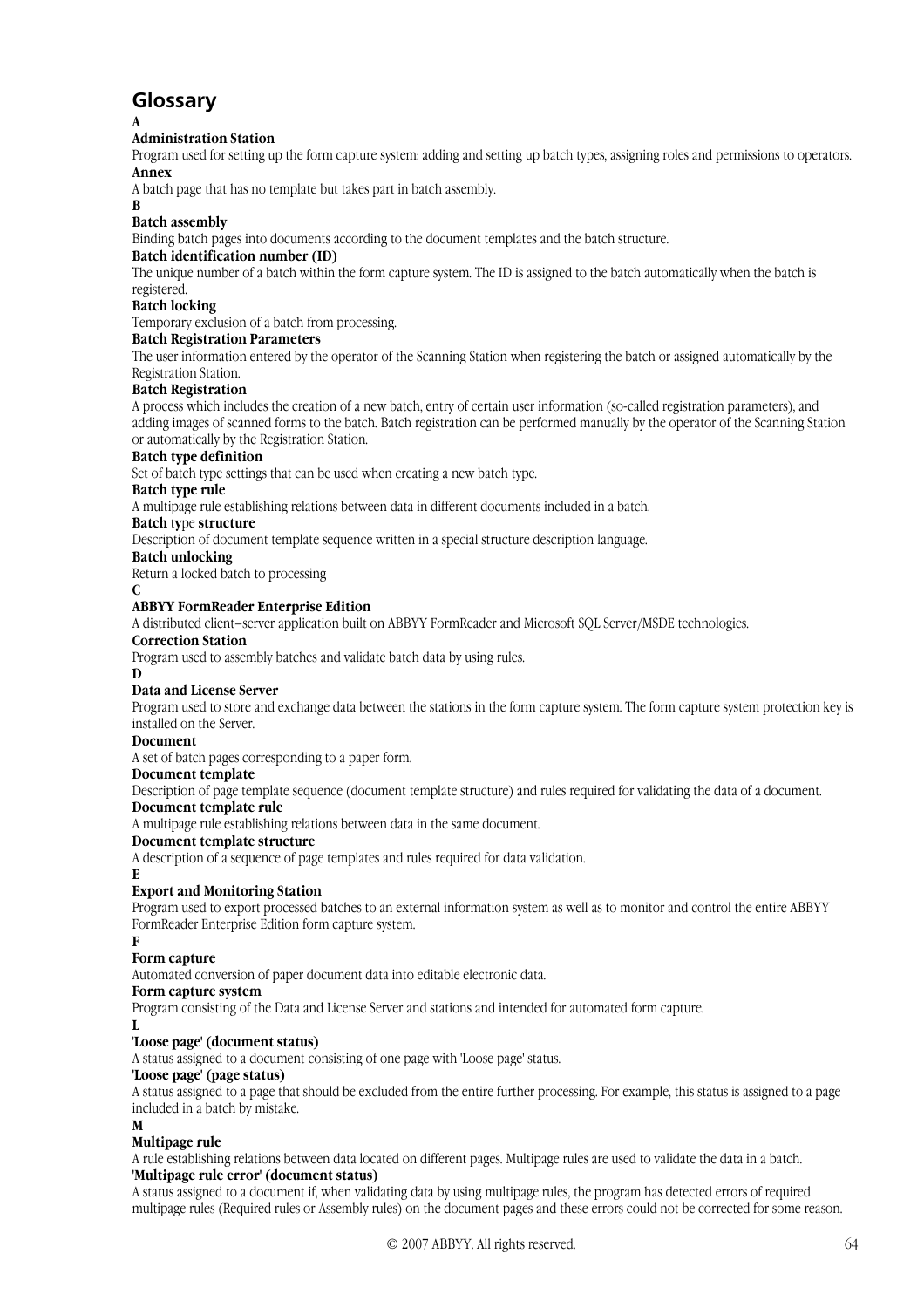#### **'Multipage rule warning' (document status)**

A status assigned to a document if, when validating data by using multipage rules, the program has detected errors of optional multipage rules ('Warning' multipage rules) and these errors could not be corrected for some reason.

**N** 

#### **'(No errors)' (page status)**

A status assigned to a page on which the program has not detected verification or one–page rule errors or all the detected errors have been corrected.

**O** 

#### **'One–page rule error' (document status)**

A status assigned to a document containing at least one page with 'One–page rule error' status.

#### **'One–page rule error' (page status)**

A status is assigned to a page on which during validating data by using one–page rules the program has detected errors of required one–page rules (one–page rules with 'Error' status) and these errors could not be corrected for some reason.

#### **'One–page rule warning' (document status)**

A status assigned to a document if it contains at least one page with 'One–page rule warning' status.

This status is assigned to the document automatically.

#### **'One–page rule warning' (page status)**

A status is assigned to a page on which during validating data by using one–page rules the program has detected errors of optional one–page rules (one–page rule with 'Warning' status) and these errors could not be corrected for some reason.

#### **P**

#### **Page template library**

A page template library is a set of page templates used in a certain batch type.

#### **Problem batch**

A batch that cannot be processed in the present processing stage (for example, the operator fails to find out why the batch cannot be assembled or he cannot correct rule errors, etc.)

#### **Project**

A collection of all the batches to be processed by the system together with all the settings required for their processing.

**R** 

#### **Recognition Station**

Program used to recognize batch data.

# **Rule**

A formalized description that applies certain restrictions to data as well as establishing relations between data in a batch.

#### **S**

#### **Scanning Station**

Program used to scan paper forms and add ready images to a batch.

#### **V**

#### **'Verification error' (document status)**

A status assigned to a document if it contains at least one page with 'Verification error'.

#### **'Verification error' (page status)**

 A status assigned to a page on which the program has detected errors during verification and these verification errors could not be corrected for some reason.

### **Verification Station**

Program used to verify and validate data by using one–page rules.

#### **W Workstation**

A computer on which the form capture system stations are installed.

# **Hotkeys**

### **Scanning Station hotkeys**

| Menu  | To:                    | Press:       |
|-------|------------------------|--------------|
|       | Update batch page list | F5           |
|       | Scan                   | $Ctrl+K$     |
|       | Scan multiple pages    | Ctrl+Shift+K |
| Scan  | Stop scanning          | $Ctrl+T$     |
|       | hhA                    | $Ctrl + P$   |
|       | Add from               | $Ctrl + O$   |
|       | Close station          | Ctrl+Shift+O |
| Image | Select all             | $Ctrl+A$     |
|       | Renumber pages         | Alt+Shift+N  |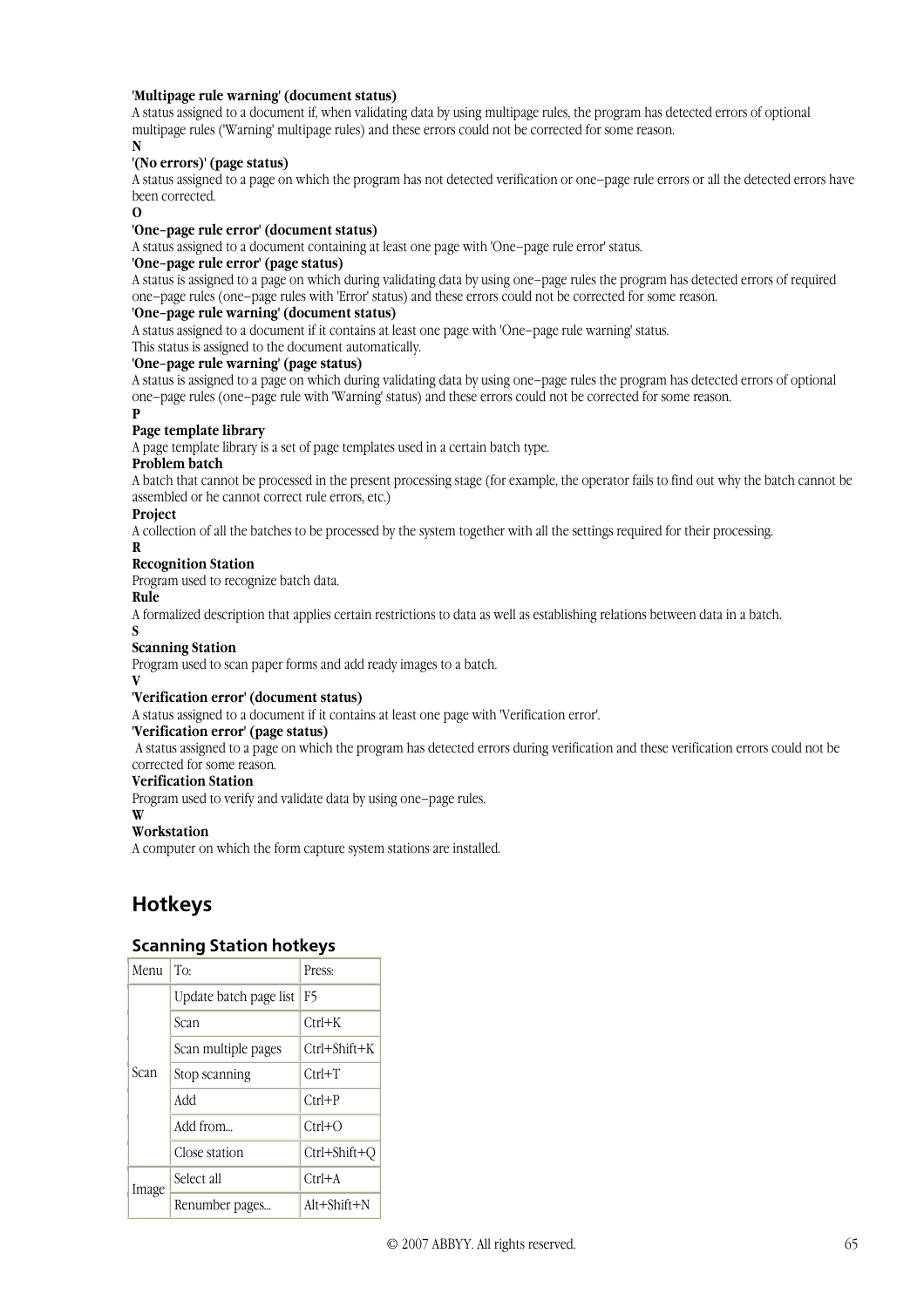| Batch Send | $ Ctrl + Shift + B$ |
|------------|---------------------|
|            |                     |

# **Verification Station hotkeys**

Main window

|  | Menu   | To:                             |                                            | Press:             |
|--|--------|---------------------------------|--------------------------------------------|--------------------|
|  |        | Verify                          |                                            | $Shift + F7$       |
|  | Verify | Update batch page list          |                                            | F5                 |
|  |        | Continue Validation             |                                            | $Alt+A$            |
|  |        | Close Station                   |                                            | Ctrl+Shift+O       |
|  | Page   |                                 | Assign with Status   One-page Rule Warning | Ctrl+Shift+Y       |
|  |        | Reset Status for Selected Pages |                                            | $Ctrl + Shift + Z$ |
|  | Batch  | Send                            |                                            | Ctrl+Shift+B       |

# **Correction Station hotkeys**

| Main window |                                 |                                  |                    |  |  |
|-------------|---------------------------------|----------------------------------|--------------------|--|--|
| Menu        | To:                             |                                  | Press:             |  |  |
|             | Scan                            | Scan                             | $Ctrl+K$           |  |  |
|             |                                 | Scan Multiple Pages              | Ctrl+Shift+K       |  |  |
|             |                                 | <b>Stop Scanning</b>             | $Ctrl+T$           |  |  |
|             |                                 | Add from                         | $Ctrl + O$         |  |  |
|             | Recognize                       | Recognize All Unrecognized Pages | Ctrl+Shift+R       |  |  |
| Processes   |                                 | Recognize Selected Pages         | $Ctrl + R$         |  |  |
|             | Verify                          | Verify                           | Shift+F7           |  |  |
|             |                                 | Verify Selected Pages            | F7                 |  |  |
|             | Continue Validation             |                                  | $Alt+A$            |  |  |
|             | Stop Validation                 |                                  | Ctrl+Shift+I       |  |  |
|             | Assemble                        |                                  | $Ctrl + Shift + A$ |  |  |
|             | <b>Close Station</b>            |                                  | Ctrl+Shift+Q       |  |  |
|             | Accept with Status              | 'One-page Rule Error'            | Ctrl+Shift+W       |  |  |
|             |                                 | 'One-page Rule Warning'          | Ctrl+Shift+Y       |  |  |
|             |                                 | "Verification Error"             | Ctrl+Shift+U       |  |  |
|             |                                 | 'Loose Page'                     | Ctrl+Shift+J       |  |  |
| Page        | Reset Status for Selected Pages |                                  | Ctrl+Shift+Z       |  |  |
|             | Delete Blocks and Data          |                                  | $Alt+Del$          |  |  |
|             | Renumber                        |                                  | $Alt + Shift + N$  |  |  |
|             | Match Template Named            |                                  | Ctrl+Shift+E       |  |  |
|             | Select All                      |                                  | $Ctrl+A$           |  |  |
|             | Option                          |                                  | Ctrl+Shift+O       |  |  |
| Batch       | Send                            |                                  | Ctrl+Shift+B       |  |  |
|             | Save Verification Results       |                                  | $Ctrl + Shift + S$ |  |  |

# **Export and Monitoring Station hotkeys**

| Main window |                           |        |  |  |  |
|-------------|---------------------------|--------|--|--|--|
| Menu To:    |                           | Press: |  |  |  |
|             | Action   Update List   F5 |        |  |  |  |